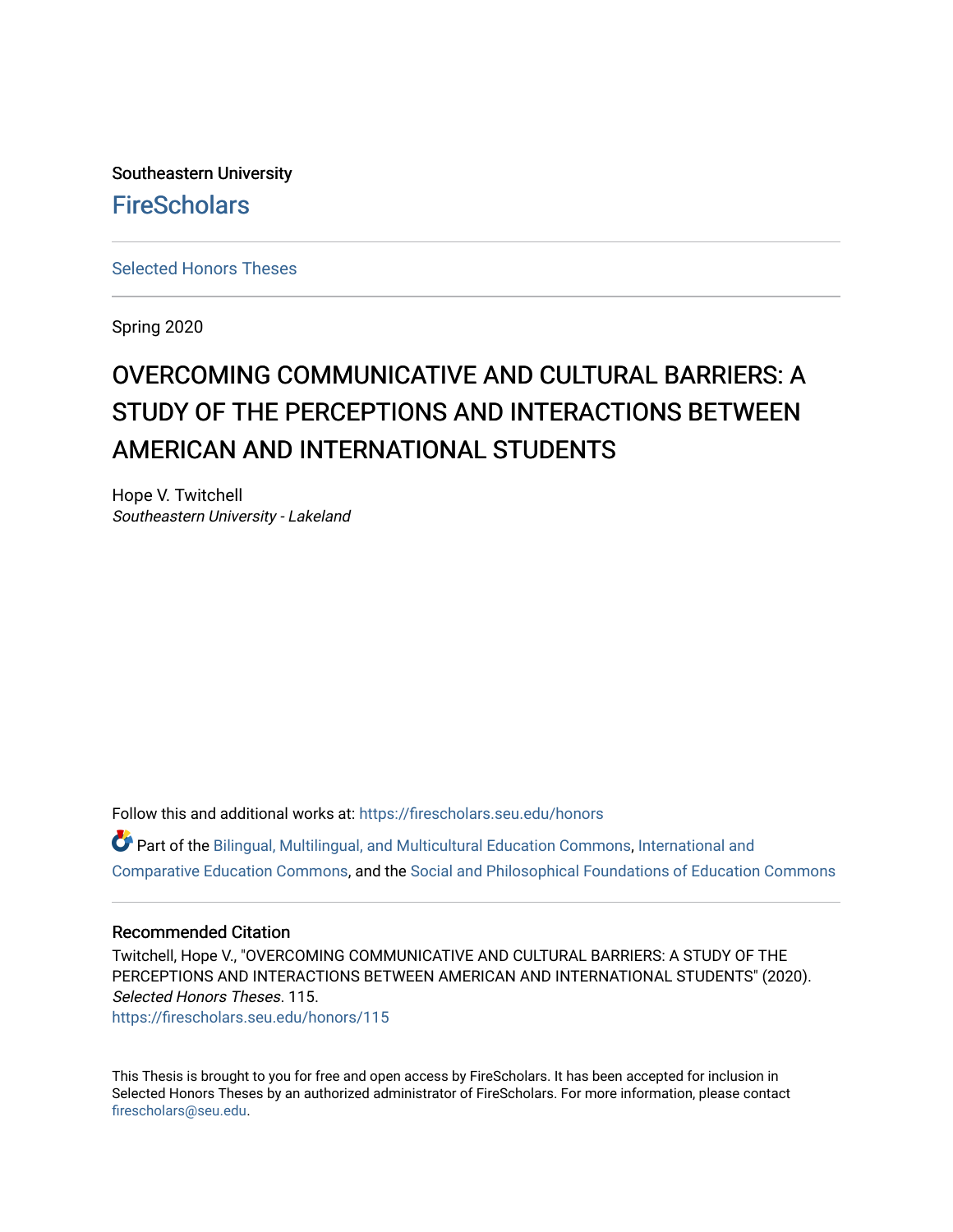# OVERCOMING COMMUNICATIVE AND CULTURAL BARRIERS: A STUDY OF THE PERCEPTIONS AND INTERACTIONS BETWEEN AMERICAN AND INTERNATIONAL **STUDENTS**

by

Hope V. Twitchell

Submitted to the School of Honors Committee

in partial fulfillment

of the requirements for University Honors Scholars

Southeastern University

2020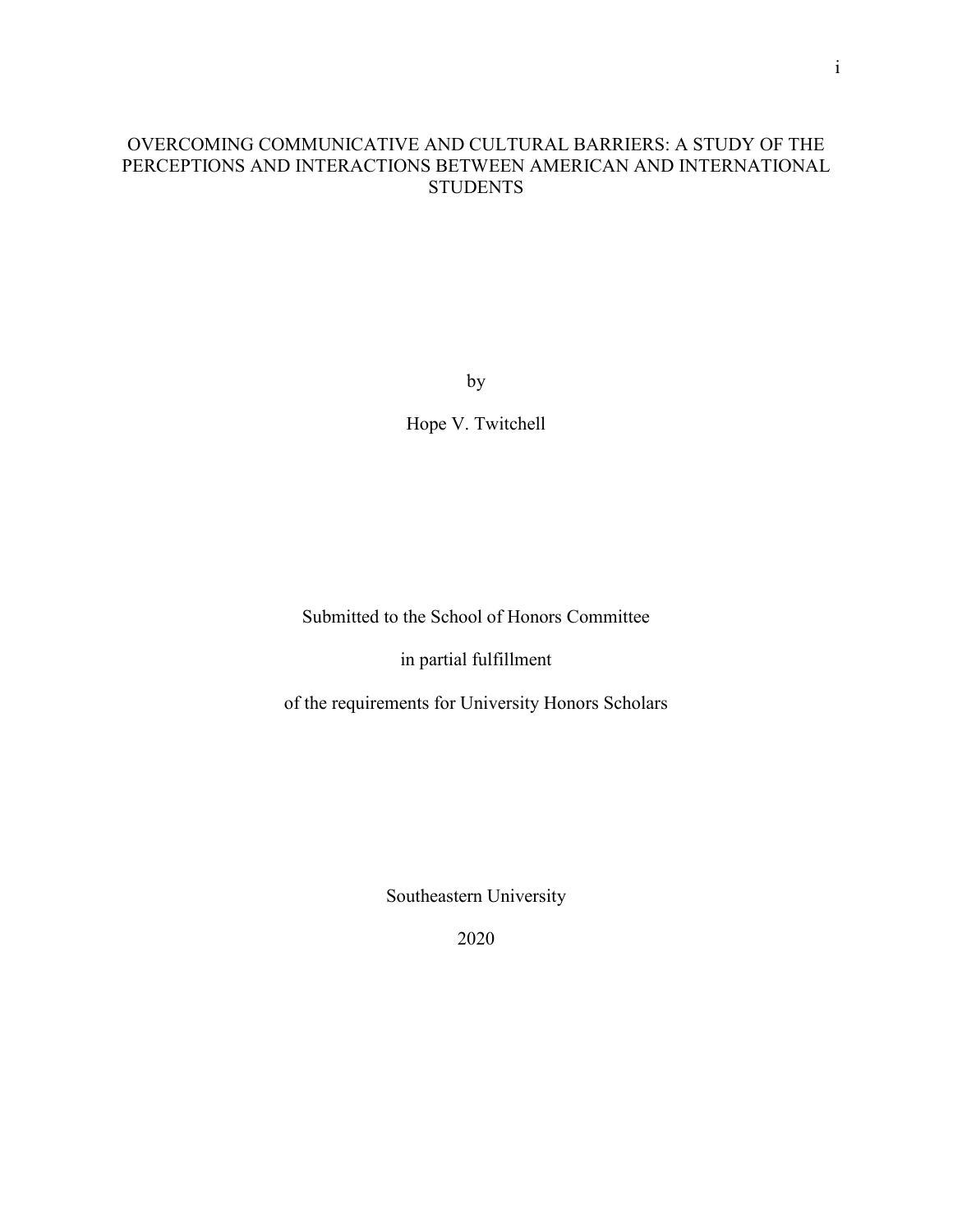Copyright by Hope V. Twitchell

2020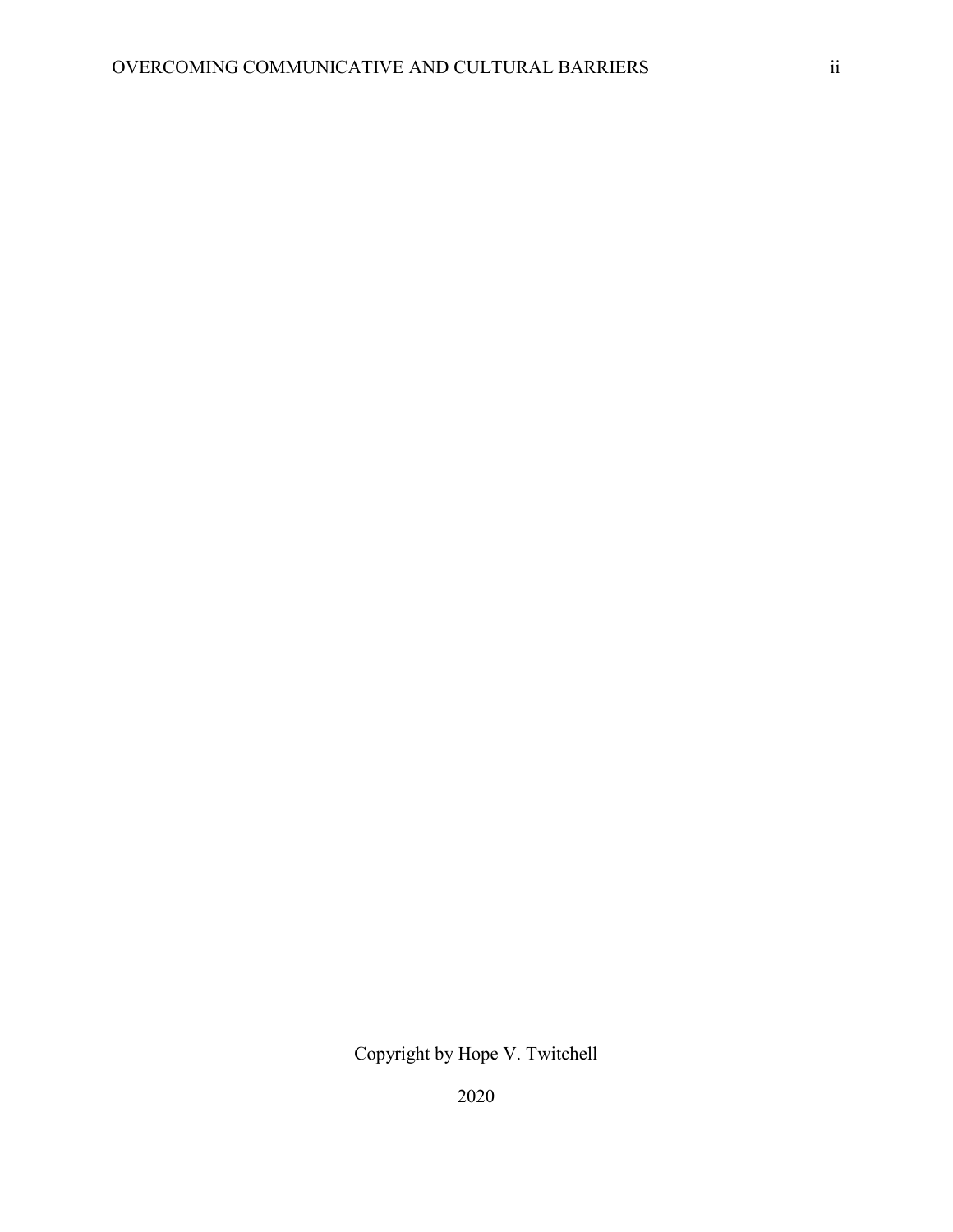# Dedication

To all of my international friends who made my undergraduate years all the more memorable.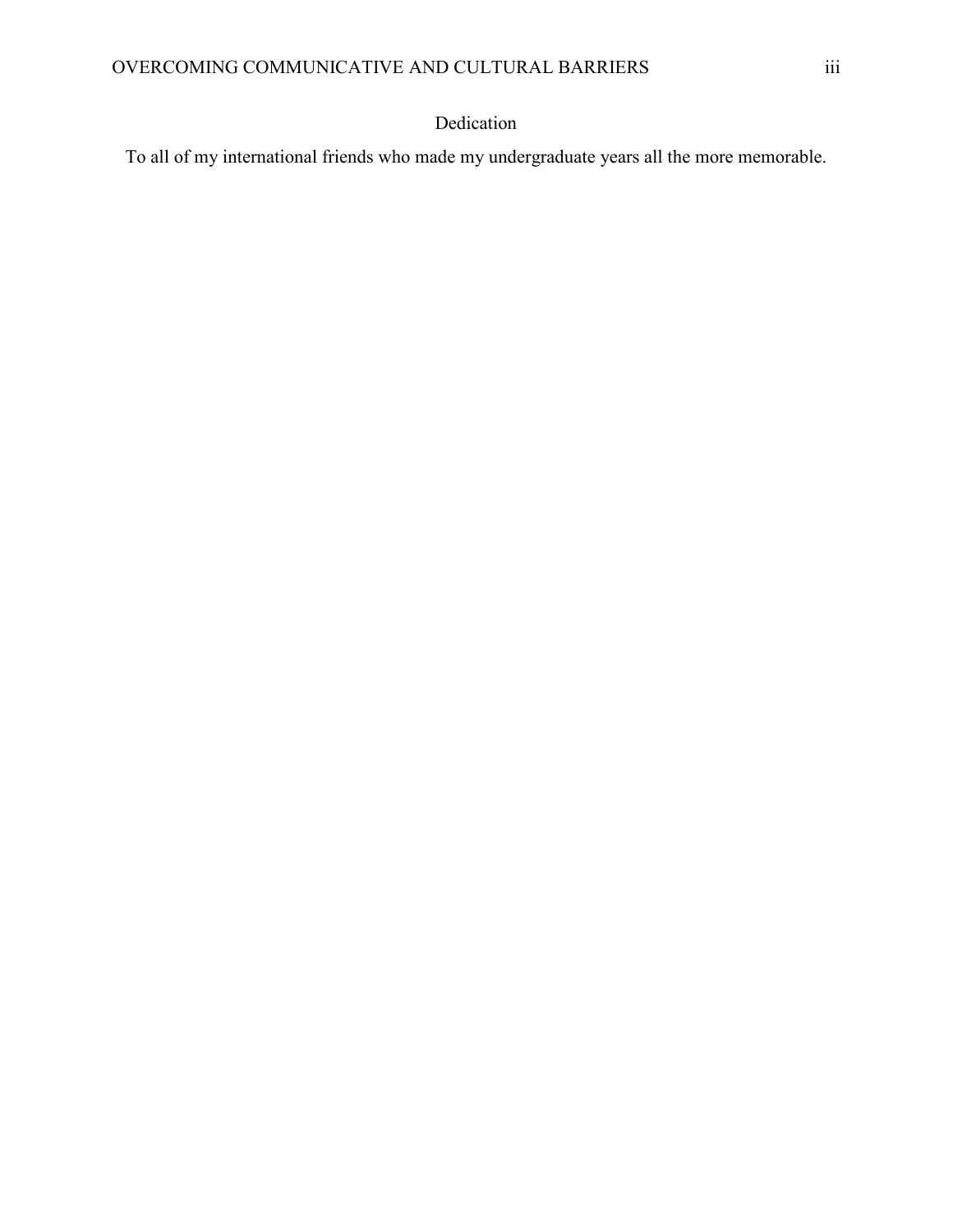## Acknowledgment

First, I would like to thank Dr. James Anderson, my thesis advisor, for he has been a key source of support and knowledge; his humor and encouragement were both appreciated throughout this project. I would like to thank my parents for never doubting me and my friends for baring with me through the highs and lows. Finally, I give thanks and glory to God for the opportunity to complete my first thesis and for growing me as both an academic and an individual.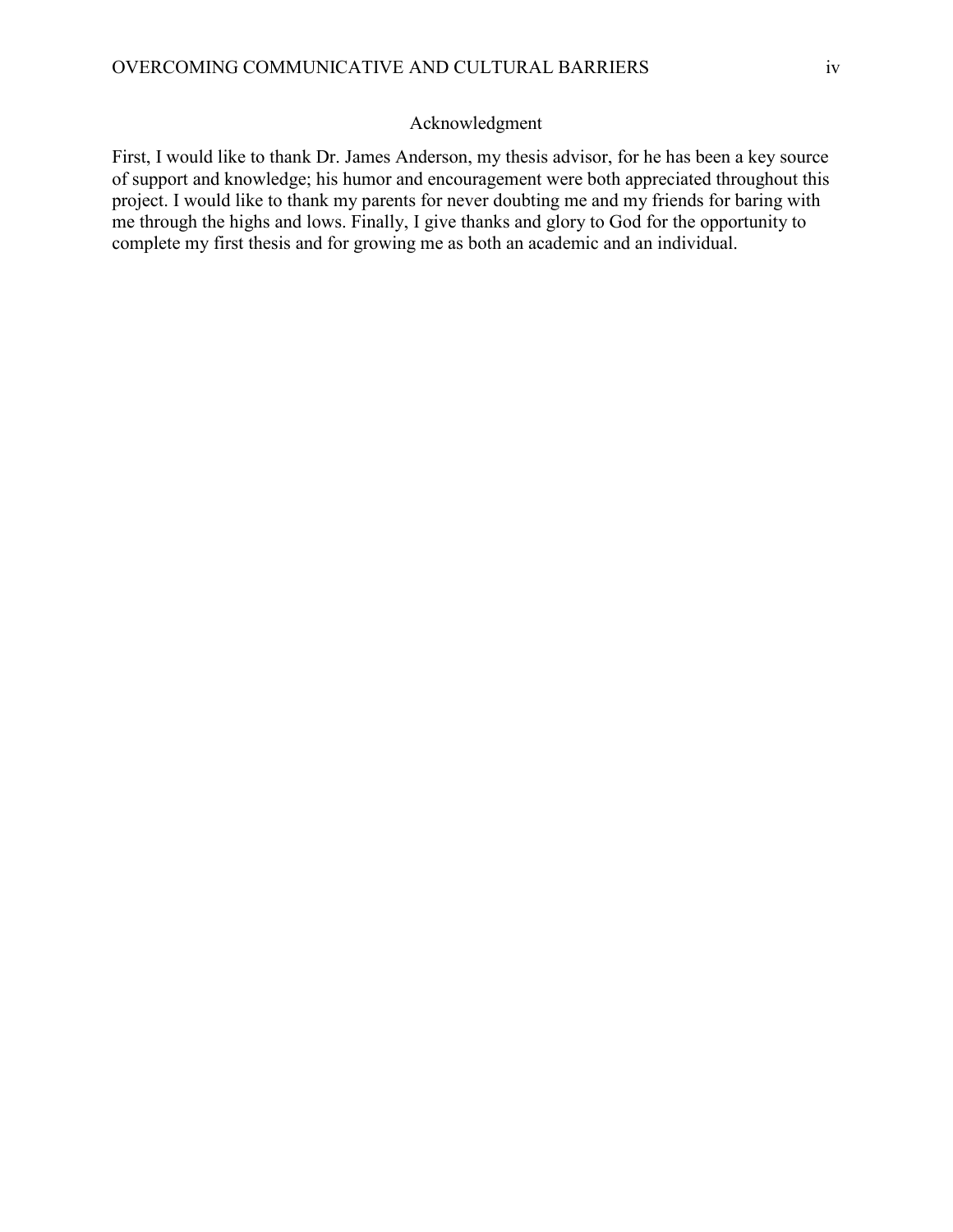#### Abstract

Globalization is a central aspect to the developing American society, both vocationally and culturally. Increased international representation on college campuses is one example of the prevalence of globalization in an everyday context. As the rate of international students present on American university campuses increases, more research has been focusing on the experiences of international students. The present study focused on adding to the literature surrounding American students' perceptions and interactions with international students when communicative and cultural barriers arise. The thesis statement proposed that American students attending an American university who had previous international travel experience would be more adept at interacting positively with international students. While the primary thesis statement was not statistically significant, the amount of time that one had spent abroad was found to be a significant predictor of positive responses for one of the cultural barriers provided in the study. The study's results allow room for future research to more fully determine what the greatest factors are in American and international student interactions in an American context.

KEY WORDS: cultural intelligence, international students, American students, cross-cultural interactions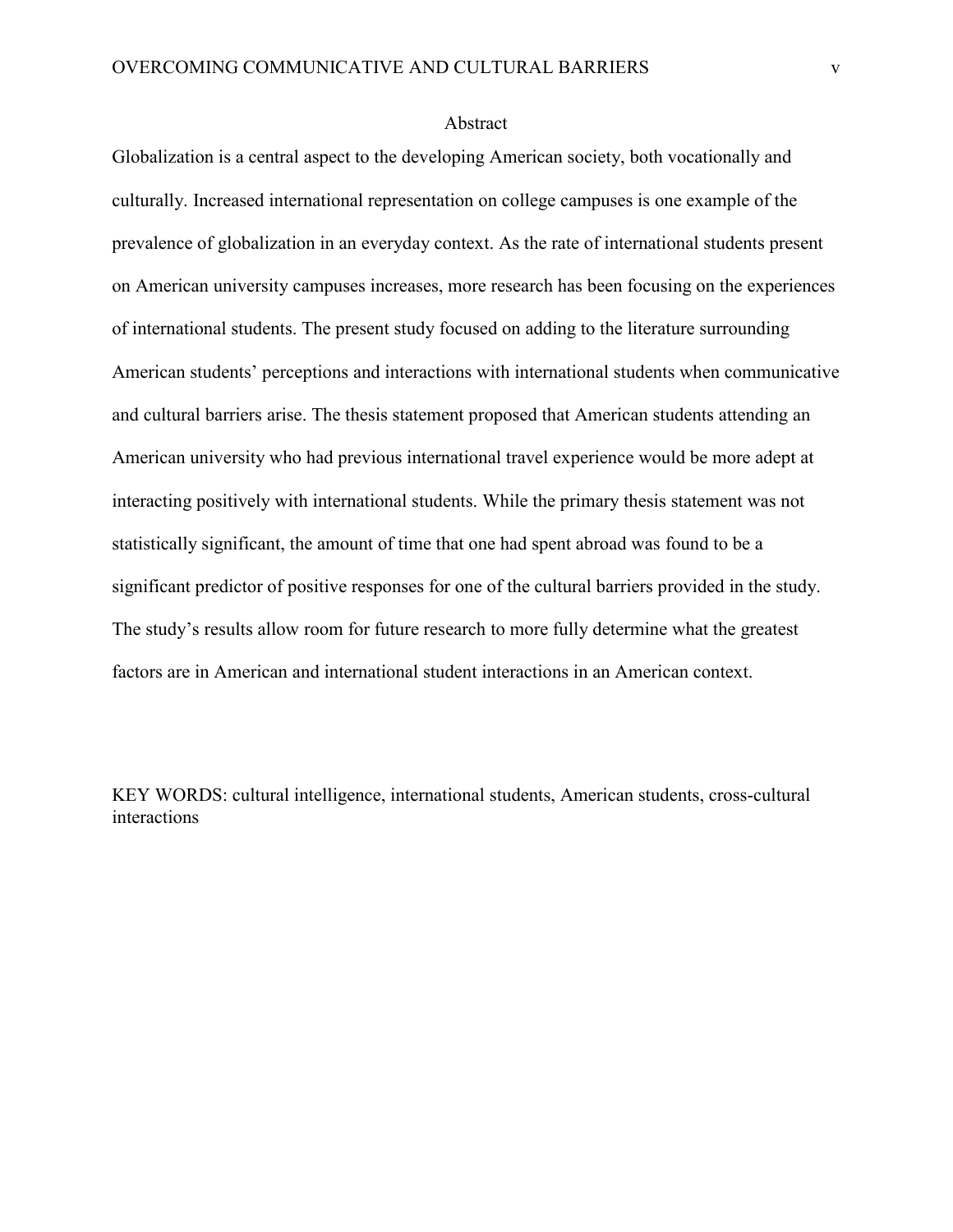# **Table of Contents**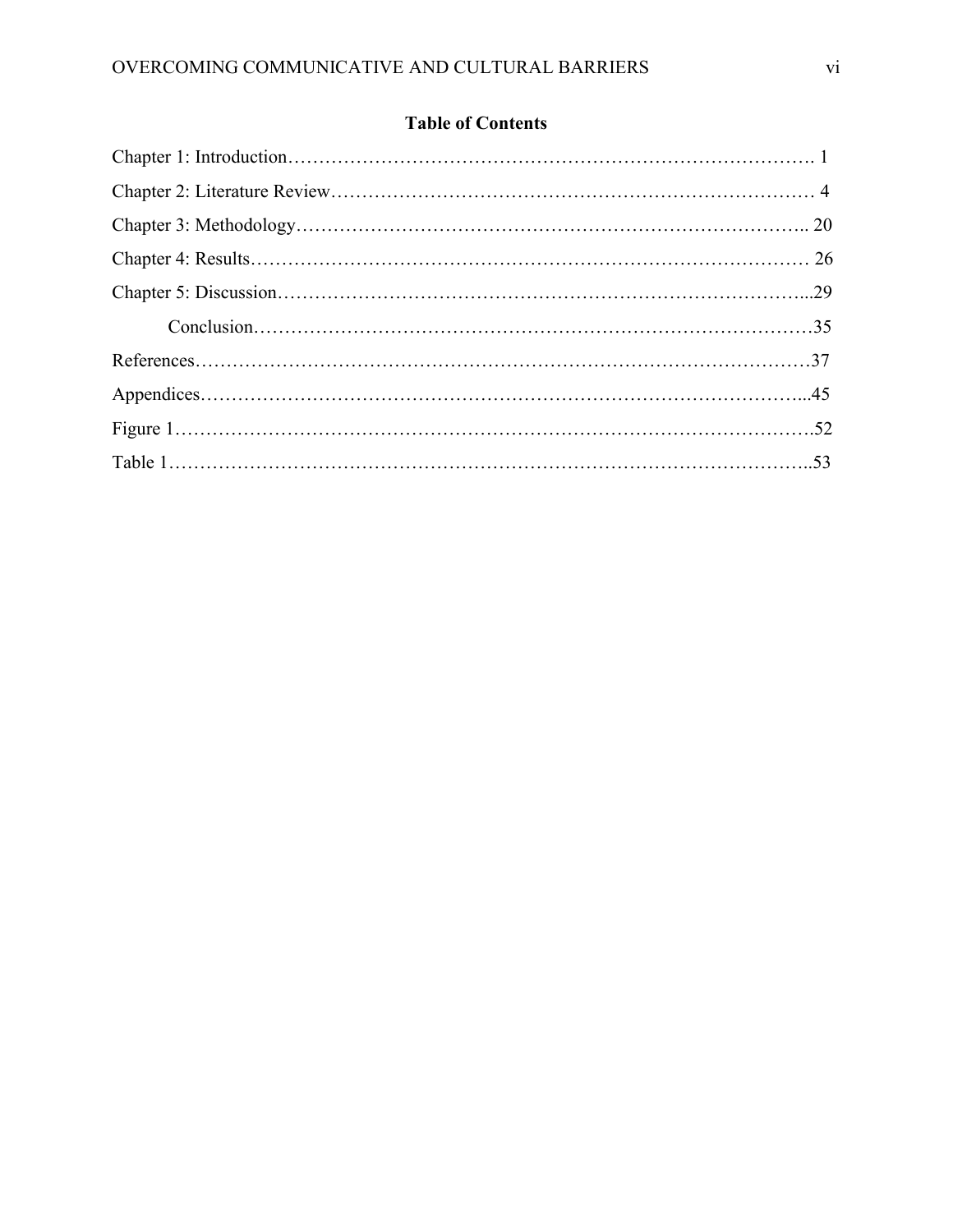#### **Chapter 1: Introduction**

The progression of globalization has broadened the cultural spheres present in America. As globalization continues to progress, the desire for diverse representation has continued to increase, especially within higher education. Among Americans, the average individual is a monolingual English-speaker, which serves as a unifying factor in the American culture. Thus, the increase of diversity draws attention to the cultural barriers between average, monolingual Americans and people of international origin. Across the literature, an array of terms has been developed to address the topics of understanding and engaging across cultures; some recurring terms include cultural competence, intercultural competence, intercultural communicative competence and cultural intelligence. While each term relates to the same topic, each address certain aspects and constructs of the overarching theme. For instance, cultural competence (Campinha-Bacote, 2011) is based on five factors: cultural desire, cultural awareness, cultural knowledge, cultural skill, and cultural encounters. Cultural competence is considered a process with the goal of continually reshaping one's values, beliefs, and practices due to new interactions with culturally diverse individuals. Further, the term cultural competence can be used in a broader sense as it addresses all cultures from any background, including both national and international (Campinha-Bacote, 2011).

Darla Deardorff (2006) addressed the development of intercultural competence and brought together scholars to formulate a single, or as close to a single, definition of intercultural competence. The most approved definition among the scholars included knowledge of others and of self, the ability to interpret and to discover, the valuing of others' beliefs, and some level of experience with another language. The extensive definition was intended to encompass all college students. Intercultural communicative competence (ICC; Alptekin, 2002) consists of four components such as grammatical competence, sociolinguistic competence, discourse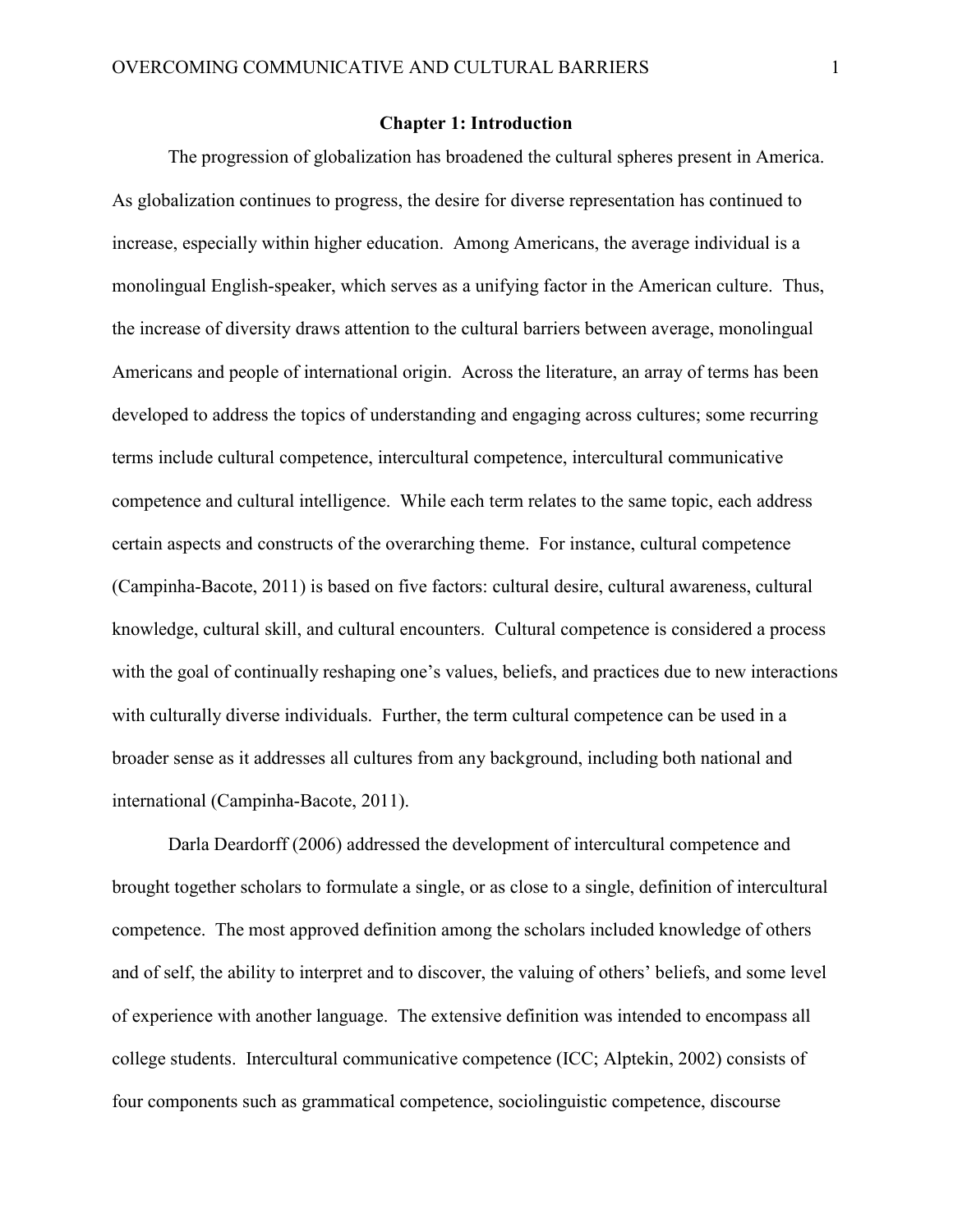competence, and strategic competence. ICC is portrayed as the desired outcome for countries that teach English as a foreign language. Lastly, cultural intelligence is defined as "a specific form of intelligence focused on one's capabilities to grasp, reason and behave effectively in situations characterized by cultural diversity" (Ang et al., 2007, p. 37). The four facets of cultural intelligence are metacognitive, cognitive, motivational, and behavioral intelligence.

The similarities that carry through cultural competence, intercultural competence, intercultural communicative competence, and cultural intelligence demonstrate the qualities that are deemed necessary in order to communicate and interact well with people from other cultures. Thus, by reflecting on these terms and their components, one can develop an ideal method of teaching individuals, specifically Americans, how to interact positively with people from a different linguistic and cultural background.

The realm of literature dealing with cultural barriers among college students tends to center on the perspective of international students. There is a lack of literature addressing the topic of cultural engagement from the perspective of American students at American universities; moreover, there is a lack of studies regarding how experiences abroad impact intercultural interactions. It is significant to note possible negative outcomes that cultural barriers could create if not addressed, such as prejudice, stereotypes, and miscommunication. The ability to communicate and understand individuals from differing cultures and backgrounds is necessary in a world where miscommunication, stereotypes, and prejudice are relevant.

The present thesis claims that American students who have travelled internationally are more capable of interacting in a positive and beneficial manner with international students than American students who have not travelled internationally. In addition, higher cultural intelligence scores are hypothesized to be related to more positive responses to intercultural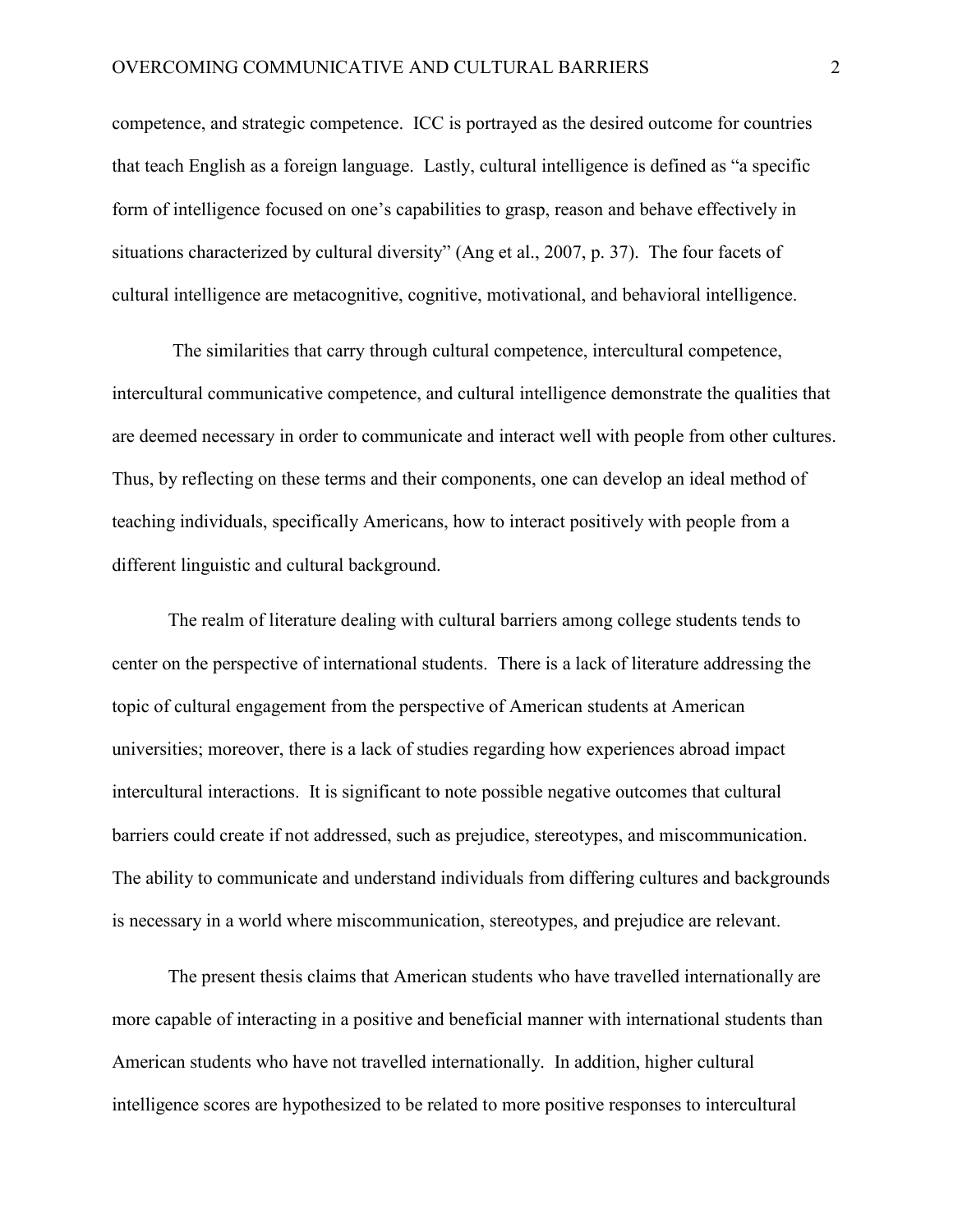situations. The following research questions will be used along with the aforementioned thesis statement to provide further research regarding the topic of cultural intelligence among American students.

- Does the amount of time a student previously spent abroad impact how he or she responds to cultural barriers?
- Is cultural intelligence related to how well American students respond to cultural barriers in an American university setting?
- Are students who are more curious more capable of producing positive responses to situations with cultural barriers?
- Does the form of high school education (public, private, or homeschool) one receives influence how well they respond to cultural barriers?

The following literature review will further discuss the adaptability and advantages of cultural intelligence, other factors that influence the development of cultural intelligence, as well as address the different barriers that arise between international and American students.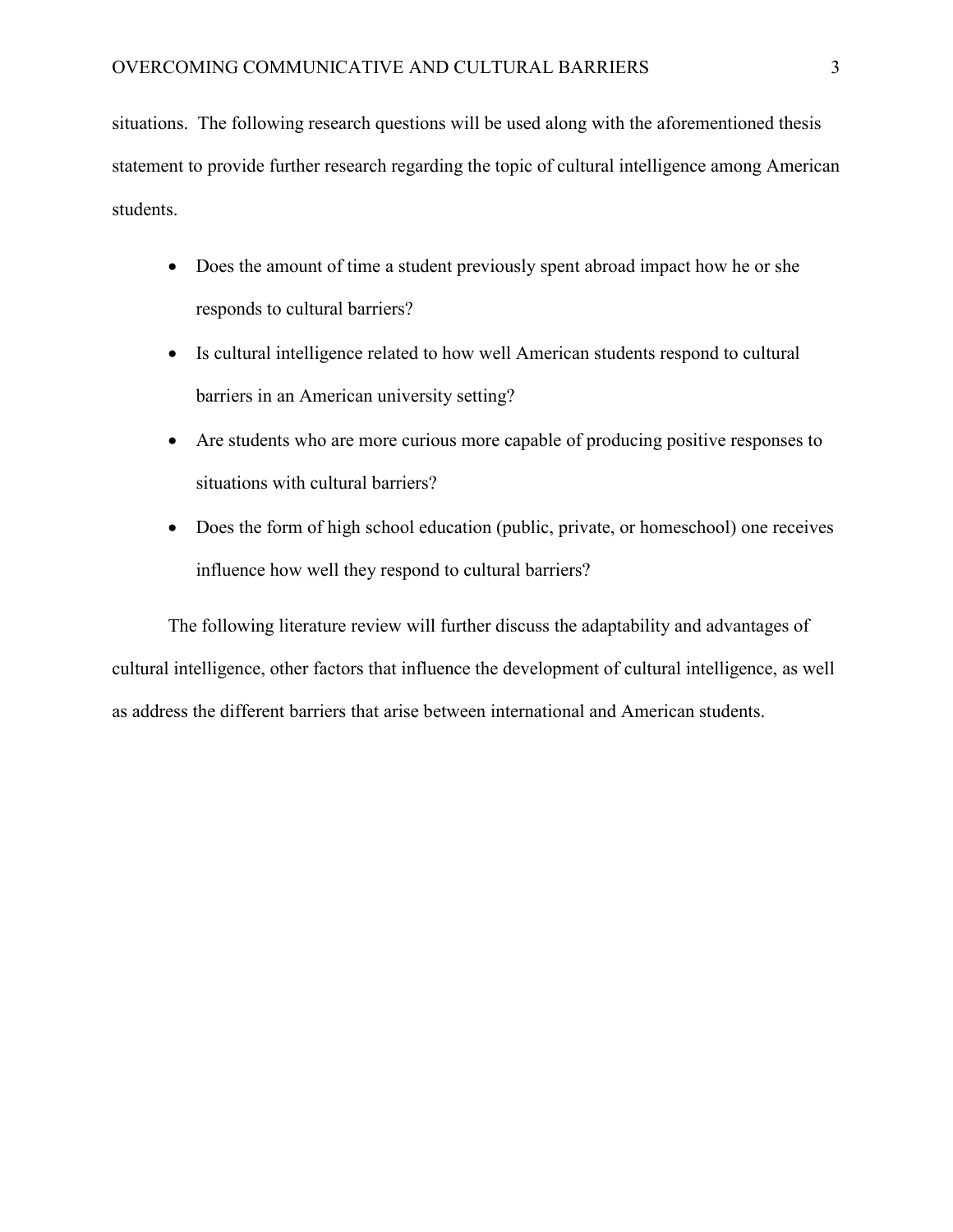#### **Chapter 2: Literature Review**

#### **Barriers in American Universities**

Higher education in America is a crucial piece to the process of globalization taking place throughout the country (Chiang, 2009). The literature acknowledges the significance of international students in American universities (Ayers, 1996; Constantine, Okazaki & Utsey, 2004; Misra & Castillo, 2004; Poyrazli & Isaiah, 2018; Poyrazli & Lopez, 2007; Quinton, 2018; Sato & Hodge, 2015; Selvadurai, 1998; Smith & Kawaja, 2011; Zhou & Cole, 2017). As the desire for greater global representation on American university campuses has grown, so has the need for intercultural competence. The literature on intercultural competence (ICC) is expansive and does not support one single definition for ICC (Chao, 2016; Jiang & Wang, 2018). Generally, the construct of ICC includes cultural knowledge, cultural attitudes, cultural skills, and cultural awareness.

While these general qualities are important in developing one's ability to understand and engage with other cultures, Chao (2016) also describes a separate construct related to ICC known as intercultural communication apprehension (ICA). This apprehension is dependent on the level of fear or anxiety one experiences in association with anticipating communicating with an individual from another culture (Chao, 2016; Quero, 2015). Quero (2015) compared ICA scores for two groups of international students in an American university and found that higher scores in English language fluency correlated with lower levels of ICA. Thus, determining the factors that impair both international and American students in their interactions is an important step in the process of improving perspectives of and relationships with other cultures. However, ICA is only one factor of intercultural communication that is experienced by both international students and American students.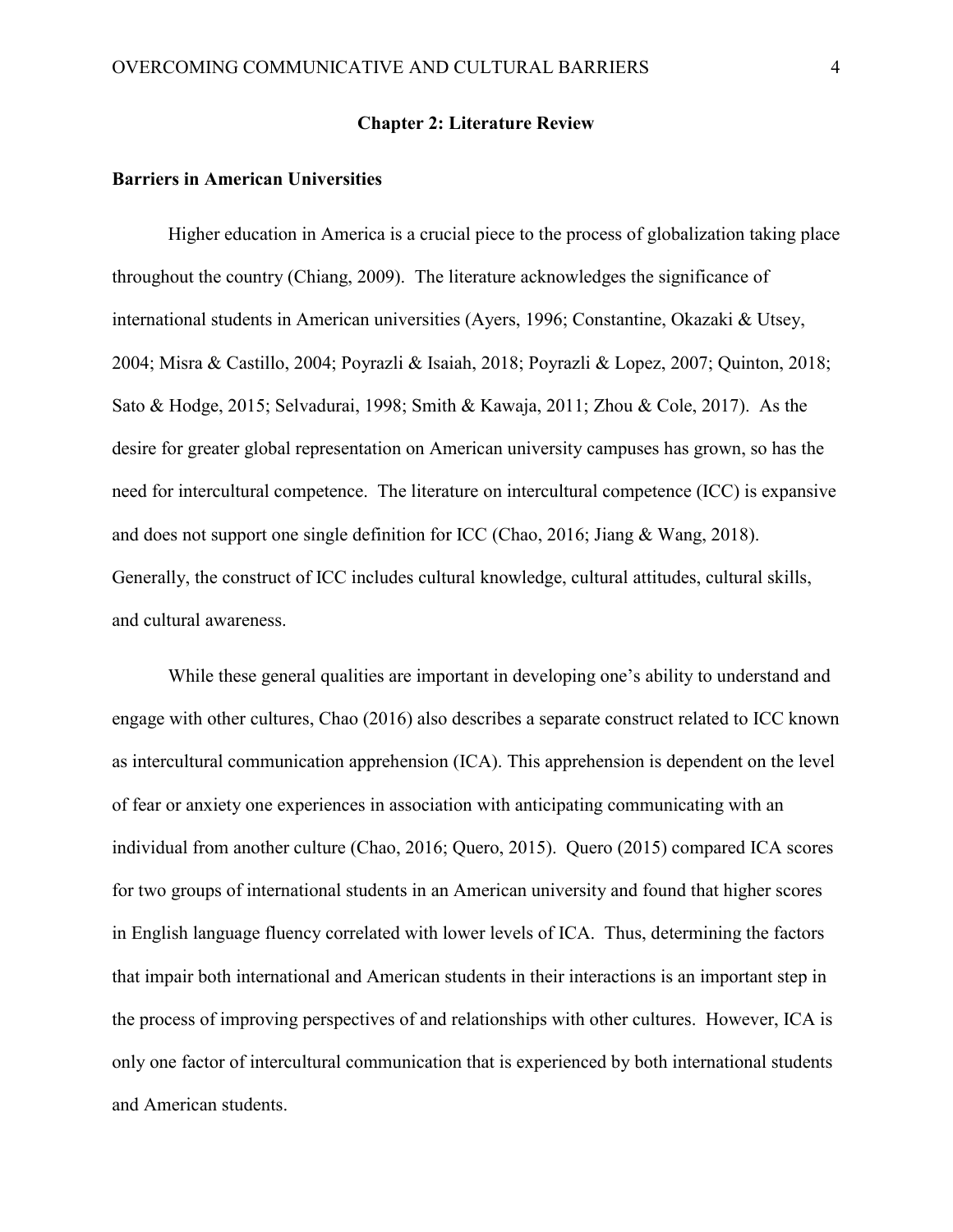#### **Acculturation as a barrier**

Acculturation is the process in which a foreign individual or group adapts to the culture that is new to them, and the model of acculturation often includes possible barriers such as language, education, sociocultural behaviors, and discrimination (Smith & Kawaja, 2011). Selvadurai (1998) acknowledges the benefits that international students provide American universities including: cultural diversity, enlightenment, and increased revenue for the school. Evidently, the question arose of whether accommodations should be made for international students seeing as they chose to attend an international university. Nevertheless, Selvadurai (1998) argues that satisfying the needs of international students will overall benefit the university. To address some of the possible needs of international students, Poyrazli and Isaiah (2018) looked at a group of international students who had been placed under academic probation for a period. The study reported that an international student's academic probation could be the result of the lack of ability to adjust and acculturate to the American culture (Poyrazli & Isaiah, 2018).

In addition, Karaman and Watson (2017) researched the difference in achievement motivation between American and international students. The results suggested that American students have a higher achievement motivation than international students. However, it is important to understand how international students vary in their interpretation of success and motivations in comparison with American students. Since international students do not come from the same cultural backgrounds, professors and students should not address the situations of international students from an American worldview (Karaman & Watson, 2017). Cultural differences within academia should be considered when determining what causes students to experience and handle stress differently.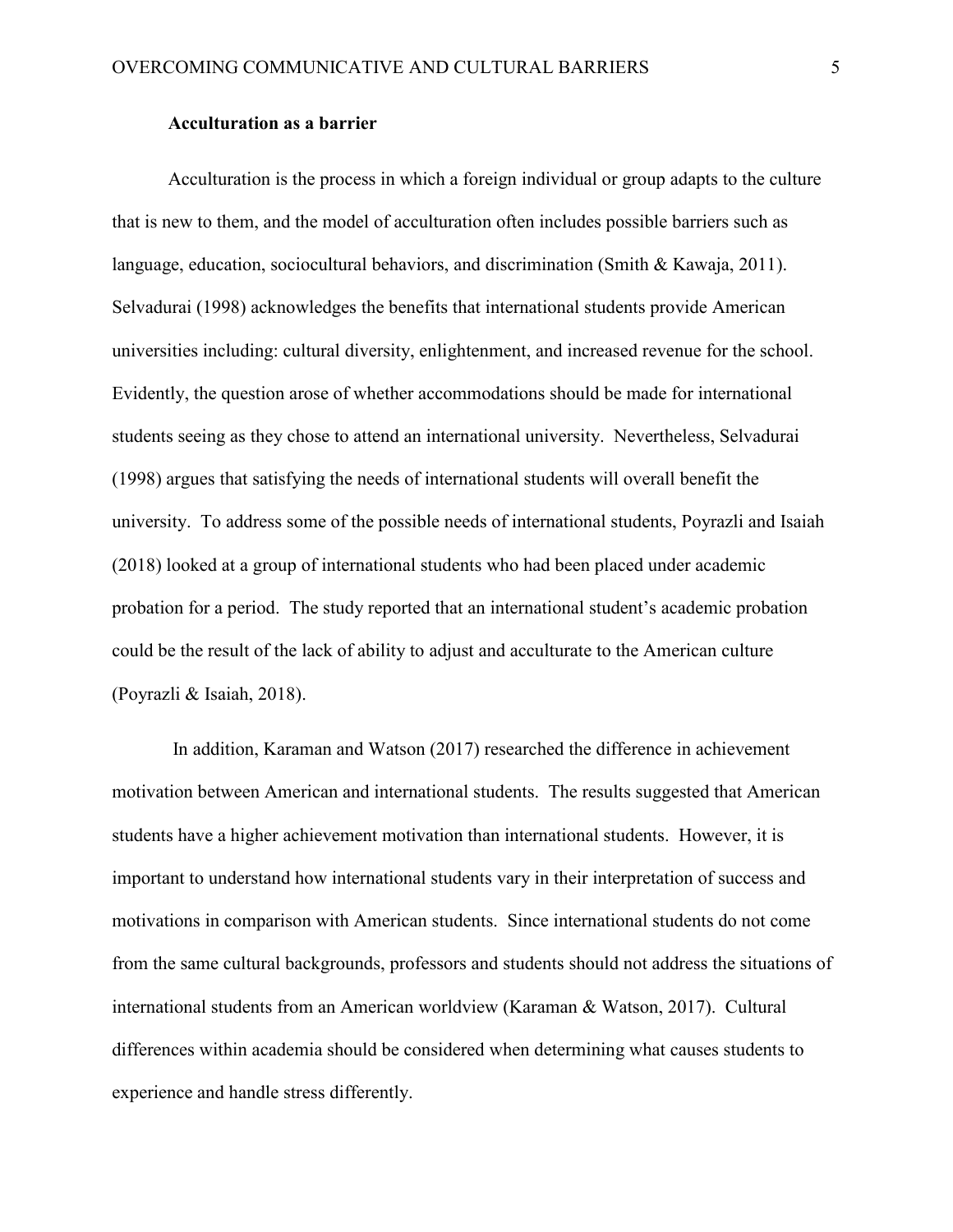Moreover, Constantine, Okazaki, and Utsey (2004) further researched such needs and acculturative challenges experienced by international students. The sample consisted of African, Asian, and Latin American international students; the study involved scores of self-concealment, social self-efficacy, general self-efficacy, acculturative stress, and depression. The factor of acculturative stress was specifically measuring homesickness, perceived hate, fear, stress due to cultural change, guilt, and other unlisted concerns. Acculturative stress scores were found to positively correlate with depression scores. While a correlation does not prove any causation, universities should be made aware of factors that correlate with depression in international students if the well-being of these students is a priority within the institution.

Similar to the findings discussed earlier with ICA and English fluency (Quero, 2015), greater English language skills were related to lower depression scores. One should note that language barriers are one of the acculturation stressors that internationals experience according to Smith and Kawaja (2011). Furthermore, language proficiency has a wide-reaching effect as communication is necessary for both the academic and social atmospheres. Sato and Hodge (2015) interviewed international Japanese students attending an American university and found that the language barrier impacted the students' grades negatively. The negative impact on the students' grades in turn led to damaging effects on the self-esteem of these students as academics are considered one's identity in the Japanese culture (Sato & Hodge, 2015). Some interviews that were conducted with American and international students on intercultural friendships found that the language barrier tended to pose a greater issue than cultural differences at times (Perkins, 2004). Thus, the language barrier is a significant weight on the acculturative process that is experienced by both international and American students; in addition, the language barrier extends into other areas of universities beyond student interactions.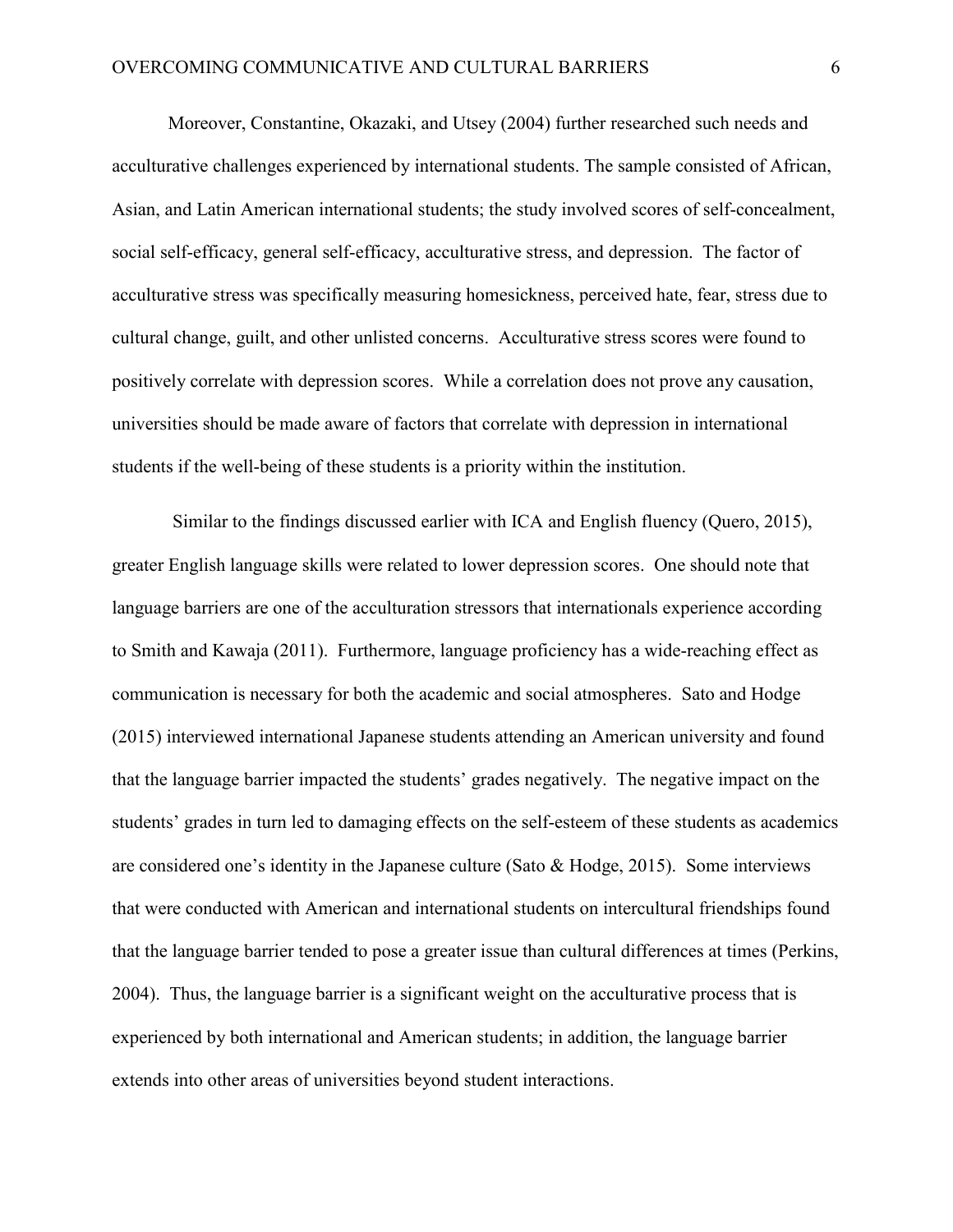Chiang (2009) labeled the largest issue in academia today as international teaching assistants' lack of English language proficiency. The inability to understand another language interferes with an individual's expression of their feelings and thoughts with people from foreign language and cultural backgrounds, as well as understanding the thoughts and expressions of foreigners. Socio-cultural differences, accents, mispronunciations, and the inability to explain terms and concepts are all possible forms of language barriers that can occur under the teaching of international teaching assistants. International teaching assistants provide a source of cultural engagement through the various teaching styles and backgrounds that they bring, allowing students to engage in academic intercultural interactions and develop greater cultural awareness.

Chiang's (2009) study recorded students' abilities to understand and overcome communication barriers between themselves and international teaching assistants. During a oneon-one session, students and international teaching assistants were faced with communicative conflicts and the researchers observed how the student and teaching assistant worked towards clarification. In each of the sessions, both participants were able to clarify and reword any phrases or questions that posed as a challenge for one participant or the other. One might ask if students who were willing to meet on-on-one with a teaching assistant had a higher motivation to work through communicative conflicts than students who were unwilling to meet. Furthermore, Chiang (2009) emphasized that, "it is vitally important to help ITAs [international teaching assistants] and ACSs [American college students] deal with their communication problems so that a productive learning environment can be fostered in a globalized society" (p. 463).

#### **Experience comparisons**

There have been studies that have attempted to compare the positions and experiences of international students and American students (Misra & Castillo, 2004; Zhou & Cole, 2017).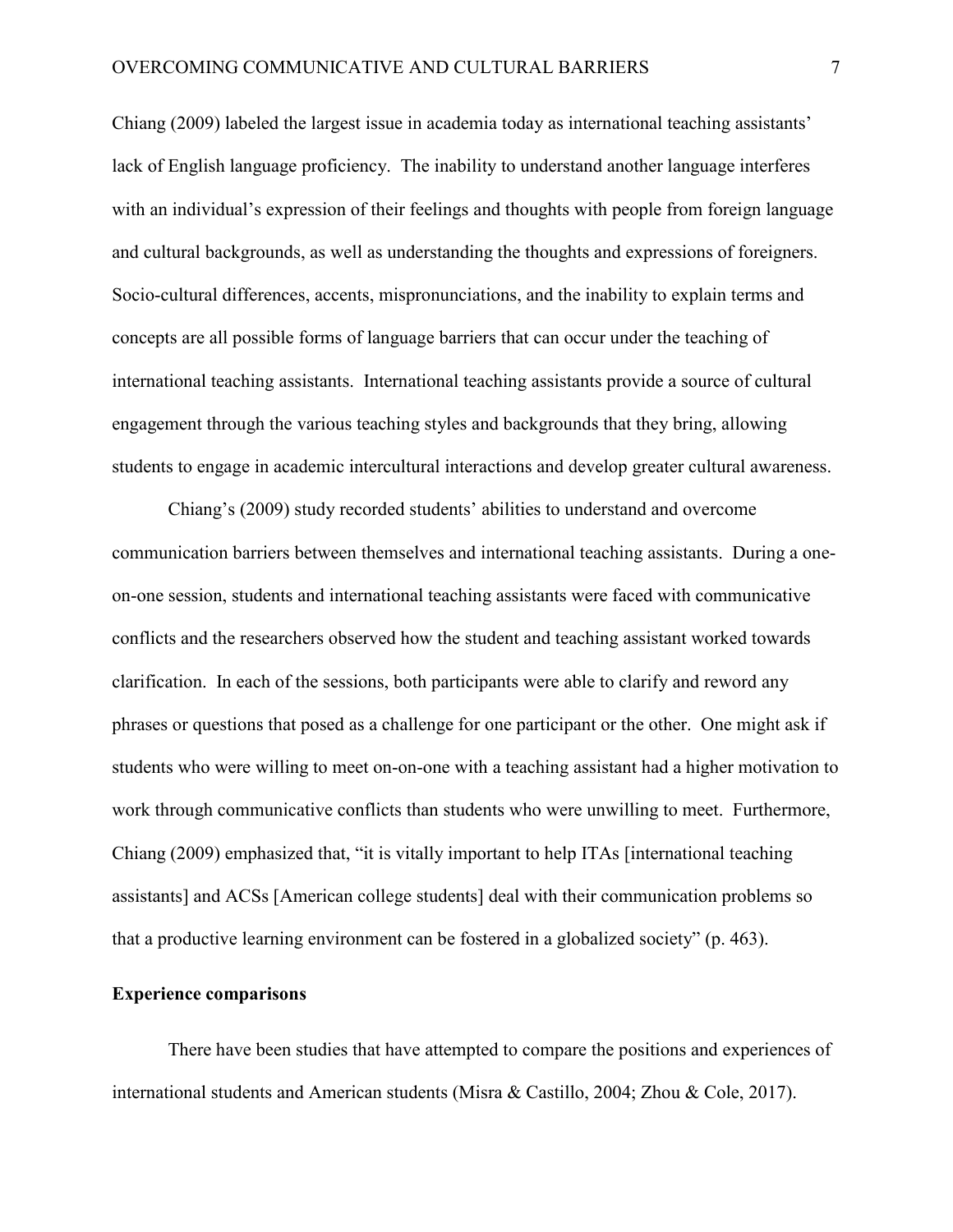Zhou and Cole (2017) compared American and international college students' levels of satisfaction and involvement on campus and found significant differences in satisfaction; specifically, loneliness impacted American students' satisfaction with the university more than international students, even though international students experienced loneliness more often. Similarly, American students were found to react more to academic stress than international students when considering physiological, cognitive, emotional, and behavioral reactions (Misra & Castillo, 2004). These findings may be highlighting the differences in thinking styles that arise between cultures as suggested by Huang and Sisco (1994).

Stereotypes, discrimination, and prejudice are popular themes today due to the racial issues that are littered throughout history and continue to have an effect on present day perceptions and interactions. One study asked American university students to list the most common traits they would associate with Chinese international students. Of the 36 descriptors that arose, some of the positively connotated words were "studious" and "friendly", while some of the negatively connotated words included "incompetent at English" and "loner" (Ruble & Zhang, 2013). Such stereotypes are important to acknowledge in order to better understand the dynamic of the students' relationships. Homesickness and perceived discrimination were previously reported as significantly higher for international students than for American students (Poyrazli & Lopez, 2007). However, Zhou and Cole's (2017) findings suggest that both nonwhite American and international students experience a wide array of cross-racial interactions in American universities. Thus, the perceived discrimination mentioned by Poyrazli and Lopez (2007) might not be limited to international students. Quinton (2018), who provided possible predictors of prejudice against internationals among college students, discovered that a student's amount of university identity, or sense of belonging to the university, was linked with reduced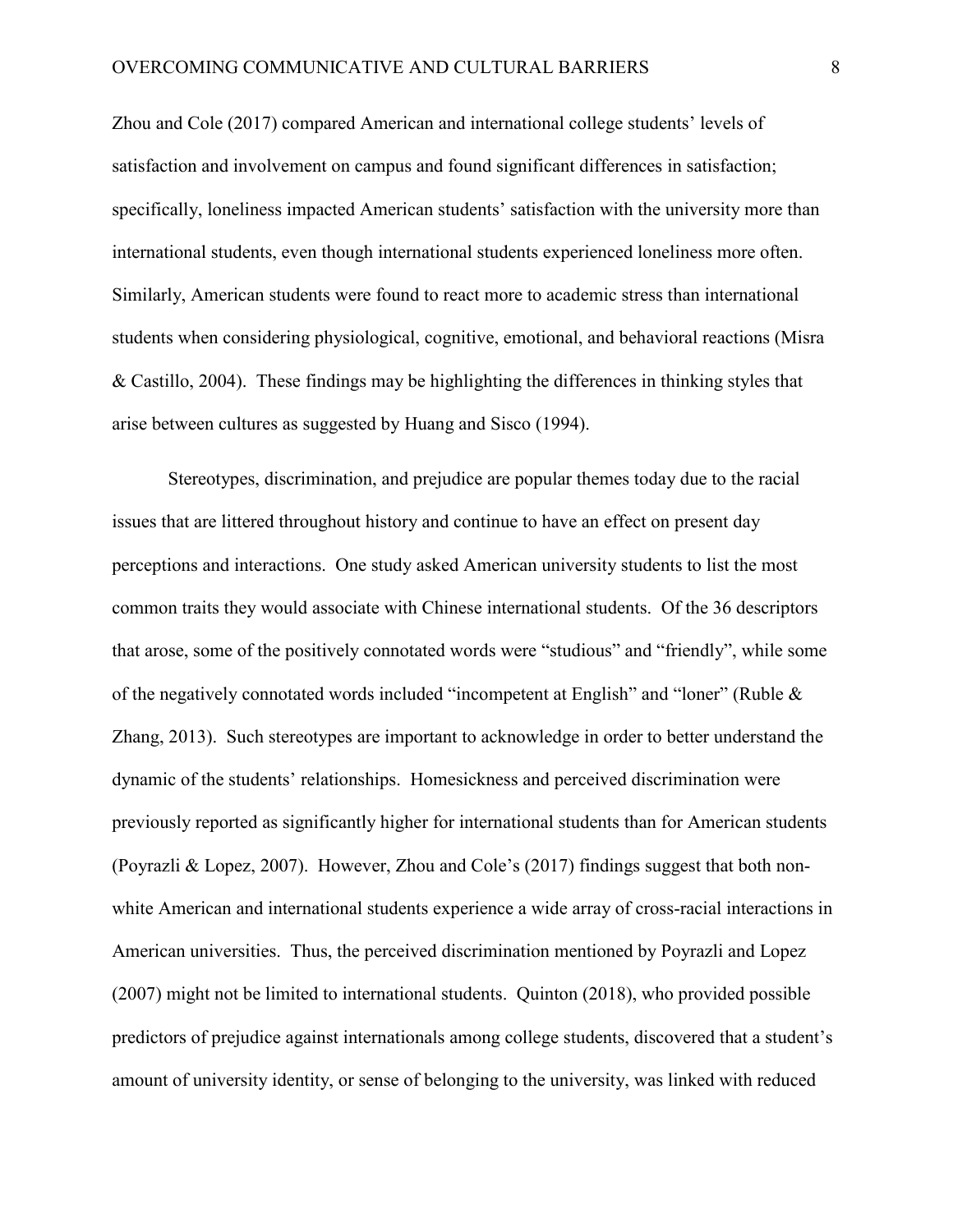prejudice against international students. Considering that the willingness to interact is a significant piece of numerous cultural competence models, including cultural intelligence (Earley & Ang, 2003), it is important to understand stereotypes and various mindsets held by American students; by understanding the perspectives held by American students, steps can be taken to further the development of international relationships among the student body.

#### **Teaching Cultural Awareness**

In Murden et al.'s (2008) study of occupational therapy students' perspectives on the need for cultural competence within their chosen career, the students provided focused responses on the need for cultural sensitivity specifically within occupational therapy. The participants recognized the significance of cultural sensitivity as having a positive impact on communication, socioeconomics, stigmas, and socio-cultural ignorance, as well as an improved appreciation for the depth of other cultural traditions, beliefs, and lifestyles. At least 90.2% of the participants considered themselves to have a low cultural awareness and agreed that a diversified cultural education could be taught in the classroom and through field experience (Murden et al., 2008). Thus, education of cultural sensitivity could include three significant factors of cultural competence, such as cultural knowledge, cultural encounters, and cultural desire; the development of these three factors within education would provide a framework in which relationships and understanding can be developed between cultures.

In addition, there have been attempts at developing greater cultural competence through experience-oriented studies. A study by Kratzke and Bertolo (2013) focused on the cultural preconceptions and biases of healthcare students. The study was interactive in that it broke the participants into two groups, which were labeled Alpha and Beta. Both groups were given rules and social norms to follow in order to form their own culture. A single student from each group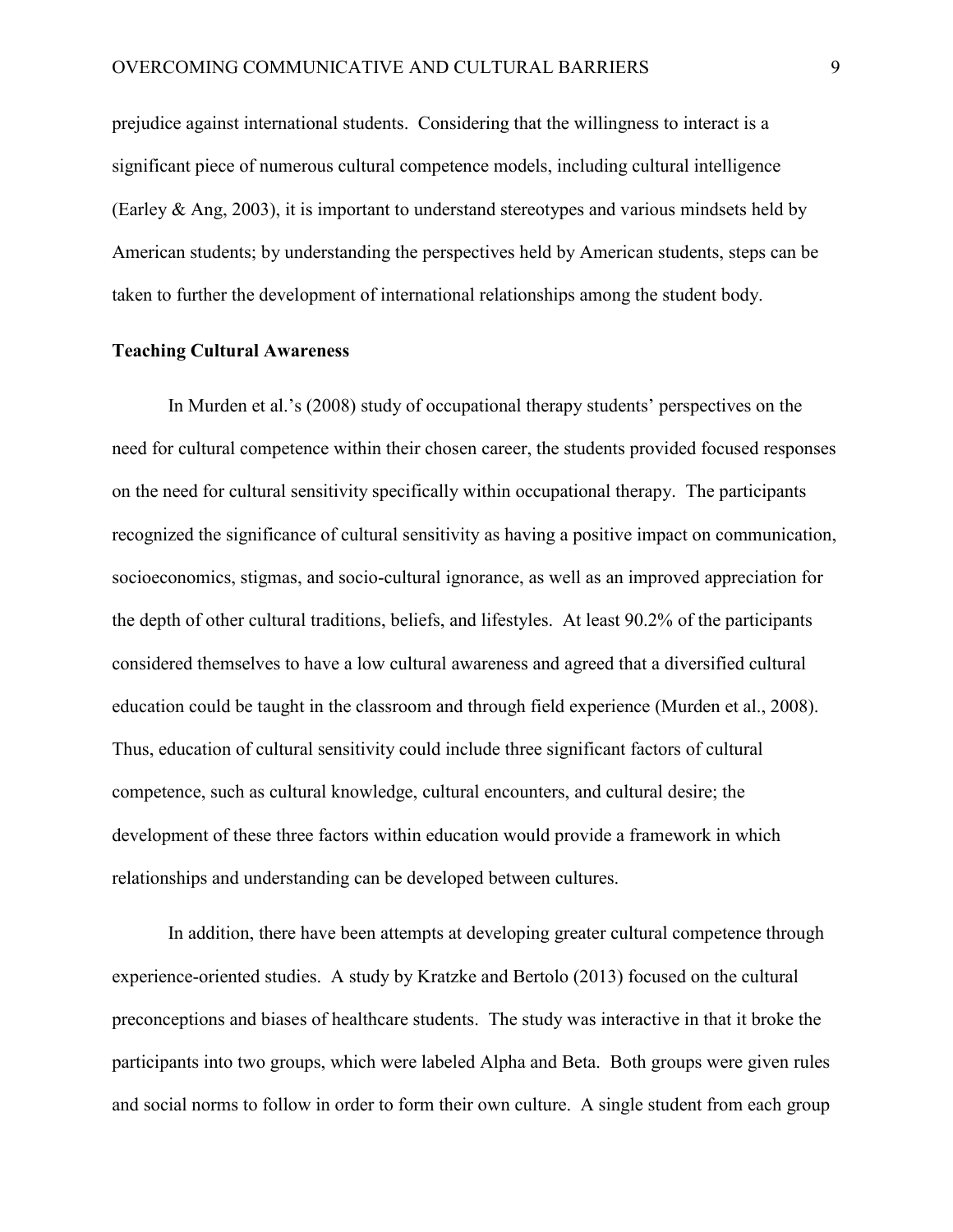was sent to observe the other group and report back their findings to their native group. Through this experience, students were given a personal opportunity to feel uncomfortable as a visitor in a culture completely unfamiliar to their own. Challenges during the cultural encounters included verbal misunderstandings, cultural misunderstandings through differences in body language, and the avoidance of specific topics (Kratzke & Bertolo, 2013). The students were challenged to develop an open mind toward the multicultural encounters so that communication could still be accomplished. While the students may have entered the study with their own preconceptions and biases toward cultural diversity, this study provided a personal experience that allowed for cultural and language barriers from a foreigner's perspective to become relatable.

Another example of an attempt to cultivate cultural competence among students is Patterson, Papa, Reveles, and Rodriguez's (2018) multi-cultural psychology course study. A semester long study was conducted using a multicultural psychology course that encompassed three areas: awareness, knowledge, and skills. There was a significant change in cultural competence over time and the class of 2014 demonstrated a decrease in White identity (Patterson, Papa, Reveles, and Rodriguez, 2018). The consistency of the results demonstrates how education in multicultural topics encourages cultural comprehension, which can possibly lead to shifts in attitudes, stigmas, and relationships between American students and students of other nationalities.

#### **International experiences**

The wide push for internationalization across American university campuses should further lead universities to evaluate the development and push for study abroad programs for American students (Watson, Siska & Wolfel, 2013). Numerous studies can support the benefits that study abroad provides to students, regardless of the length of time abroad (Bikos, Manning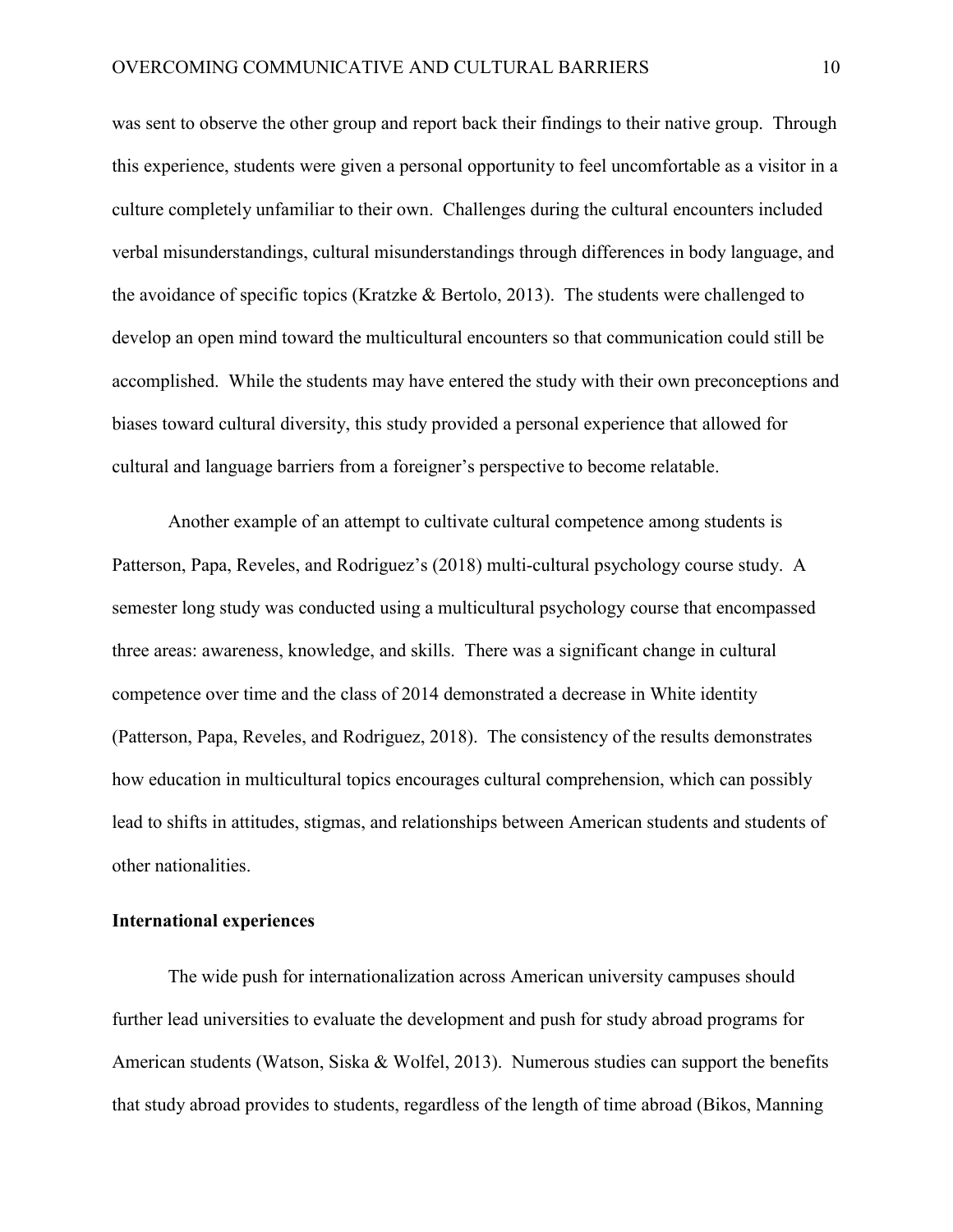& Frieders, 2019; Cubillos & Ilvento, 2012; Engle & Crowne, 2014; Watson, Siska &Wolfel, 2013). The opportunity to engage with the natives of a country that is new or unfamiliar to a student is a crucial experience for developing connections and greater compassion for people who are different than oneself. For foreign language learning American students who have studied abroad in countries where English is not the primary language, interactions with the locals led to an increase in self-efficacy; moreover, the conversations and interactions with the locals that were spontaneous were found to be the most memorable and provided greater incentive for the students to improve their language skills (Cubillos & Ilvento, 2012).

Students who have studied abroad have also reported that previous travel was an important factor in preparing to study abroad (Bikos, Manning & Frieders, 2019). Cultural intelligence is a four-factor model intended to measure how effective an individual would be in an intercultural context (Earley & Ang, 2003). All four factors were found to increase in the students who had studied abroad vs the students who did not (Engle & Crowne, 2014). Thus, these findings allude to the impact that studying and living abroad has on students and on their intercultural awareness overall. Additionally, constructs such as cultural intelligence are central to further understanding what competency in intercultural contexts entails. By understanding the various facets along with the development of a construct such as cultural intelligence, questions of how to improve the effectivity of international interactions might become solvable.

#### **What is Cultural Intelligence?**

Throughout the literature that is dedicated to improving interactions between nationalities across the globe, various terms have been developed to encompass what is being discussed and measured. Phrases such as intercultural competence, cultural competence, and intercultural awareness are all similarly defined constructs referring to the knowledge and abilities one has to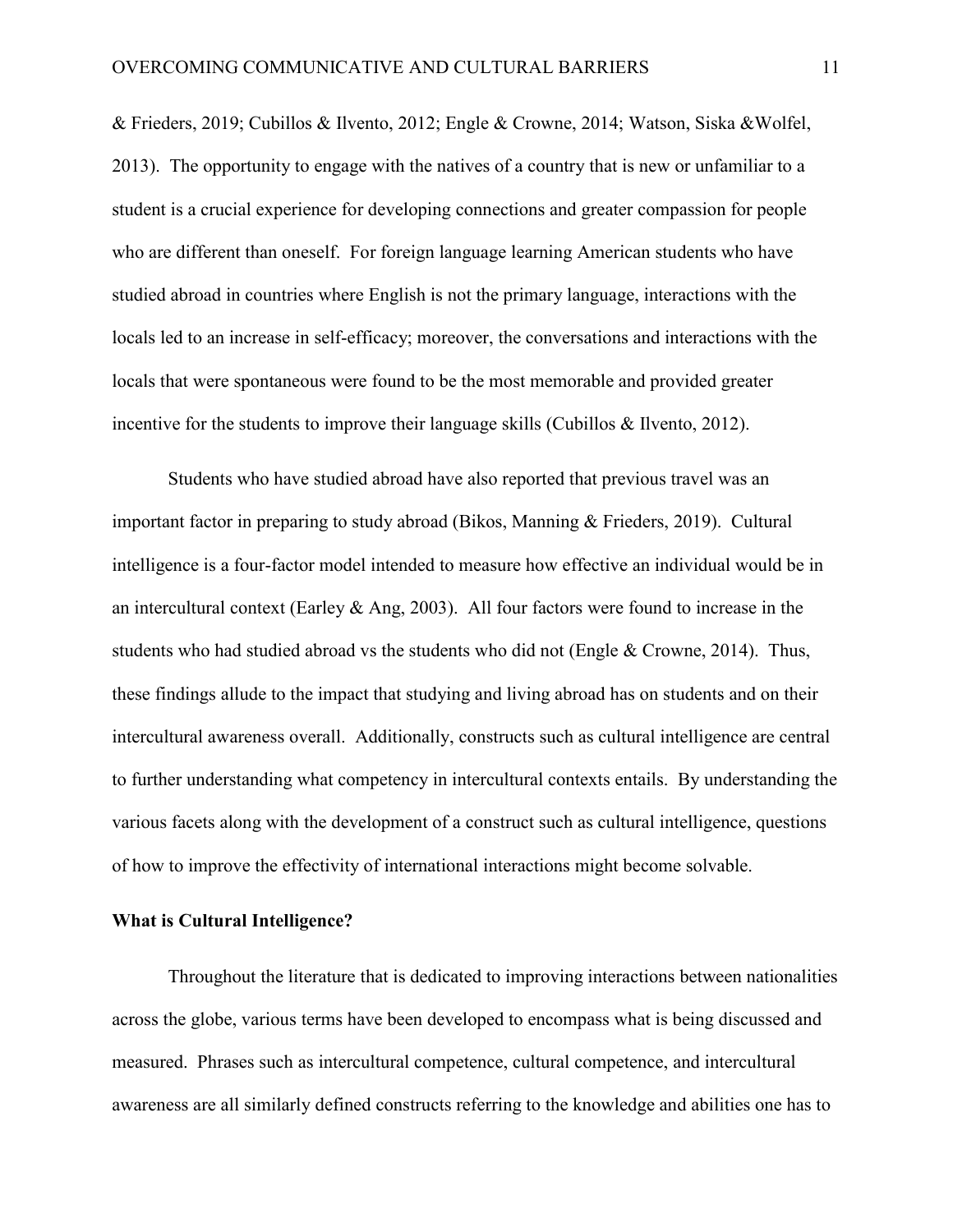have in order to interact effectively in cross-cultural situations. Some definitions provided by Watson, Siska, and Wolfel (2013) includes one's capacity for adapting in new cultural contexts as well as understanding that a certain set of behaviors and attitudes are each similarly as necessary as having adequate knowledge of other cultures. Cultural intelligence has been largely researched and validated among the various terms and models for how to best measure the capability an individual has to interact and perform in a cross-cultural context (Ang, Van Dyne & Koh, 2006; Ang et al., 2007; Ang, Ruckstuhl & Tan, 2015; Crowne, 2008; Crowne, 2009; Earley & Ang, 2003; Earley & Peterson, 2004; Fang, Schei & Selart, 2018; Huff, Song & Gresch, 2014; Ng & Earley, 2007; Moody, 2007; O'Keefe, Bourgeois & Davis, 2017; Van Dyne et al., 2012).

Cultural intelligence (CQ) has been studied since the early 2000's with some changes and developments made to the multi-modal construct over the last two decades. One should note that cultural intelligence is not like IQ nor is it a subset of IQ; cultural intelligence is based on the theory that intelligence is made up of multiple loci including social intelligence, linguistic intelligence, musical intelligence and personal intelligence (Gardner, 1983; Earley and Ang, 2003). Earley and Peterson (2004) explain cultural intelligence as a unique and distinct construct rather than categorizing it as a subset of one of these loci. The largest distinction between CQ and other forms of intelligence is its adaptability across cultures; the utilization of social intelligence and emotional intelligence are both limited to a particular context (Earley & Peterson, 2004). Earley and Ang (2003) provided the original definition of cultural intelligence as "A person's capability for successful adaptation to new cultural settings, that is, for unfamiliar settings attributable to cultural context" (p. 9). CQ was formatted around the theory of interactional intelligence which is influenced by both the individual and the environment (Earley and Ang, 2003). However, Crowne (2009) studied relationships between emotional intelligence,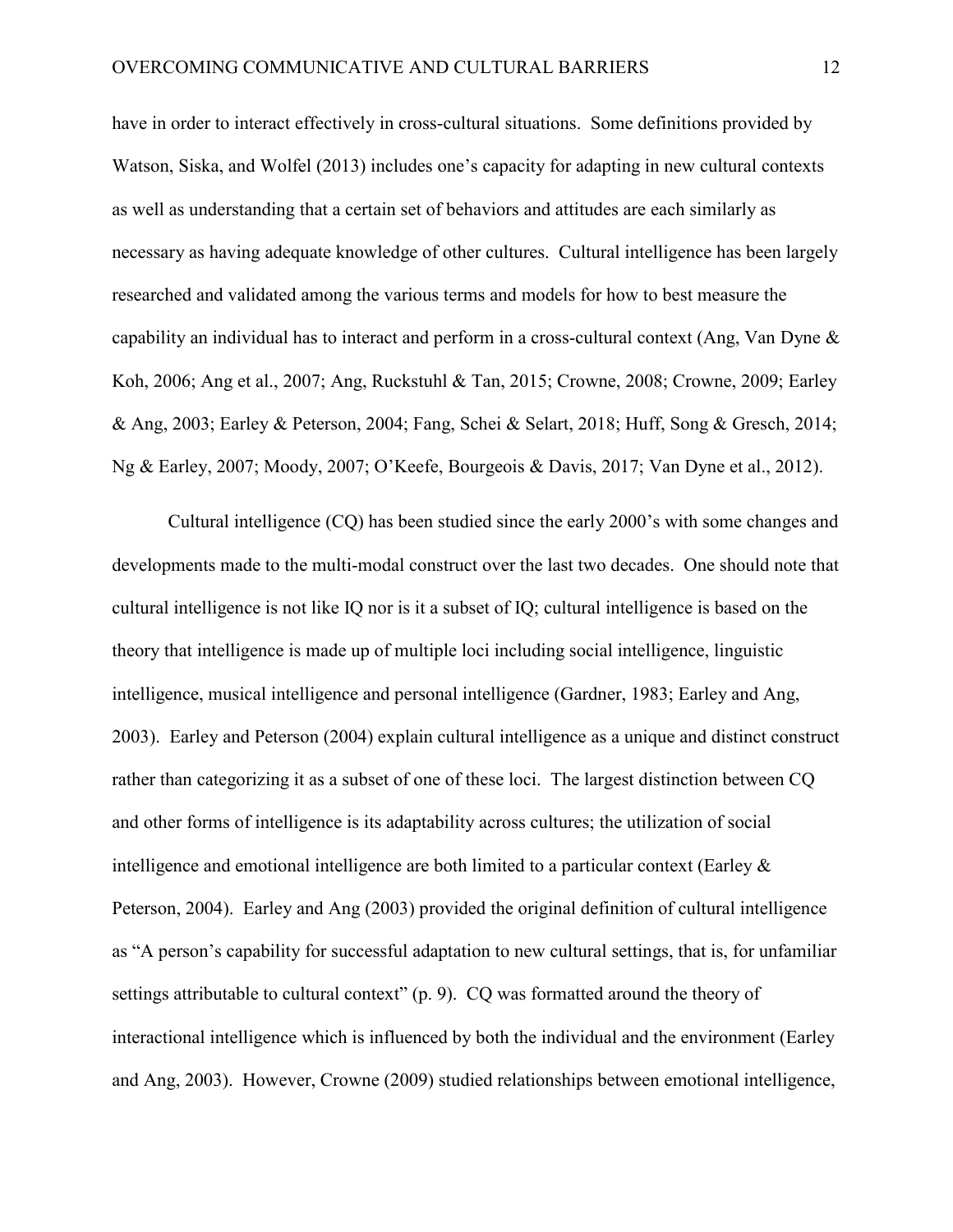social intelligence, and cultural intelligence. She claimed that both cultural intelligence and emotional intelligence are subsets of social intelligence since social intelligence requires one to know how to interact effectively, thus suggesting that cultural intelligence is the ability to practice social intelligence in intercultural settings. The following section will describe the components of CQ to further analyze the possible differences and similarities between cultural intelligence and other intelligence constructs, such as social intelligence and emotional intelligence.

#### **CQ Components**

The construct of CQ is composed of four facets: Metacognition, cognition, motivation, and behavior. While metacognition is a form of cognitive processing, the skills associated with metacognition makes it a distinct facet within the overall construct. Primarily, metacognition is the awareness of one's consciousness and thoughts. Metacognition involves strategizing techniques for acquiring new information in unfamiliar cultural contexts and interactions (Earley and Ang, 2003). An individual who demonstrates high cultural intelligence should be aware of their thoughts and personal schemas as well as how these both influence effective intercultural interaction. Furthermore, Van Dyne et al. (2012) further specified the underpinnings of the four facets of CQ by describing sub-dimensions. For metacognition, the three sub-dimensions described are planning, awareness, and checking. The ability to anticipate what actions to take or what words might be appropriate to say are representative of the planning aspect. Awareness refers to being conscious of the cultural influences that might influence oneself and others. Checking involves looking back on past interactions, questioning one's assumptions and modifying one's "mental maps" in order to create increasingly beneficial interactions (Van Dyne et al., 2012).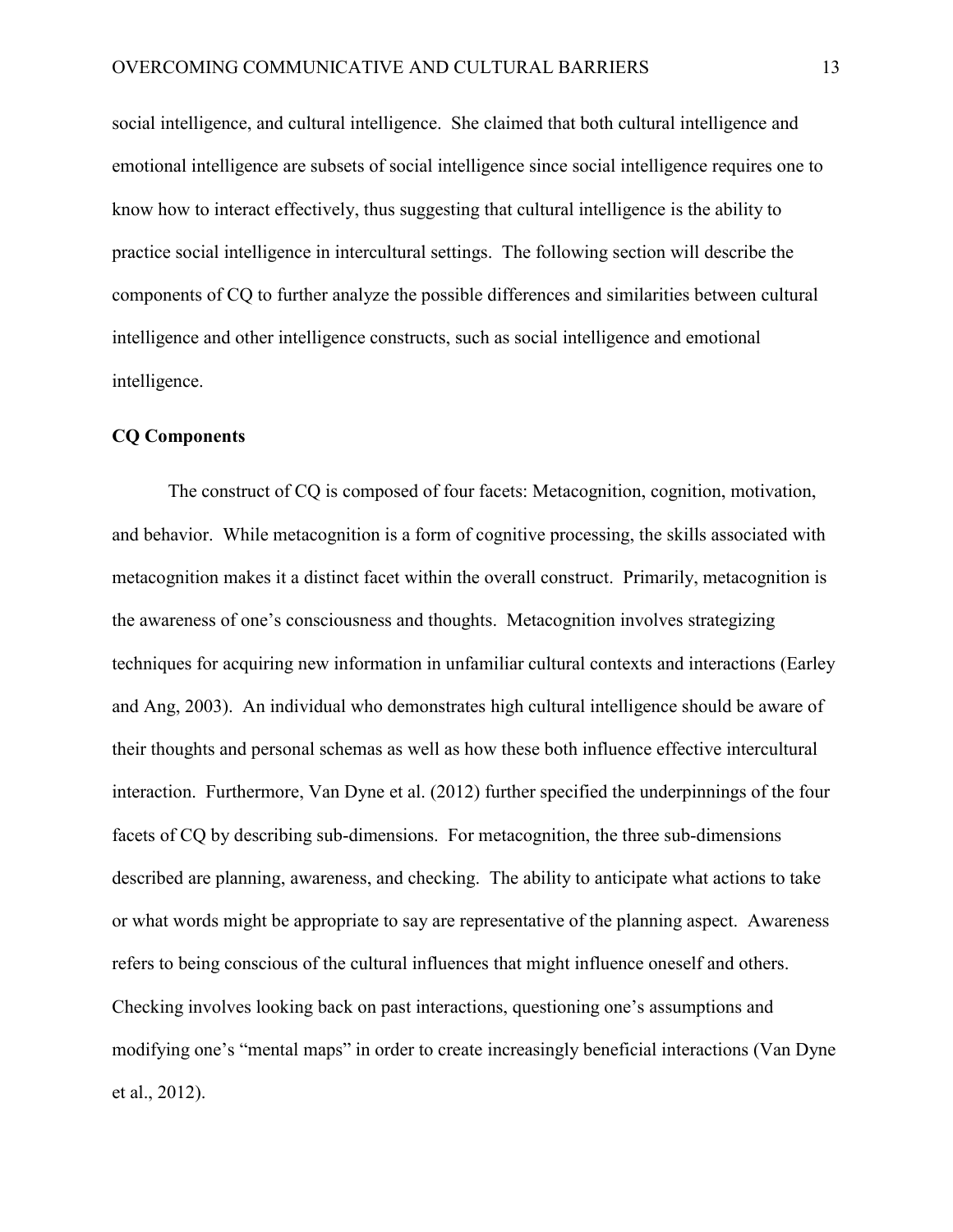The cognitive facet, as discussed by Earley and Ang (2003), handles social information processing from an intercultural standpoint. The awareness of the culture one is surrounded by is further impacted by the inductive and analogical reasoning one is capable of mastering; to be able to step beyond one's knowledge to understand differing cultural perspectives is essential to the cognitive facet of CQ. Furthermore, Earley and Ang (2003) describe individuals with high cultural intelligence as having a differentiated but highly adaptable self-construct. The condition of the self-construct can influence the amount and type of knowledge one gathers about other cultures. To further understand the cognitive facet, the sub-dimensions are culture-general knowledge and context-specific knowledge (Van Dyne et al., 2012). The general knowledge aspect refers to wide understandings of governments, economics, and traditions internationally, while the context-specific knowledge is described as declarative knowledge pertaining to one culture. For instance, one might be familiar with the expressiveness and warmth of Brazilians but unfamiliar with the power distance present in Indian culture (Van Dyne et al., 2012).

Motivational intelligence refers to the desire one has to engage in cross-cultural conversation and interaction. Earley and Ang (2003) provide three constructs within motivational intelligence that impact how motivational intelligence develops: Self-enhancement, self-efficacy, and self-consistency. Self-enhancement is the idea that one is concerned with their own interests first; thus, one who is high in self-enhancement might have low motivational intelligence as interacting with internationals would not be considered as necessary to one's stature and development. Self-efficacy is borrowed from Bandura's concept of belief in one's ability. If an individual has high self-efficacy, they are more likely to engage with internationals because of their confidence in their interactive abilities. Lastly, self-consistency is a desire for stability and coherence in one's surroundings. If someone desires high self-consistency, then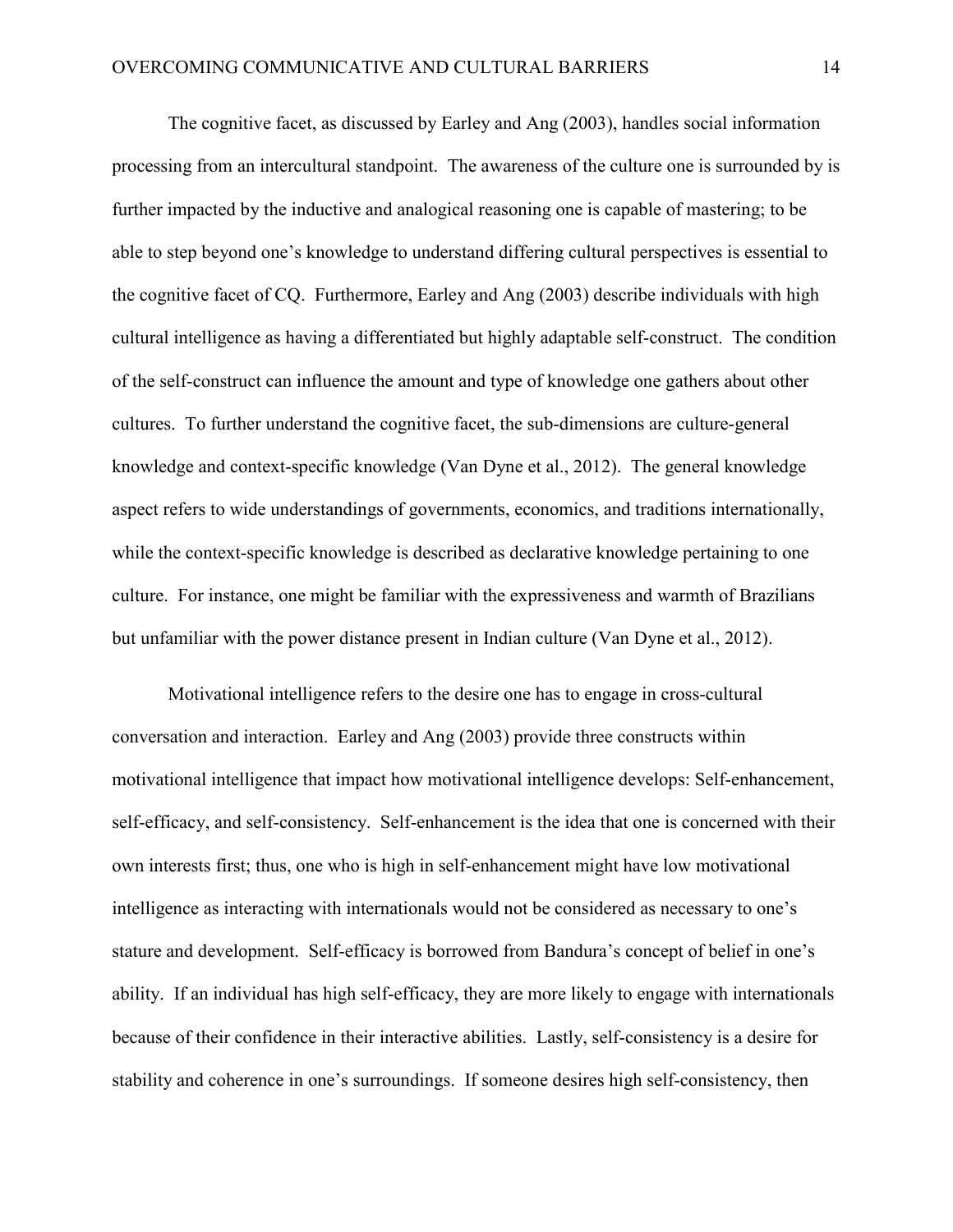they will likely display low motivational intelligence since a change in one's environment is required to engage and interact interculturally. Moreover, Van Dyne et al. (2012) further provide two other sub-dimensions called intrinsic and extrinsic interest. The intrinsic interest refers to one's engagement in culturally diverse settings purely for enjoyment. The extrinsic interest refers to the benefits for work and world experiences one can receive through intercultural engagement.

Behavioral intelligence "requires having in one's behavioral repertoire responses needed for a given situation" (Earley and Ang, 2003, p. 81). As the final facet of CQ, behavioral intelligence focuses on the action portion of CQ; one must be able to act appropriately according to the cultural situation they encounter or have the ability to acquire new behaviors. Behavior is strongly tied with cognition and motivation and is seen as the product of both previous facets. The sub-dimensions include verbal behavior, non-verbal behavior, and speech acts (Van Dyne et al., 2012). Verbal behavior addresses the need for "flexibility in vocalization", such as changing intonations, speaking loudly or softly, reserved or expressive. Evidently, non-verbal behavior includes gestures, facial expressions, and other forms of body language. Lastly, speech acts encompass the ability to communicate certain messages as is appropriate for the culture with which one is engaging, such as apologies, invitations, and saying "no" (Van Dyne et al., 2012). While these components of CQ are extensive in covering necessary skills when engaging with intercultural settings and people, studies have demonstrated other factors that influence intercultural interactions, including personality and situational experiences.

#### **CQ and Personality**

Various studies of CQ have looked at factors that might correlate with or influence the development of CQ. For instance, the Big Five personality traits are a popular set of traits that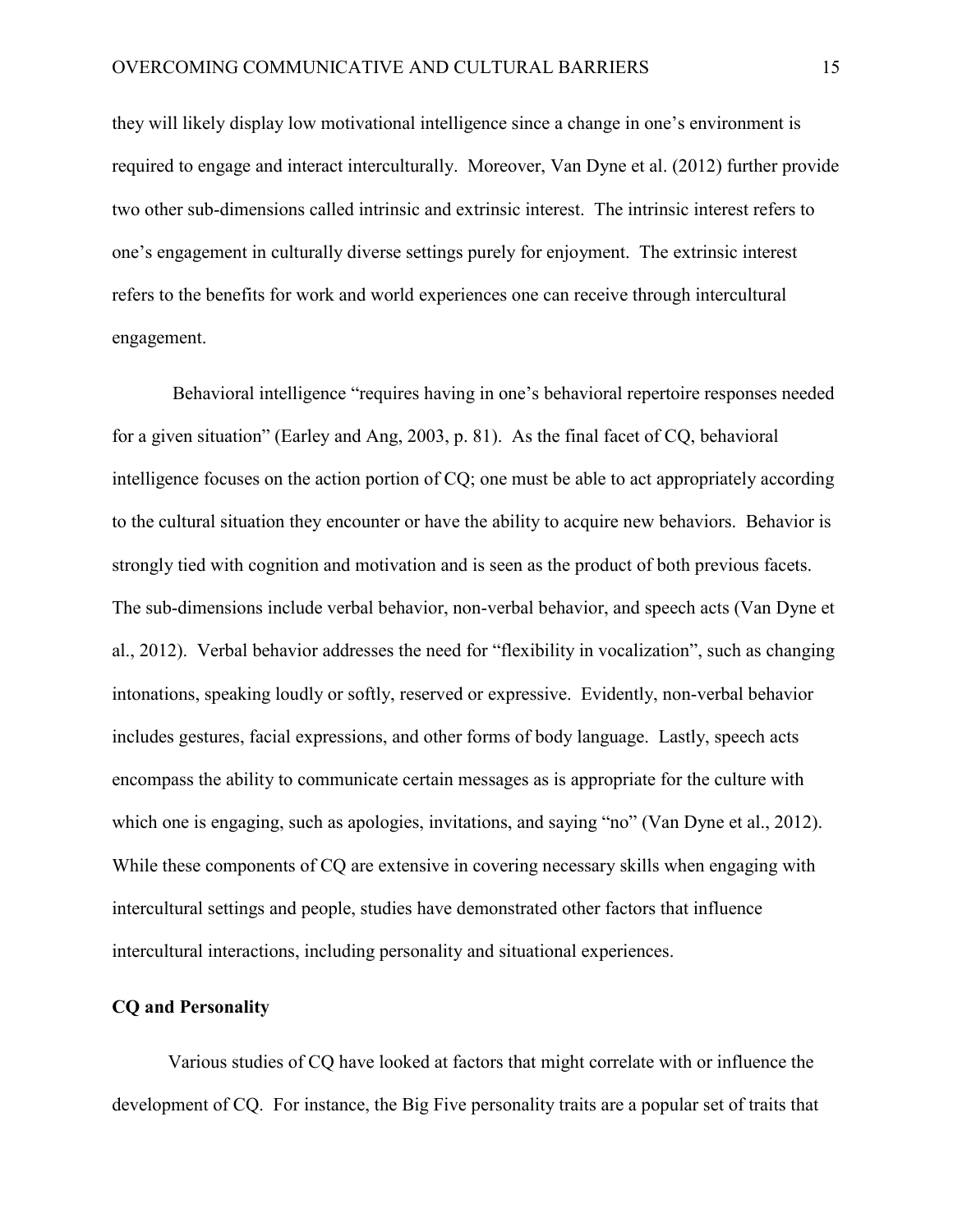have been measured in relation to CQ levels (Ang, Van Dyne & Koh, 2006; Huff, Song & Gresch, 2014; Moody, 2007). To clarify, the Big Five personality traits are extraversion, agreeableness, conscientiousness, emotional stability, and openness to experience. One study found the Big Five personality traits to be correlated with specific facets of cultural intelligence. Conscientiousness was found to be related to metacognitive CQ while agreeableness was found to positively correlate with behavioral CQ. Interestingly, emotional stability had a negative correlation to behavioral CQ; one possible reason for this result could be that people who tend to be calmer might demonstrate more reserved and restrictive behaviors that may prevent them from engaging in intercultural interactions. Extraversion was found to be related to both motivational and behavioral CQ, and openness to experience was associated with all four facets of CQ (Ang, Van Dyne and Koh, 2006).

Moody (2007) looked at personality traits as possible predictors of CQ and if one trait was more helpful at predicting CQ than others. Conscientiousness and openness to experience were found to be the best predictors of CQ. To provide further context, conscientiousness refers to levels of perseverance, organization and need for achievement; openness to experience, while self-explanatory, involves curiosity, imagination, and the need for variety (Moody, 2007). Another study looked at varying scores of CQ and personality traits from the Big Five among participants in a Japanese exchange program. Scores were compared to determine whether CQ or the Big Five would be better at explaining why people adjust differently in new cultural contexts. Three forms of cultural adjustment were categorized: general, interactive, and work adjustments (Huff, Song & Gresch, 2014). Cultural intelligence was found to explain all three adjustments better than the Big Five. In addition, Motivational CQ was found to be significant in predicting all three forms of adjustment. Thus, one can see the value of cultural intelligence in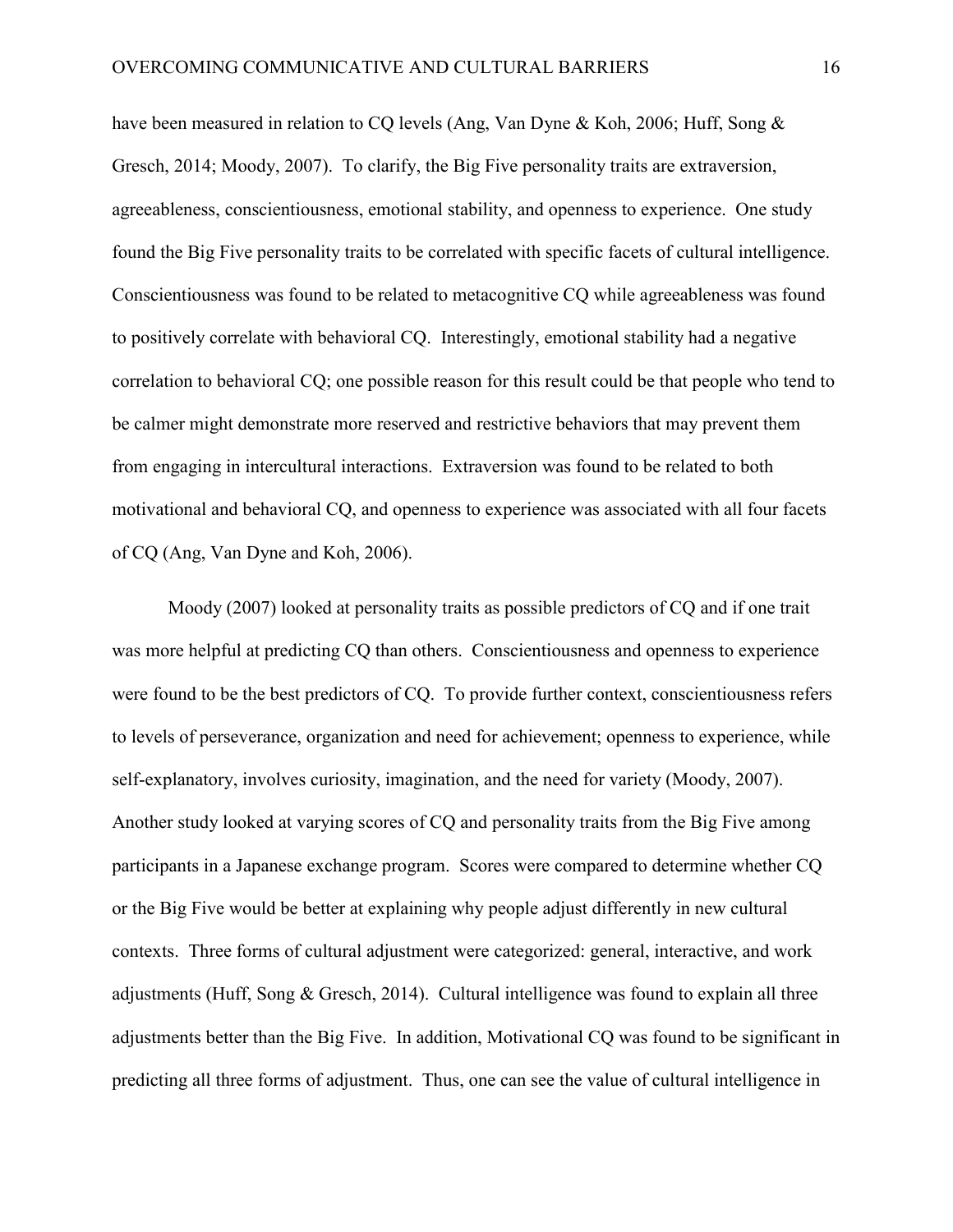predicting how well people will adjust in diverse cultural settings; in addition, being willing and driven to engage is necessary in any setting of adjustment.

Another study involving CQ and personality traits was conducted by Wang, Wang, Heppner, and Chuang (2017), who specifically looked at Taiwanese international students to determine if a correlation existed between cultural intelligence and three categories: personality factors, characteristics of immersion experience, and cultural reflection. Taiwanese international students were specifically selected since the transition between Taiwanese culture and American culture is quite large; also, Asian international students make up the majority of international students in America. The results concluded that all three categories were associated with cultural intelligence. By understanding what other factors influence students' interactions outside of what is encompassed by CQ, universities can direct resources to multiple areas of diverse social development.

## **Curiosity**

The Big Five personality scale seems to serve as an all-encompassing measure for any trait. However, some of the depth to certain qualities is lost when terms are broadly generalized. To specify, Kashdan and Gallagher (2009) point to the trait of curiosity. While curiosity is a widely known term, the concept itself can become blurred and confused with other terms, such as intrinsic motivation (Kashdan & Gallagher, 2009), or perhaps even the quality of openness to experience as identified within the Big Five. Curiosity is more than having the motivation to engage with new cultures or an open mind to cultural differences; rather, there is a desire to stretch oneself and to embrace the uncertainty that is a natural aspect of engaging in intercultural interactions. The Curiosity-Exploratory Inventory (CEI) was a scale developed originally focusing on the subscales of exploration and absorption, which included being able to self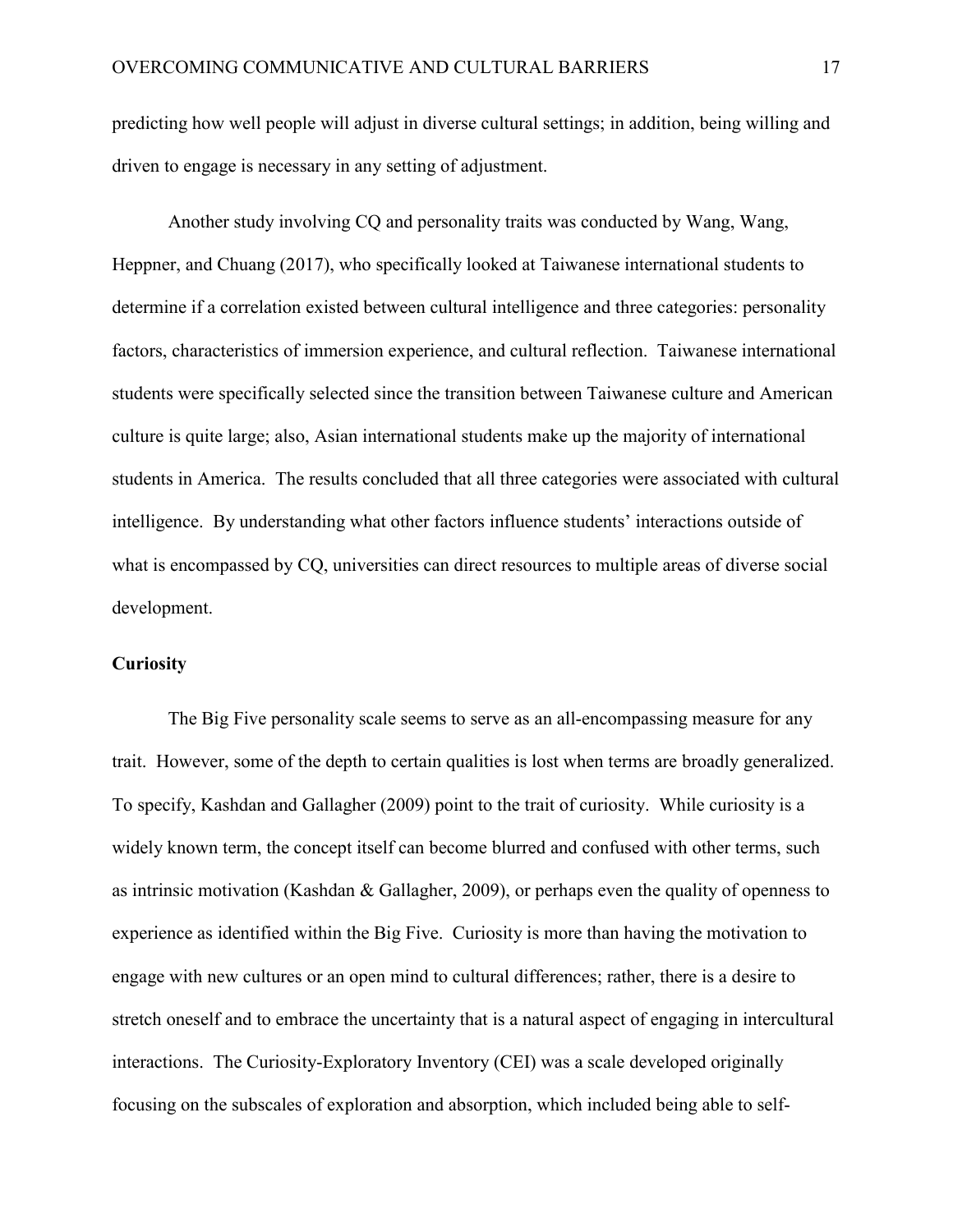regulate oneself in new activities and to maintain engagement with others (Kashdan & Gallagher, 2009). However, Kashdan and Gallagher (2009) made some changes to the original scale and, after conducting various factor analyses, developed the CEI-II. Empirical support was demonstrated for two dimensions of curiosity, the first being "stretching". "Stretching" refers to the desire one has to seek out new knowledge and experiences. The second dimension is "embracing", which covers one's desire to hold onto the uncertainty of novel situations or the level of one's passion to walk into unpredictable scenarios that might occur in daily life.

Some studies that have been conducted with the CEI and the CEI-II have provided various findings regarding scenarios where curiosity has an influence. For instance, Kashdan, McKnight, Fincham, and Rose (2011) looked at when and how curiosity might influence social outcomes between strangers. With the use of vignettes, their findings suggested that highly curious people differentiate how rewarding an interaction is based on the level of intimacy of the conversation. Individuals who were less curious did not differentiate. Another study was conducted with Chinese participants to study the relationships between the CEI-II, the Big Five, the Satisfaction with University Life scale, and human values (Ye, Ng, Yim & Wang, 2015). The results supported curiosity correlating positively with openness to experience, extraversion, and conscientiousness. One should note the possibility that curiosity could be positively correlated with all four facets of CQ, seeing as all four facets of CQ were positively correlated with Openness to Experience (Ang, Van Dyne & Koh, 2006).

Ng and Earley (2006) found that one can have high CQ and be very familiar with a particular cultural context, but to be very familiar with a particular context does not guarantee an individual to have high CQ. Moreover, Earley and Ang (2003) suggest that cultural intelligence is not acquired through experience but instead by intention to develop particular skills. While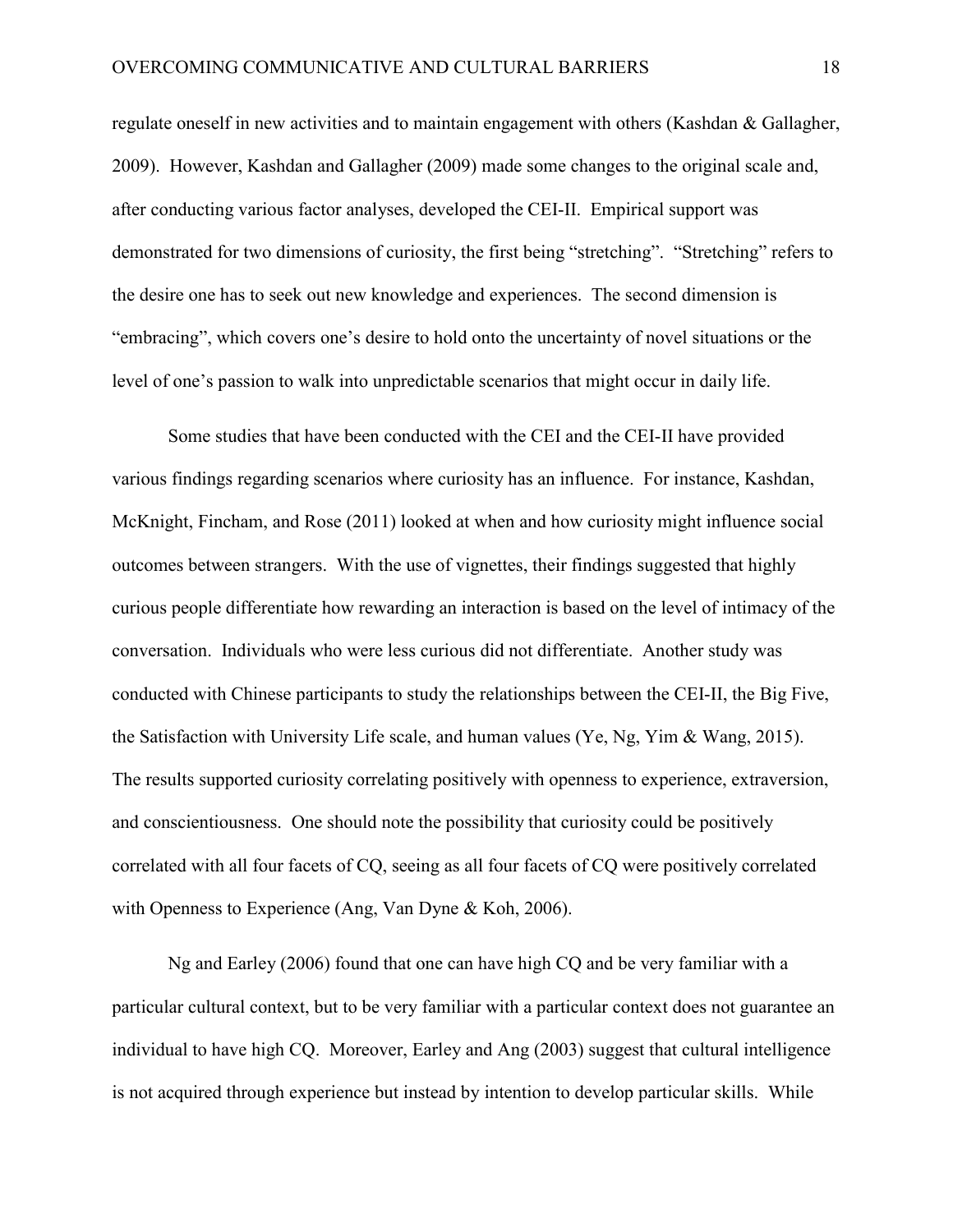exposure can enhance one's cultural intelligence, one does not need to be immersed in other cultures in order to develop cultural intelligence. Thus, the following study is intended to determine if immersion in other cultures is more impactful than CQ scores for American students who engage in intercultural interactions on American university campuses.

A pilot study was conducted previously to look at the influence of CQ on American students who were provided with scenarios describing various interactions with international students. The interactions were rated as positive action, positive intent, or neutral, depending on how the American student responded and "engaged" with the hypothetical international student. The original hypothesis was that American students who produced high CQ scores would have more positive and beneficial interactions with international students than American students who scored low on CQ. The results did not reveal any significance regarding this hypothesis; interestingly, among the participants, the CQ scores provided were limited in range. In other words, it was difficult to differentiate between students simply based on the CQ scores. If CQ scores were too similar among these private university students, one suggestion was to look at other possible factors that might influence how an American student engages with an international student. Thus, the present study was modified to focus less on the scores and more on how students' past international experiences might influence their interactions with international students on an American university campus.

There is a lack of literature concerning how American students interact with international students in comparison with their cultural knowledge. Furthermore, there is a need to further test the relationship between international experiences and cultural intelligence as well as how this relationship influences how American students interact with international students when faced with a cross-cultural barrier in their home country.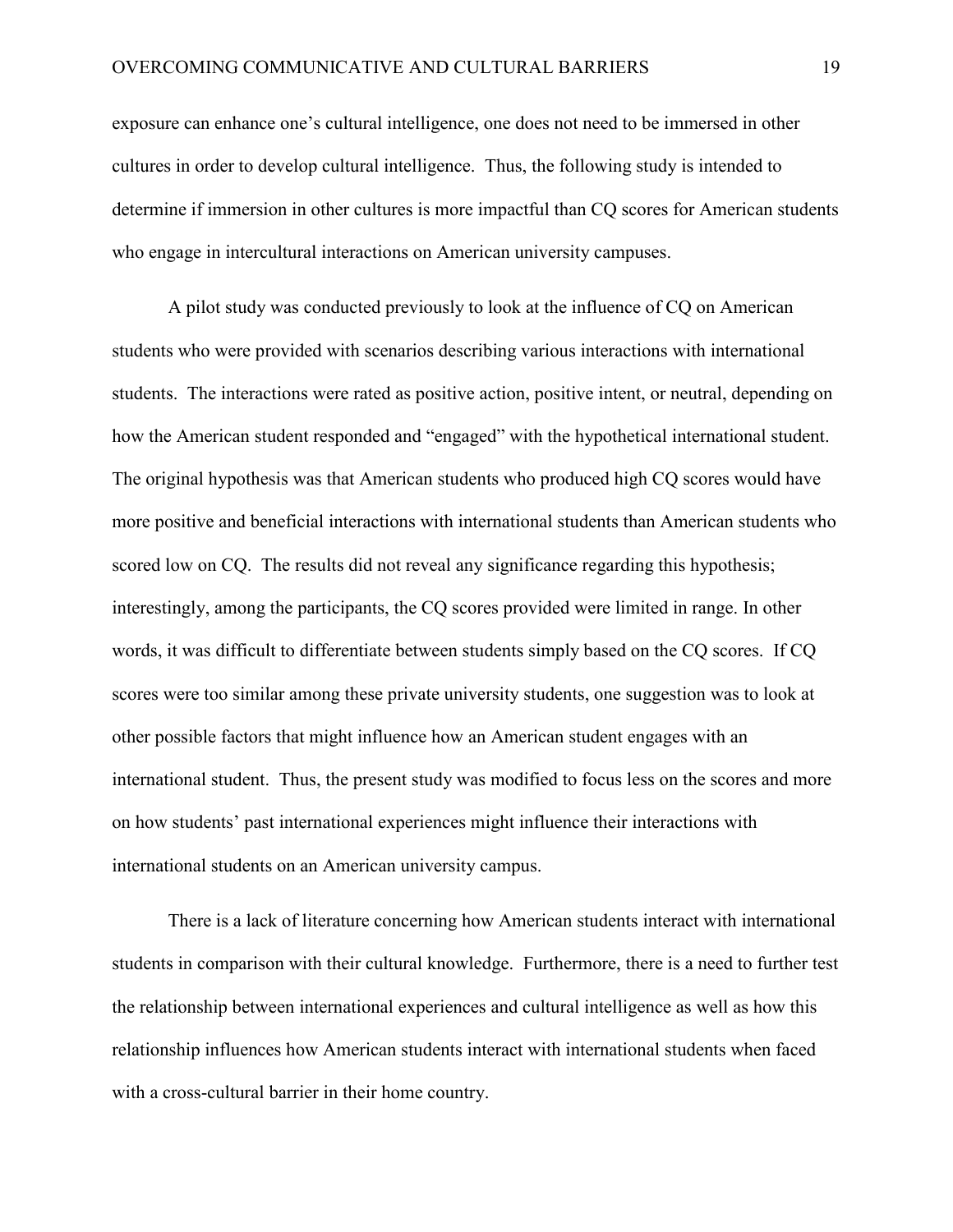#### **Chapter 3: Methodology**

#### **Participants**

The study was conducted using American undergraduate college students from a small, private, liberal arts university in the southeast; for participation, students who were enrolled in selected psychology courses received one mandatory research credit. American citizens, or people who had lived in the United States of America for at least half of their lives, were the target population as stated in the study description. Overall, there were 21 participants; one participant did not meet the prerequisite of having American citizenship or having lived in the United States for more than half of his or her life. Thus, only the data from the 20 American participants were analyzed. There were 16 females and four males. Of the 20 participants included in analysis, 11 identified as White/Caucasian, two identified as African American/Black, four identified as Hispanic, and four identified as mixed ethnicities. Regarding participants' educational background, nine participants went to a public high school, and 11 went to a private high school.

Participants were asked to select yes or no if they had ever left the United States; if they had left, they were asked to combine the lengths of each international trip to provide one length of time that they had spent outside of the United States. The allotted responses from which the participants had to choose were 1) Never, 2) A few days, 3) A week, 4) Two to three weeks, 5) A month, 6) Two to five months, 7) Over a year. There were five participants who had never left the country, two who had only been outside of the United States for a few days, three who had traveled internationally for a single week, three who had traveled internationally for 2-3 weeks, three for a month, two for 2-5 months, and two who had spent over a year traveling internationally. To clarify, these lengths of time abroad were the combined results of all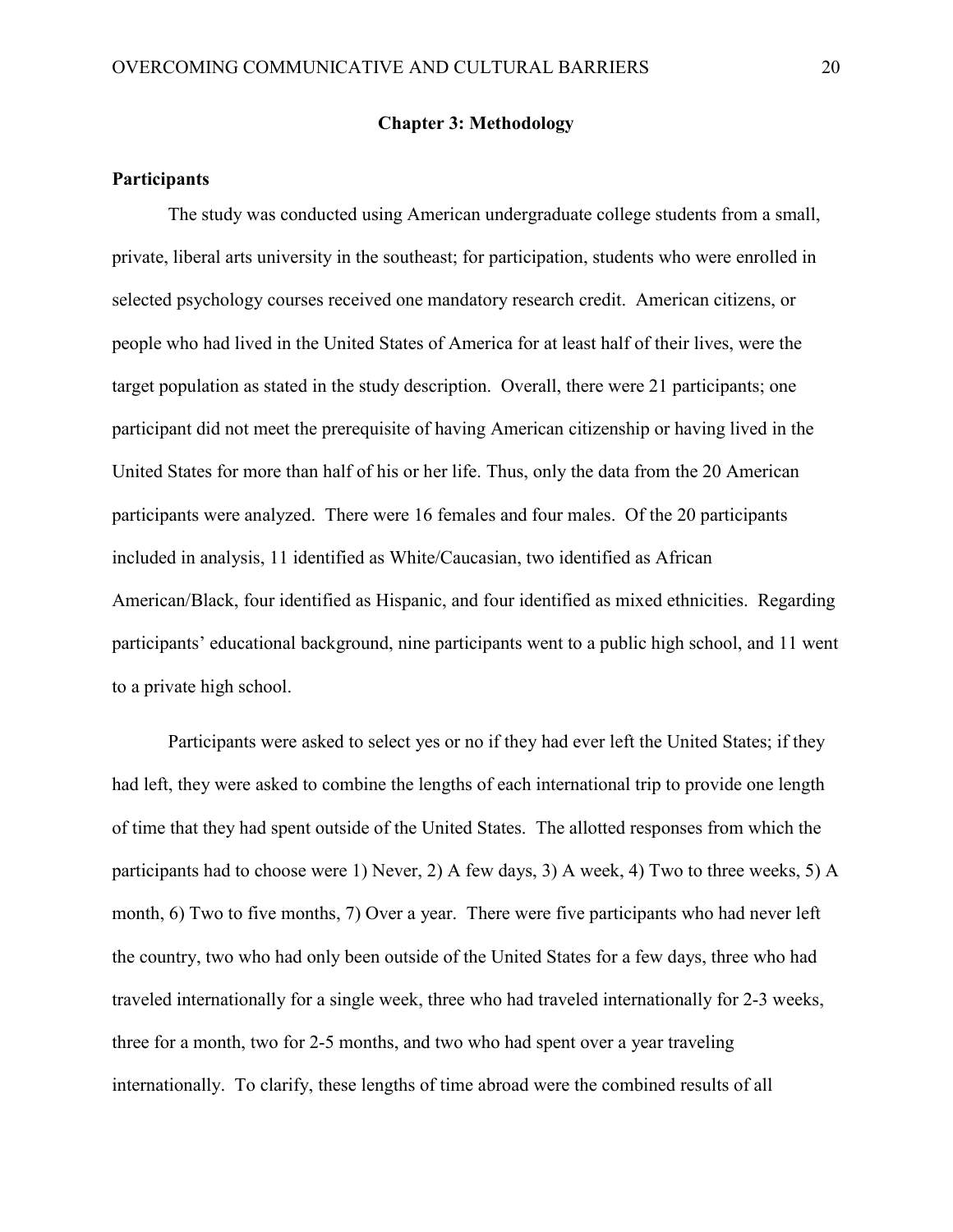previous international trips taken by the participants. One participant declined to answer two of the five scenario questions while another participant declined to answer four of the questionnaire responses. Thus, for some aspects of the analyses, these two participants had to be removed.

#### **Measures**

The present study included the following three surveys: a short answer scenario response, the Cultural Intelligence Scale (CQS; Ang et al., 2007), and the Curiosity and Exploration Inventory – II (CEI-II; Kashdan, Gallagher and Silvia, 2009).

**Scenario Response.** The short answer scenario response survey was developed by the current researcher and included five interaction-based scenarios that an American student might encounter with an international student (Appendix B). The five scenarios displayed different settings and situations to encompass various language and cultural barriers that required the participants to demonstrate their intercultural interactive skills. Each scenario ended by asking the participant how they would respond. The purpose of the scenarios was to determine how each participant would respond to a situation that involved a cultural or linguistic barrier between the American student and the international student. To avoid pre-cueing unrealistic responses from students, this questionnaire was specifically placed before the CQS and the CEI-II. The responses to the scenarios were scored as negative action, negative intent, neutral, positive intent, or positive action. A response was deemed negative action if the participant intentionally verbalized derogatory comments to the international or completely avoided an interaction due to cultural differences. Either of these responses would result in being labeled as negative action. If a participant expressed inward criticisms of the international student without considering the cultural differences, then the response was labeled as negative intent.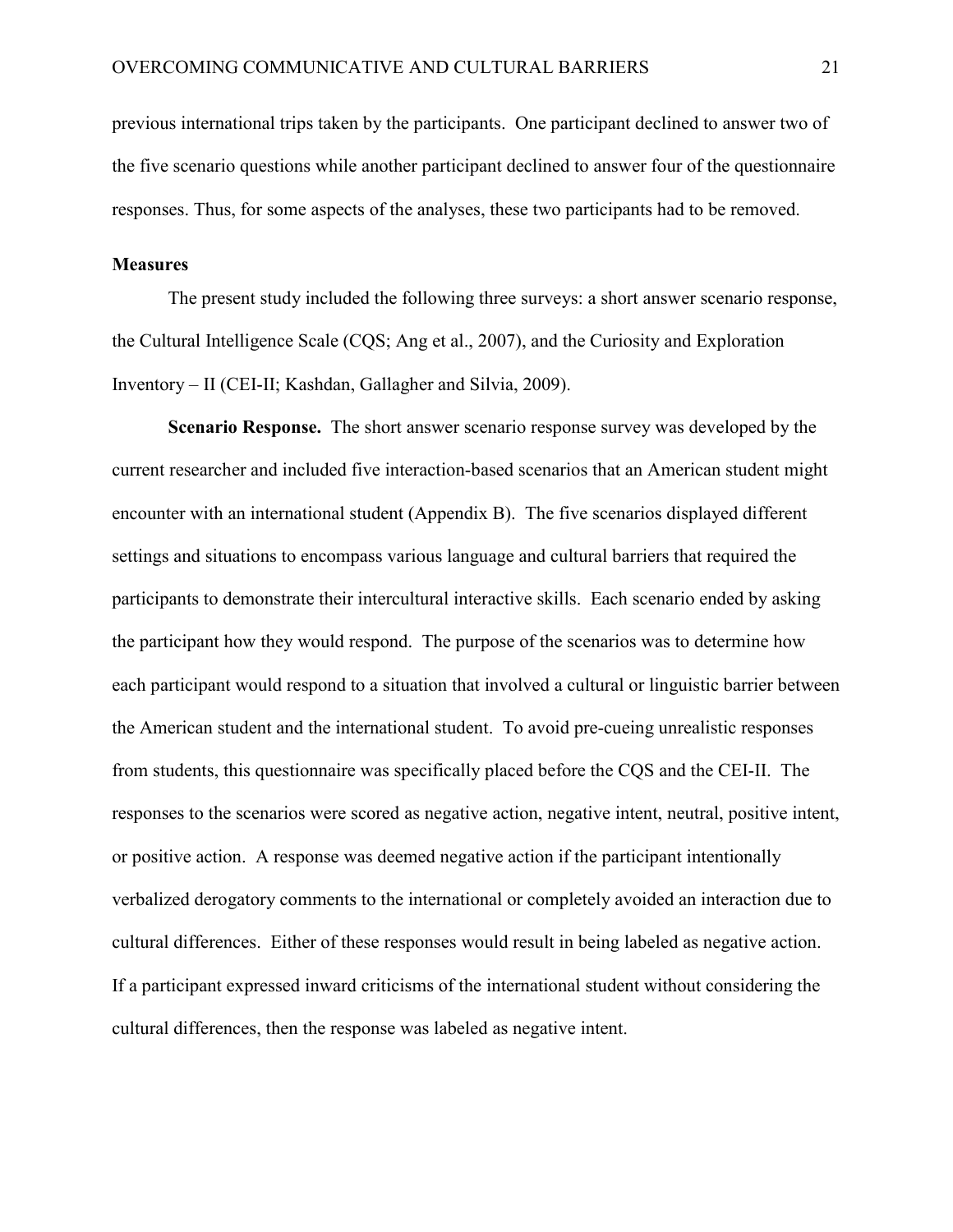A neutral response consisted of the American participant expressing embarrassment, not intentionally avoiding or interacting with the international student, or critiquing the international's behavior before acknowledging the cultural differences in the situation. If one or more of these reactions were demonstrated within a response, then the response was considered neutral. A response was labeled as positive intent if it demonstrated a polite and brief interaction with the international student. If the American student gave a general, kind response, such as smiling at the international student or looking for others who would more easily be able to communicate with the student, then the response was labeled as positive intent since the student demonstrated positive intentions toward the international. A positive action response was demonstrated by the student providing full attention and effort in interacting with the international student. The student would demonstrate complete confidence and comfortability with the international student by recognizing the barrier and continuing to interact. The participant would provide a plan of action to portray exactly how they would act. If seeking assistance from a professor or friend was viewed as a last resort and the positive action qualities previously listed were present, then this response would still be considered positive action.

The scenarios were labeled with descriptive titles to differentiate the significance of each intercultural encounter. The first scenario describes a difficulty understanding an international student's accent; thus, the scenario is called Accent Trouble. The second scenario is labeled as Academic Setting as it involves a classroom setting with the topic surrounding a group project in which the American participant has been paired with a group of international students. A common gap between American culture and numerous others is the difference in behavioral greetings. For instance, kissing on the cheeks is not an uncommon form of greeting in Latin and European countries, yet the action of kissing is often seen as intimate in American culture. Thus,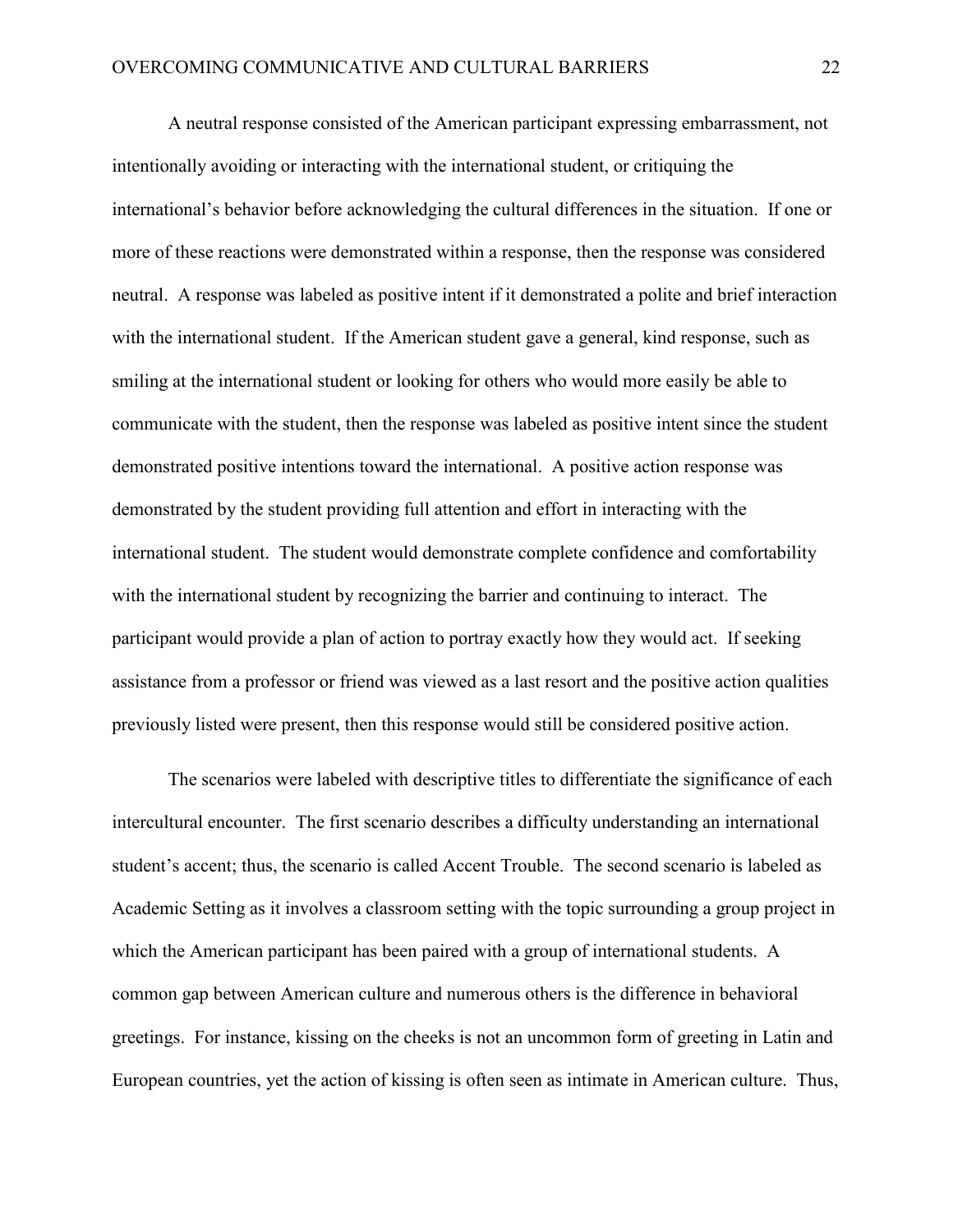the third scenario is labeled as Greeting Kisses as the scenario involves an international student greeting the American participant with kisses. Social Setting is the label of the fourth scenario as the scenario involves an international student who has been invited to spend time with the participant's friend group. Lastly, the fifth scenario is labeled Conflicting Views as it demonstrates a possible setting in which the international student expresses opposing views to those of the participant. These scenario titles will be referenced throughout chapter four and chapter five to clarify the meaning of the results.

**Cultural Intelligence Survey (CQS)***.* The CQS, as developed by Ang et al. (2007), consists of 20 statements measured by a Likert-type scale ranging from 1 (Strongly Disagree) to 7 (Strongly Agree) (See Appendix C). The 20 statements focused on the four facets of cultural intelligence: (a) metacognitive intelligence; (b) cognitive intelligence; (c) motivational intelligence; and (d) behavioral intelligence (Ang et al., 2007). The measurement of metacognitive CQ focuses on how an individual's mind thinks when gathering cultural information (e.g. "I am conscious of the cultural knowledge I apply to cross-cultural interactions"). Individuals with high metacognitive intelligence can infer the cultural preferences of other people and are able to shape their opinions and understandings of cultures after interactions with diverse cultures. The measurement of cognitive CQ is less about the thought processes and instead focuses on the amount of cultural knowledge an American student has relating to cultural norms and conventions of other societies (e.g. "I know the cultural values and religious beliefs of other cultures"); a high score in cognitive CQ suggests the ability to understand similarities and differences across cultures.

Motivational CQ is a measurement of the capability and desires an individual has for communicating and understanding people of diverse cultures (e.g. "I am sure I can deal with the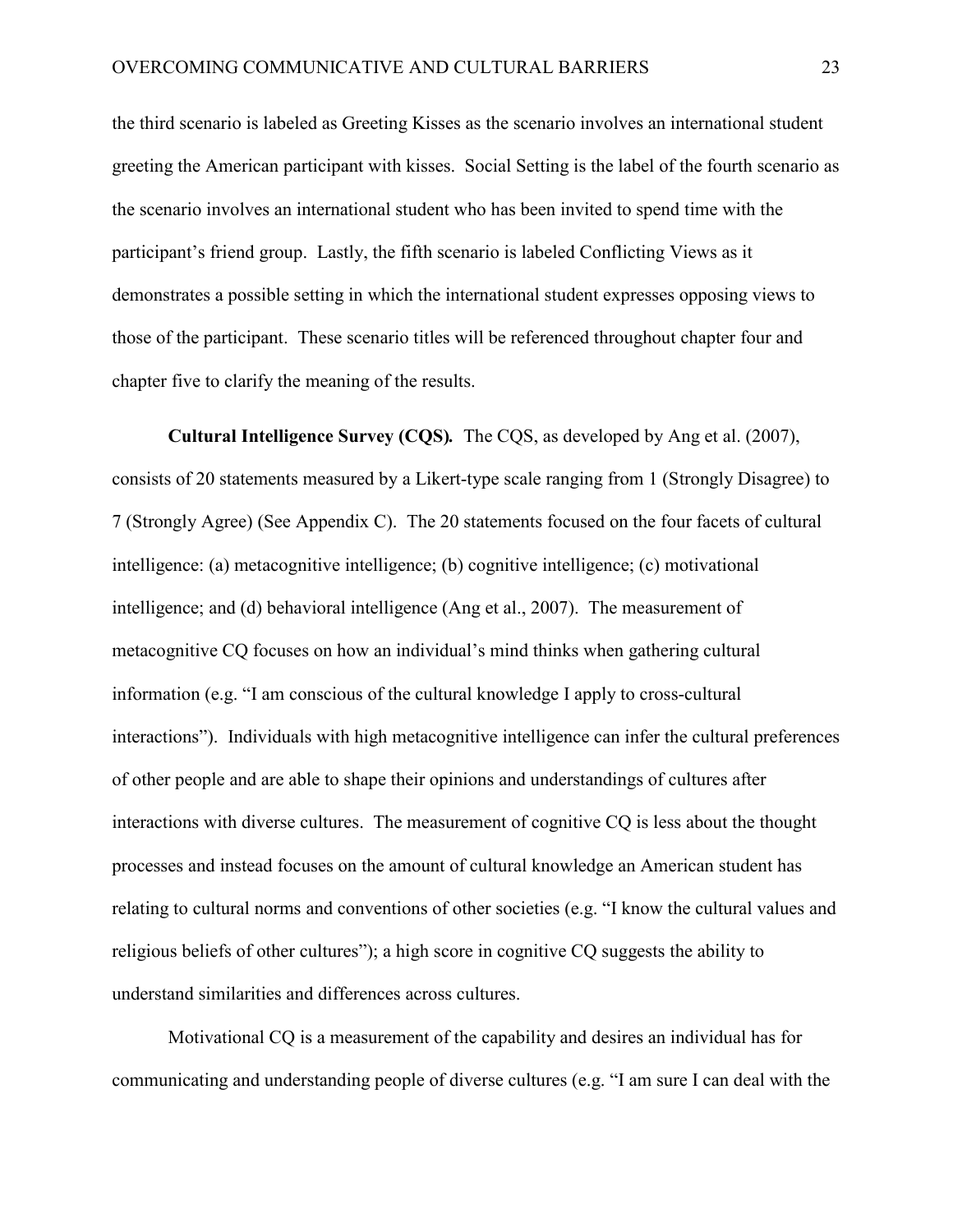stresses of adjusting to a culture that is new to me"). A high score suggests the individual has an innate desire to understand other cultures and an innate ability to address people of other cultures confidently. The measurement of behavioral CQ focuses on the capability of an individual to communicate appropriately, both verbally and nonverbally, according to varying cultures' customs (e.g. "I change my verbal behavior (e.g., accent, tone) when a cross-cultural interaction requires it"). The proper use of tone, inflection, and facial expressions are some qualities that would result from a high behavioral CQ score (Ang et. al, 2007, p. 338).

The cumulative score of cultural intelligence is a summation of the numeric responses. For example, if an individual selected a 5 for each statement, then the total score would calculate to be a 100. Each facet of cultural intelligence can also be calculated by the summation of the selected numerical responses for statements pertaining to each facet. To calculate metacognitive cultural intelligence, calculate the sum of items 1 through 4. For the score of cognitive cultural intelligence, calculate the responses of 5 through 10. Motivational cultural intelligence was scored for statements 11 through 15, and behavioral cultural intelligence is represented by statements 16 through 20. Of the original 53 items that were created based upon these four facets, the 20 items selected held the strongest psychometric properties with moderate intercorrelations, acceptable variances and supporting internal consistency (Ang et. al, 2007, p. 344).

**Curiosity and Exploration Inventory – II (CEI-II).** The CEI-II was developed by Todd B. Kashdan, Ph.D., Matt Gallagher, Ph.D., and Paul Silvia, Ph.D. (2009). The original survey consisted of 10 questions that used a Likert-type scale that ranged from 1 (Very Slightly or Not at All) to 5 (Extremely). Within this present study, while the numbering remained the same, the labels ranged from "Strongly Disagree" (1) to "Strongly Agree" (5) (Appendix D). The survey is structured to address two concepts: stretching and embracing. Stretching refers to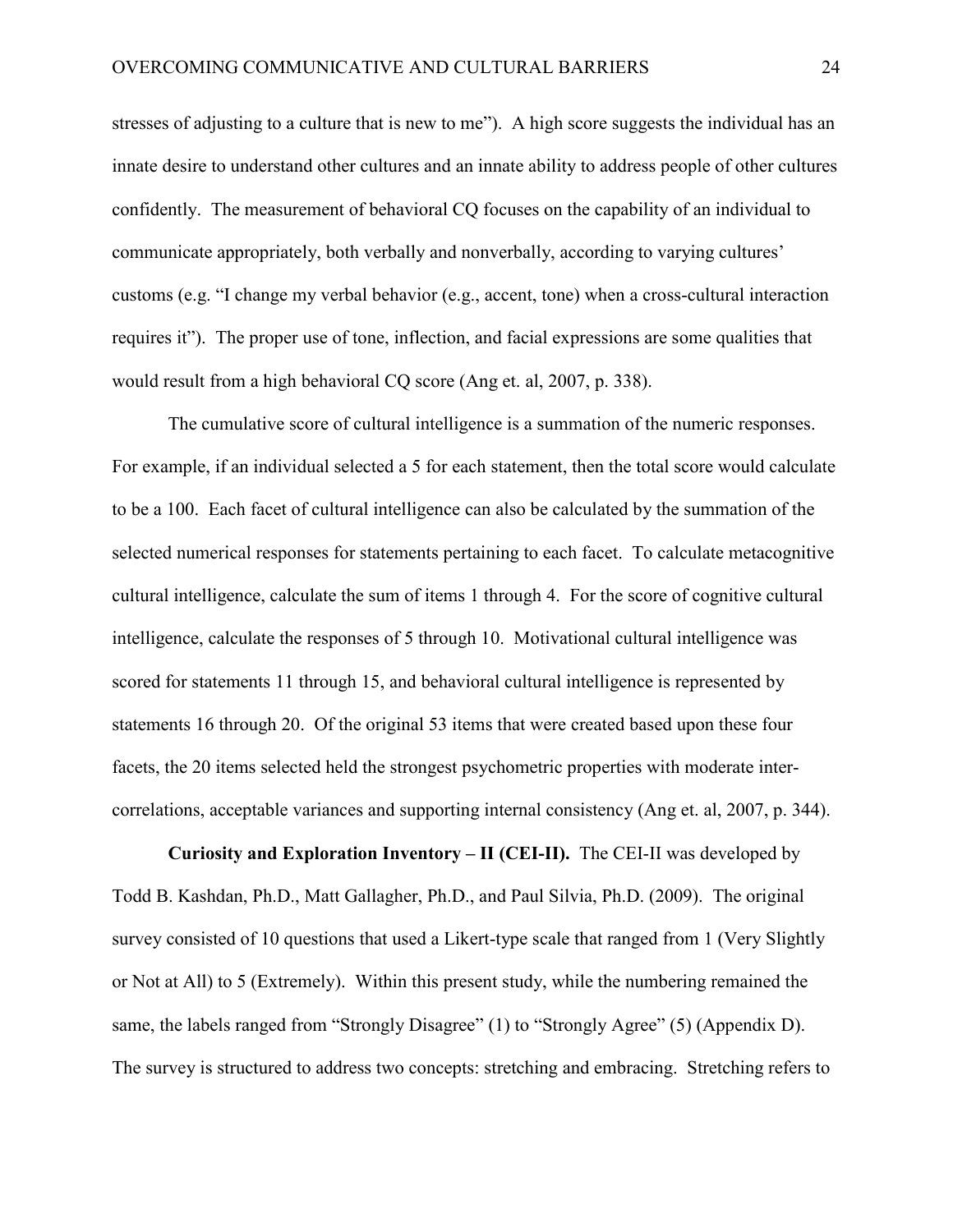the desire to explore new possibilities and gather new information; this concept is portrayed by items 1,3,5, 7, and 9. Embracing refers to complete absorption of being in the moment and engaging in life events; this concept is portrayed by items 2,4,6,8, and 10 (Kashdan, et al., 2009, lines 245-50). The summation of the selected numerical responses represents the score for each participant. For example, if a participant selects a 5 for each response, then the score will be 50. The CEI-II has acceptable internal reliability along with showing incremental validity in relation to positive effect and reward sensitivity (Kashdan, et al., 2009).

## **Procedures**

The study was accessible online to provide easy access for undergraduate students. Participants signed up online through Sona (Sona Systems Ltd.), a research system for undergraduate studies. The study could be completed in any setting with a wifi connection. The study consisted of the four surveys mentioned previously in the following order: Demographics (Appendix A), Scenario Response (Appendix B), CQS (Appendix C), and CEI-II (Appendix D). There was no time limit to complete this study.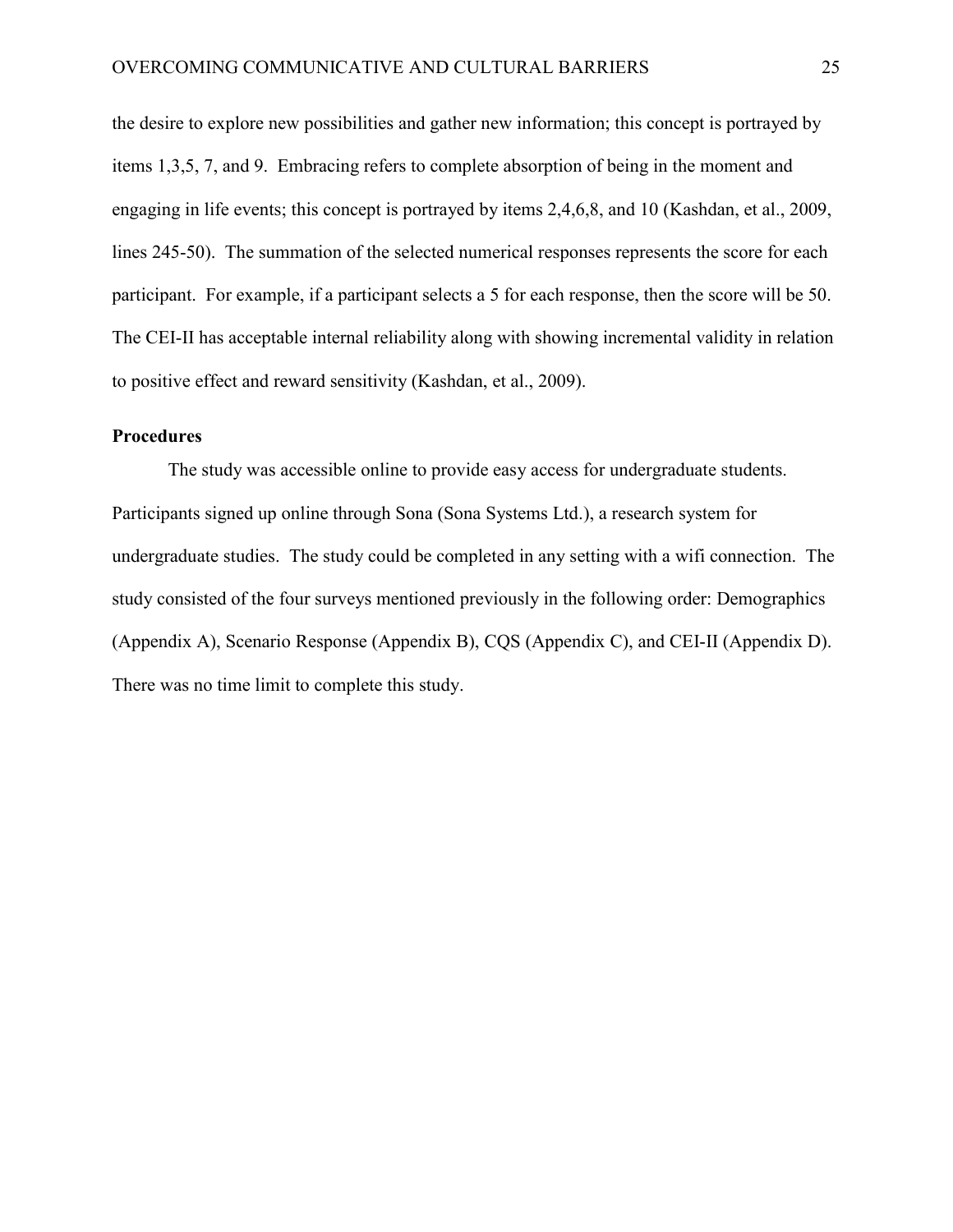#### **Chapter 4: Results**

The hypothesis of the present study proposed that American students who have travelled internationally are more capable of interacting positively with international students than American students who have not travelled internationally. In addition, another hypothesis developed was the combined amount of times an individual had traveled abroad would be positively correlated with the responses to the scenarios. In a previously conducted pilot study, CQ scores were not found to have a significant relationship with the scenario response scores. Thus, another hypothesis was intended to confirm this finding with the new group of participants. The greater the amount of time that an individual had spent abroad was also hypothesized to be associated with higher CQ scores. The researchers further hypothesized that levels of curiosity would positively correlate with the scenario response scores. Lastly, the form of high school education that a participant received was hypothesized to be related to the scenario responses.

In reference to the primary hypothesis, an independent samples *t*-test was used to compare if the participant had any international travel experience with each scenario response. For the Accent Trouble scenario, the results from an independent samples *t*-test indicated that those who had traveled internationally  $(M = 1.50, SD = 0.76)$  did not demonstrate significantly more positive interactions with international students than those who had not traveled internationally ( $M = 1.60$ ,  $SD = 0.55$ ),  $t(17) = .268$ ,  $p = .792$ , two-tailed. In fact, neither of the groups demonstrated a significant relationship with any of the scenarios (See Table 1 for the findings of each scenario). Interestingly, while the results were not significant, the trends for three of the travel-scenario relationships were the opposite of what was expected (See Figure 1).

A Pearson's product-moment correlation with an alpha of .05 was conducted to assess the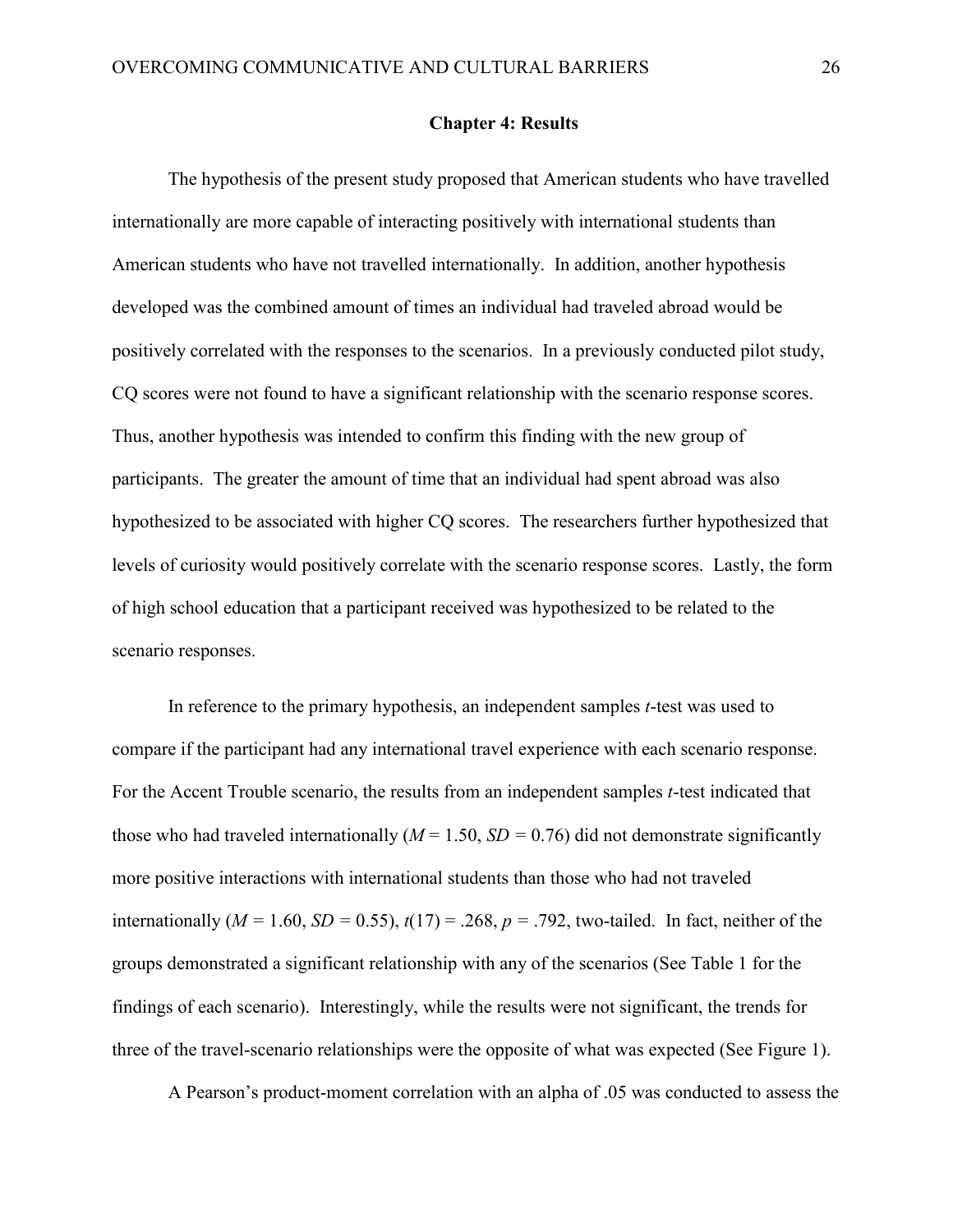relationship between the amount of time American students had spent traveling internationally and their responses to each scenario. Participants had spent an overall amount of time abroad that ranged from a few days to over a year. For the Greeting Kisses scenario, the results revealed that the amount of time one had previously spent abroad was significantly positively correlated with the participants' scenario responses,  $r(18) = .59$ ,  $p = .027$ ,  $r^2 = .35$  (medium).

A Pearson's product-moment correlation with an alpha of .05 was conducted to assess the relationship between CQ scores and the scenario response scores; however, the results were not significant. Similarly, a Pearson's product-moment correlation was also conducted to compare CQ scores and the length of time abroad, but no significance was observed. To confirm previous findings, the present study included a Pearson's correlation between CEI-II scores and the scenario responses; there was no significant relationship found between the two sets of scores.

One of the demographic questions asked the participants what form of secondary education they received: public, private, or home school. An independent samples *t*-test revealed that participants who attended public school  $(M = 2.00, SD = 0.00)$  provided more positive responses to the scenarios than students who attended private schools  $(M = 1.10, SD = 1.29)$  for the Greeting Kisses scenario,  $t(17) = -2.09$ ,  $p = .05$ , two-tailed. None of the other scenarios were found to have a significant relationship with participants' past school settings.

The two significant findings both involved the third scenario, Greeting Kisses. A multiple regression with an alpha of .05 was conducted to test if the type of high school one attended and the amount of time one had spent abroad  $(M = 2.57, SD = 1.83)$  significantly predicted positive responses to the scenarios  $(M = 1.64, SD = 0.63)$ . Results indicated that the overall model was statistically significant,  $F(2, 11) = 4.66$ ,  $p = .034$ ,  $R^2 = .46$ . Furthermore, the amount of travel was shown to be predictive of more positive responses to the Greeting Kisses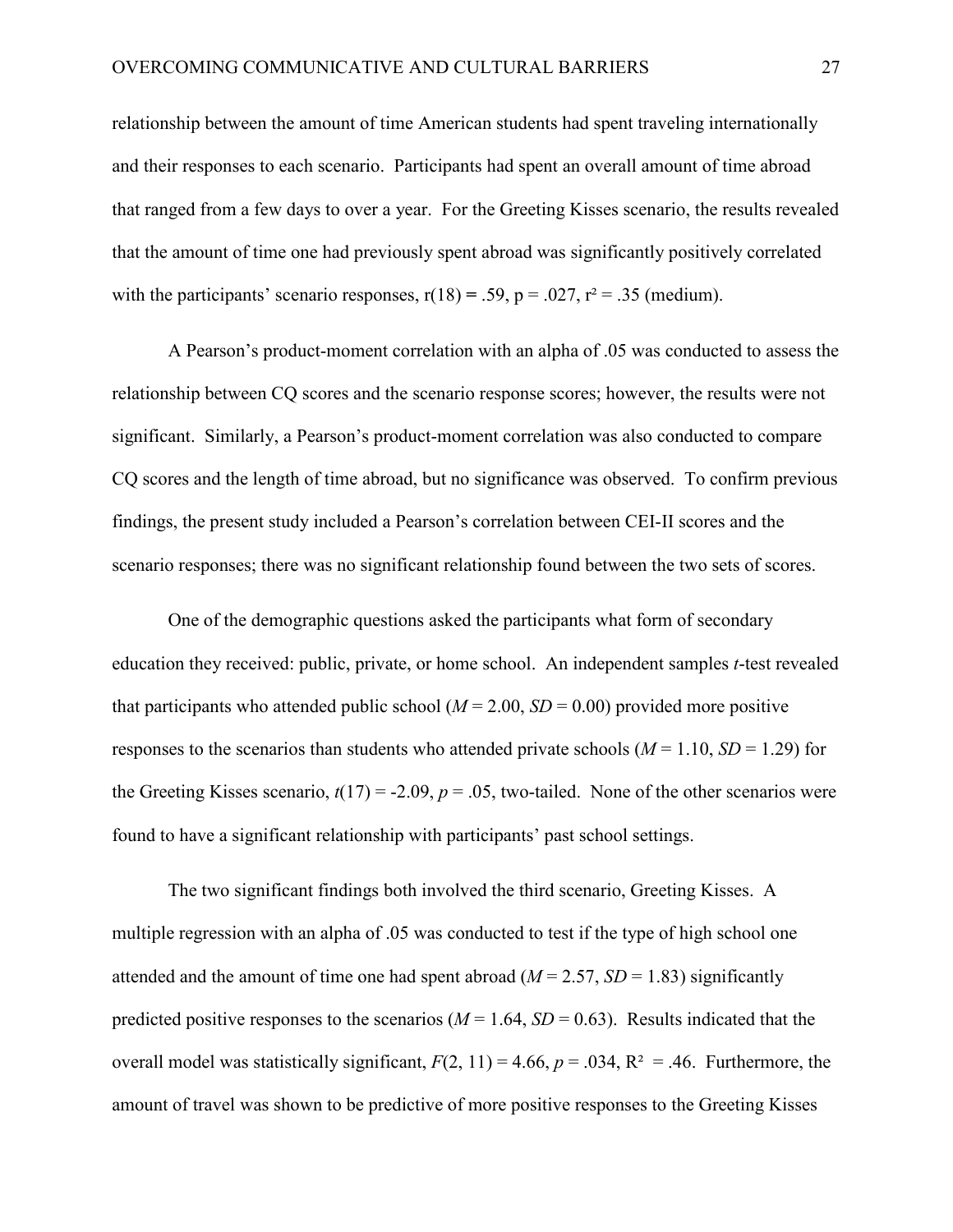scenario (B = .18,  $\beta$  = .53, p = .039, CI95 = 0.01: 0.36, moderately precise), but the form of education was not a significant predictor  $(B = .43, \beta = .34, p = .16, CI95 = -.20: 1.07$ , imprecise).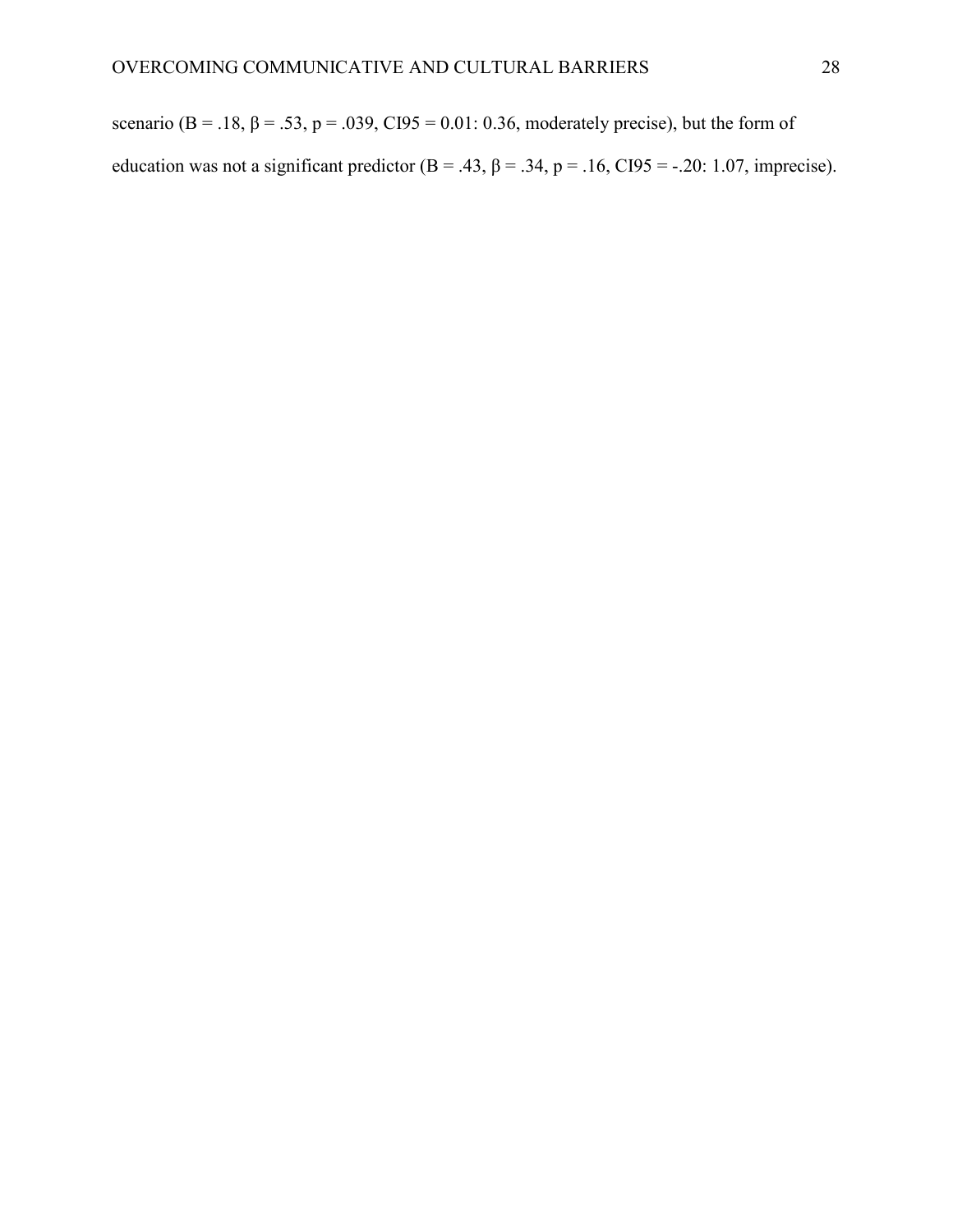#### **Chapter 5: Discussion**

The thesis statement claimed that American students who had previous international travel experiences would be able to engage in more positive interactions with international students than American students who had not traveled internationally. The lack of statistical significance for the thesis statement was not entirely surprising as the number of participants who had traveled internationally was vastly greater than the number of participants who had not traveled internationally. However, one should note that most of the relationships contradicted the thesis statement. For three of the five scenarios, the students who had traveled internationally tended to respond more poorly than the participants who had not traveled internationally. The thesis statement was originally developed based on findings of intercultural contact and experiences often being examined as predictors of CQ; specifically, work and education abroad have been found to have the most evident impact on the development of one's CQ (Fang, Schei & Selart, 2018). Thus, if previous travel experience and intercultural contact is so prevalent in the development of one's CQ, then it would be expected for these previous intercultural experiences to mediate and have an impact on the interactions themselves. Yet, as noted by Fang, Schei, and Selart (2018), the type of traveling abroad experiences, such as for education or vacation, impact the development of one's CQ and intercultural communicative abilities differently. Thus, a possible explanation for the relationships found for three of the scenarios could be the result of the types of international contact that the participants have experienced; to clarify, their international experiences may not have involved any interactions with natives of that country, or perhaps their responses were tainted by negative encounters in previous intercultural contexts . In either case, these trends suggest that not all forms of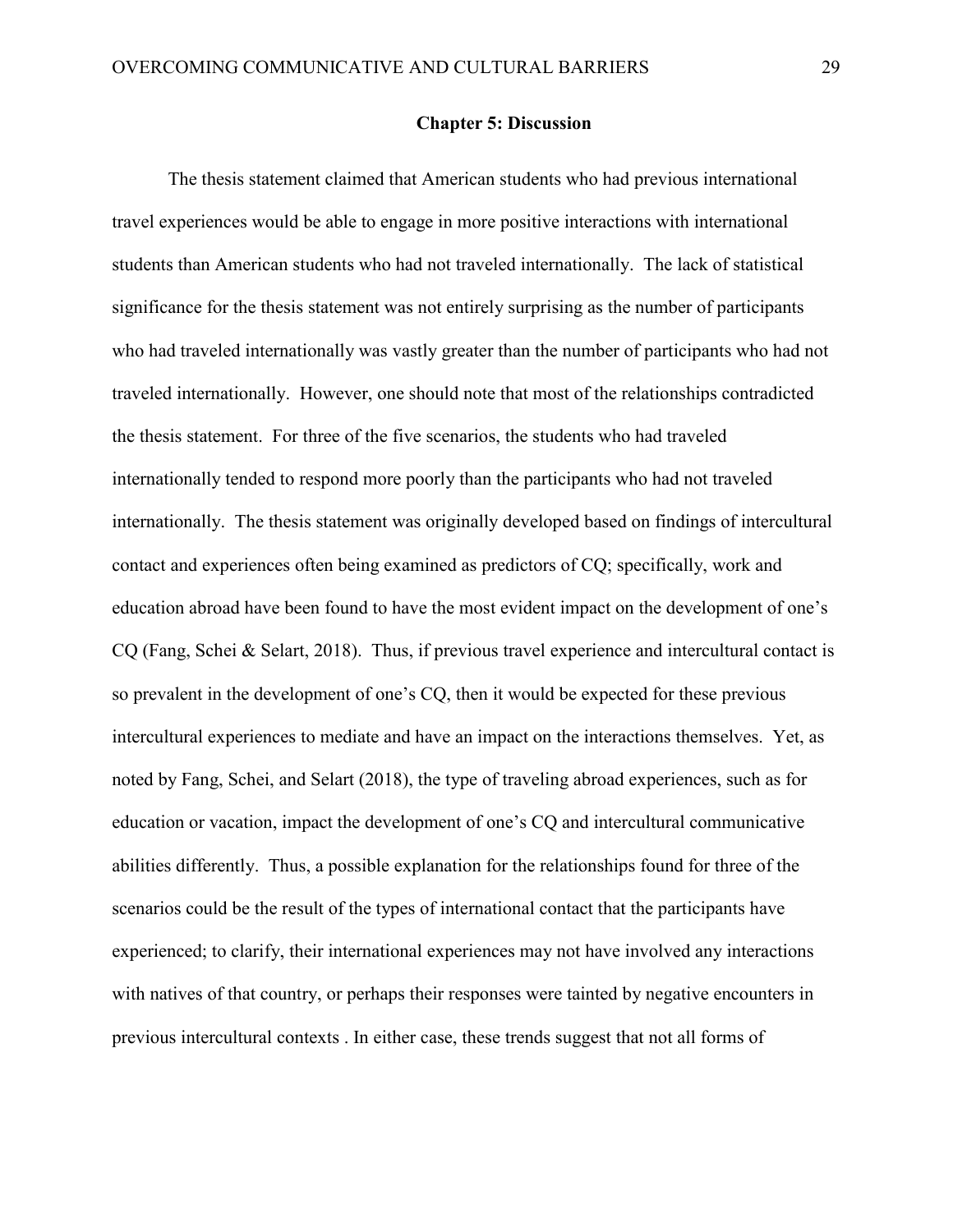immersion experiences are beneficial to the development of effective and positive intercultural communication skills.

While the primary hypothesis was stated in the thesis statement, a secondary hypothesis was proposed to acknowledge the impact of varying lengths of time that an individual has spent abroad. The secondary hypothesis claimed that the greater amount of time an American student had spent traveling internationally, the more positively they would respond in intercultural contexts and conversations. Of the five scenarios, the Greeting Kisses scenario was the only situation that demonstrated a statistically significant relationship with the length of time abroad. A likely reason for the significance in Greeting Kisses is the context of the situation described. In the American culture, there is a form of intimacy associated with the action of kissing; even when kissing on the cheek, the action tends to be reserved for family members or close friends. Thus, kissing on the cheek as a form of casual greeting is quite unique if one is unfamiliar with the commonality of such a practice across the globe. If one has spent more time traveling or engaging with individuals from other cultures where this behavior is normal, then they will more likely have the previous experience and knowledge of the appropriate behavior to respond in a positive manner.

In the pilot study, the original hypothesis was that higher levels of CQ would be related to interactions that were more beneficial to both parties involved. While there was no statistical significance, it was assumed that the lack of significance was due to the lack of a range in cultural intelligence scores. However, with the present sample, the analysis was conducted and again did not find any statistical significance. Moreover, the range of cultural intelligence scores for the present sample was adequate. Thus, the confirmation of this finding would suggest that American students' cultural intelligence is not related to how American students engage with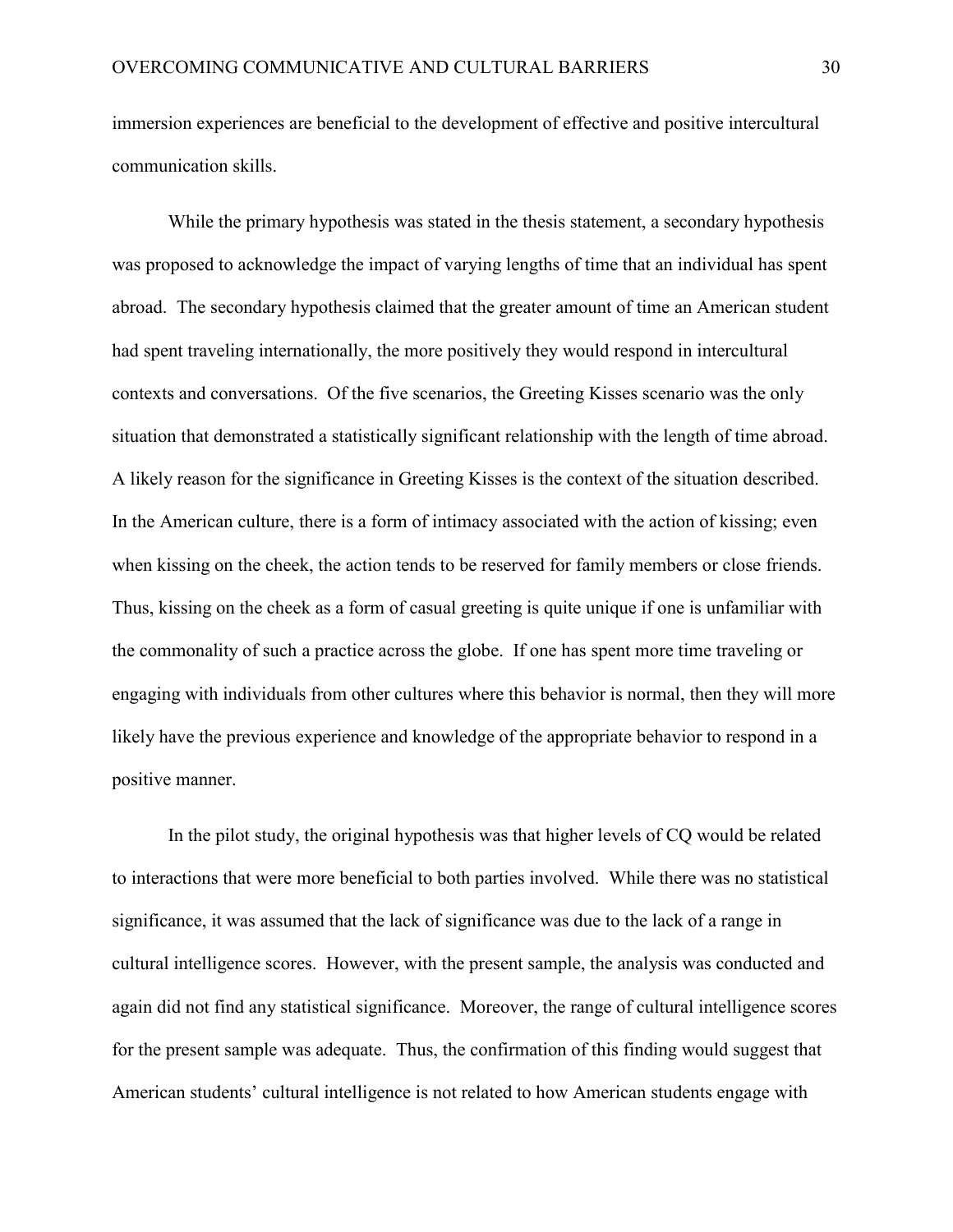international students. Yet, Ng and Earley (2006) are clear in explaining that CQ is intended to predict one's ability to adapt and to grow in being effective in a culturally diverse context. They also address how other factors could alter the expected relationship, which is that those with high CQ will adapt faster and more effectively. If CQ is more focused on adapting, then it is possible that the single scenarios in relation to CQ are inaccurate comparisons. Adapting requires a progression over time, which is supported by Deardorff's (2006) analysis of international scholars of whom agreed that the measurement of constructs related to intercultural competence are best measured over a period of time and with multiple assessments. Thus, a more appropriate measure of the influence of CQ on an American student's interactions with an international student would have to be a measure over time.

Interestingly, the form of high school education that the American student received was also statistically significant in relation to the Greeting Kisses scenario. Students who had attended a public high school rather than a private high school interacted more positively with the international students in the third scenario. There were no home-schooled participants in the sample. It was assumed that public schools have a greater representation of cultural diversity than private schools. Thus, there was speculation that the greater cultural contrast present within the Greeting Kisses scenario was more familiar to students from more culturally diverse educational backgrounds. However, a regression was conducted to see if either the length of time abroad or the form of secondary education were significant predictors of the responses to the Greeting Kisses scenario. The amount of travel was found to be a statistically significant predictor while education was not; therefore, the amount of time that students spend traveling internationally directly influences how well they respond to cultural barriers in conversation with international students. One should note that this analysis is only applicable to students with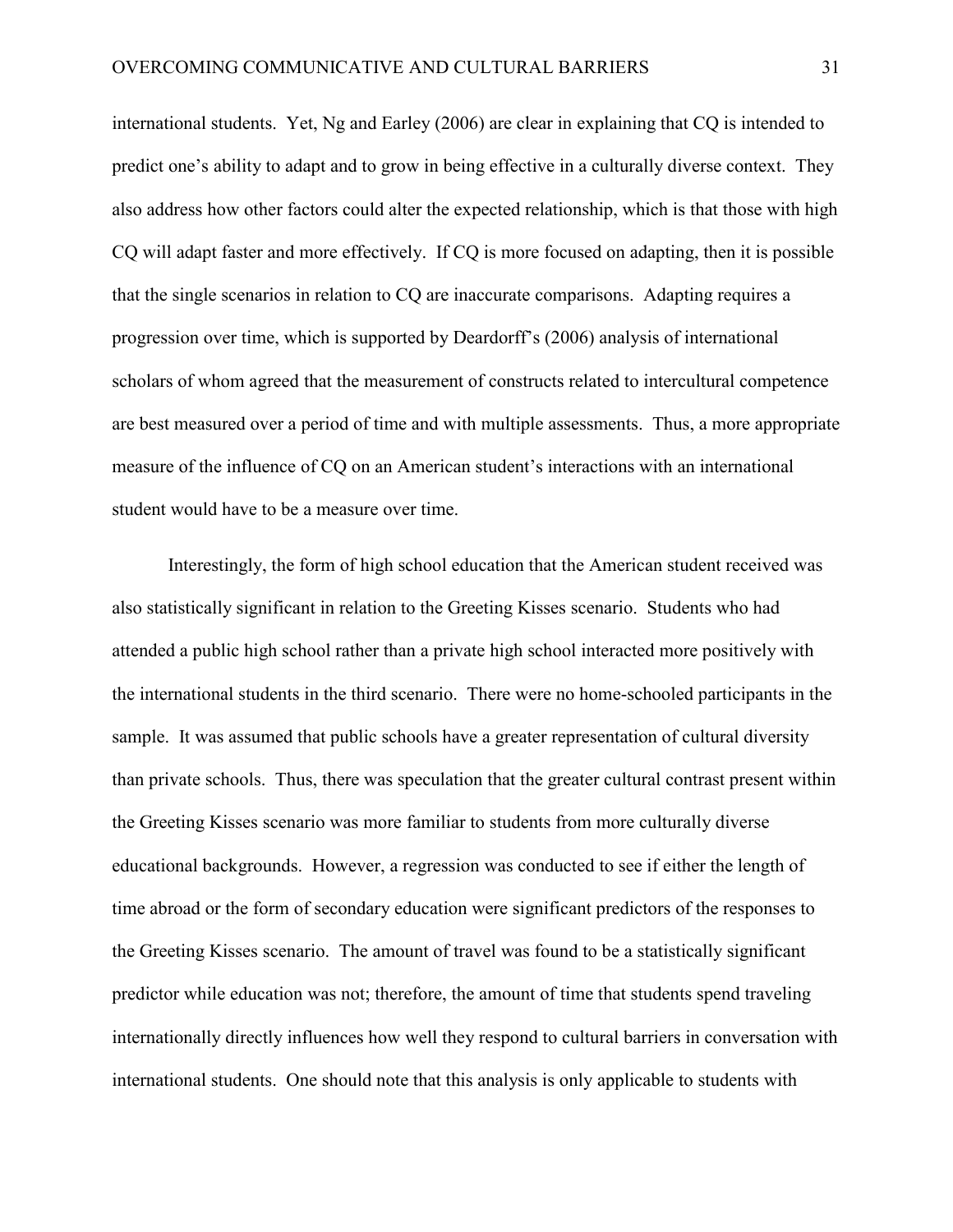varying levels of previous international travel experience; also, statistical significance was only found for the cultural barrier demonstrated in the Greeting Kisses scenario. Thus, while universities should consider the types of programs that are offered to their students to travel internationally, future research should further confirm the extent of the impact that the amount of time abroad has on student interactions.

Lastly, the lack of statistical significance between the levels of curiosity and the scenario scores was surprising. Kashdan et al. (2009) proposed the definition of curiosity as "recognizing, embracing, and seeking out knowledge and new experiences" (p. 2); the scenarios were intended to gauge how well American students were able to recognize, embrace, and seek understanding of the international students with whom they were theoretically engaging. It was assumed that the American students who demonstrated greater communicative abilities in these intercultural contexts would also demonstrate higher scores of curiosity. One suggestion for the lack of a statistically significant relationship was the possibility that the range of curiosity scores was not diverse enough within the sample; however, the range of curiosity scores was normal. A more likely reason for this finding is due to the lack of psychometric testing involved in the production of the scenarios as well as the lack of diversity in scenario responses.

For each of the analyses involving the Academic Setting scenario, there were no results. Upon further inspection, all of the responses to Academic Setting were labeled as Positive Action. Since there were no other responses, no comparison could be made as all participants appeared to engage equally well in this scenario. Moreover, one should note the lack of responses across all of the scenarios. Predominantly, the participants' responses were labeled as Positive Action, Positive Intent, and Neutral, although there were very few neutral responses recorded. The lack of range in scenario responses was present in the pilot study as well as the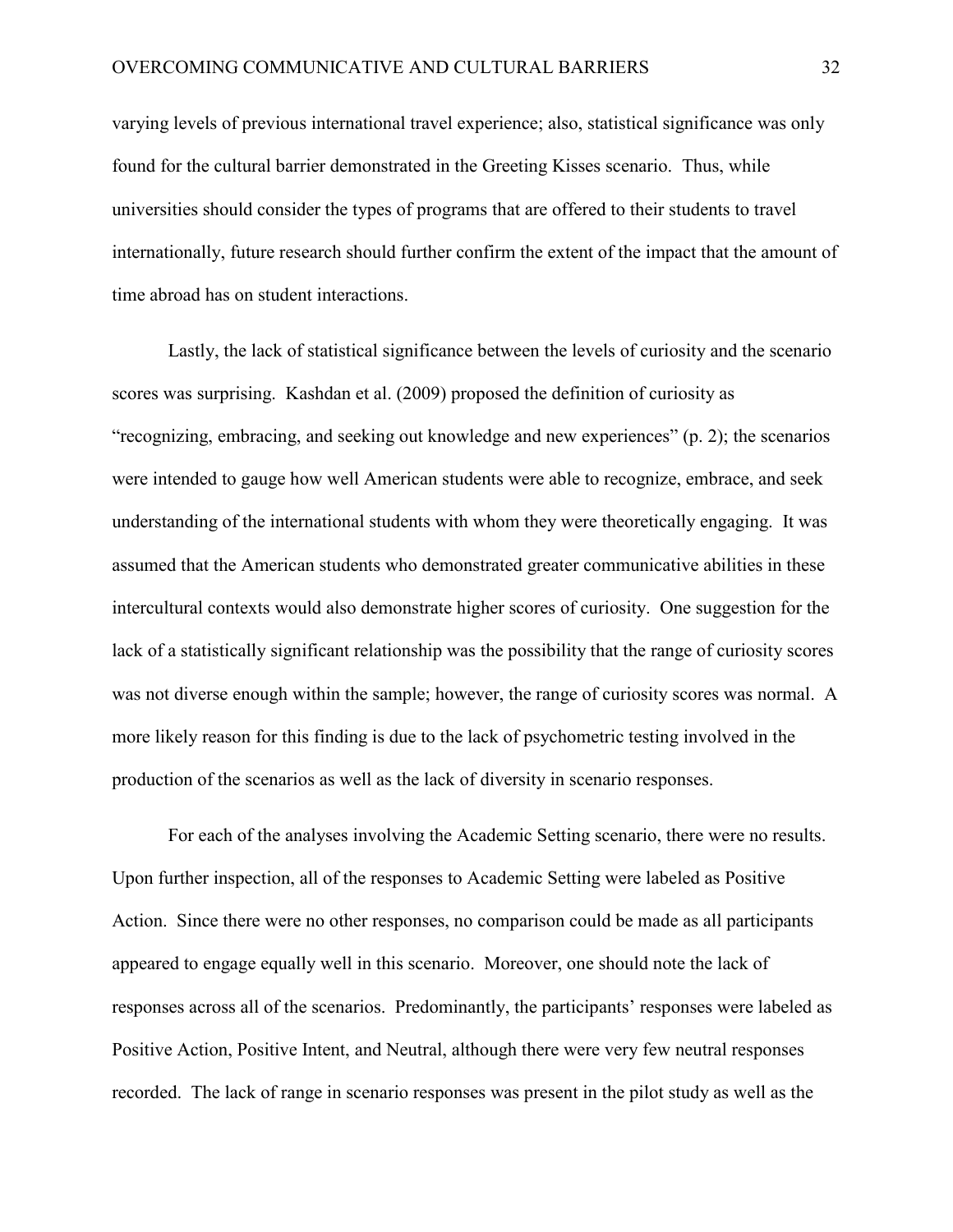current study. The majority of responses to the scenarios were positive, which may lead one to consider such responses as confirmation of students practicing cultural intelligence. However, there were a wide range of cultural intelligence scores produced; if the scenario responses were an observable reflection of the students' CQ scores, then there should have been more neutral or negative scenario responses. Thus, it is unknown whether students are actually using cultural intelligence in their interactions or if the scenarios themselves are not structured in a way to effectively gauge students' use of cultural intelligence.

Further explanation for the lack of variety in scenario responses could be that American university students have grown up accustomed to teachings of tolerance and equality; thus, many of the students may not consider interactions with international students as vastly different from social interactions with other Americans. If this insinuation is true, then current university students and other rising generations show great promise in overcoming intercultural differences. Contrastingly, simply having a moral understanding of equal treatment for all is not enough to know how to engage with someone from a completely different culture with a different language and a different way of thinking. In fact, there is a loss of information when American students engage with international students as if they are no different from themselves, for much can be learned when people address the differences between each other's cultures.

#### **Strengths and Weaknesses/Limitations**

Conducting a pilot study was one of the strengths in the development of the present study. The pilot study allowed for some structural errors to be corrected as well as the fine tuning of the present thesis statement. Another strength is the validity and relevance of cultural intelligence, both as a construct and as a scaled measurement. The analysis of American students' perspectives on topics of intercultural interactions is far and few between throughout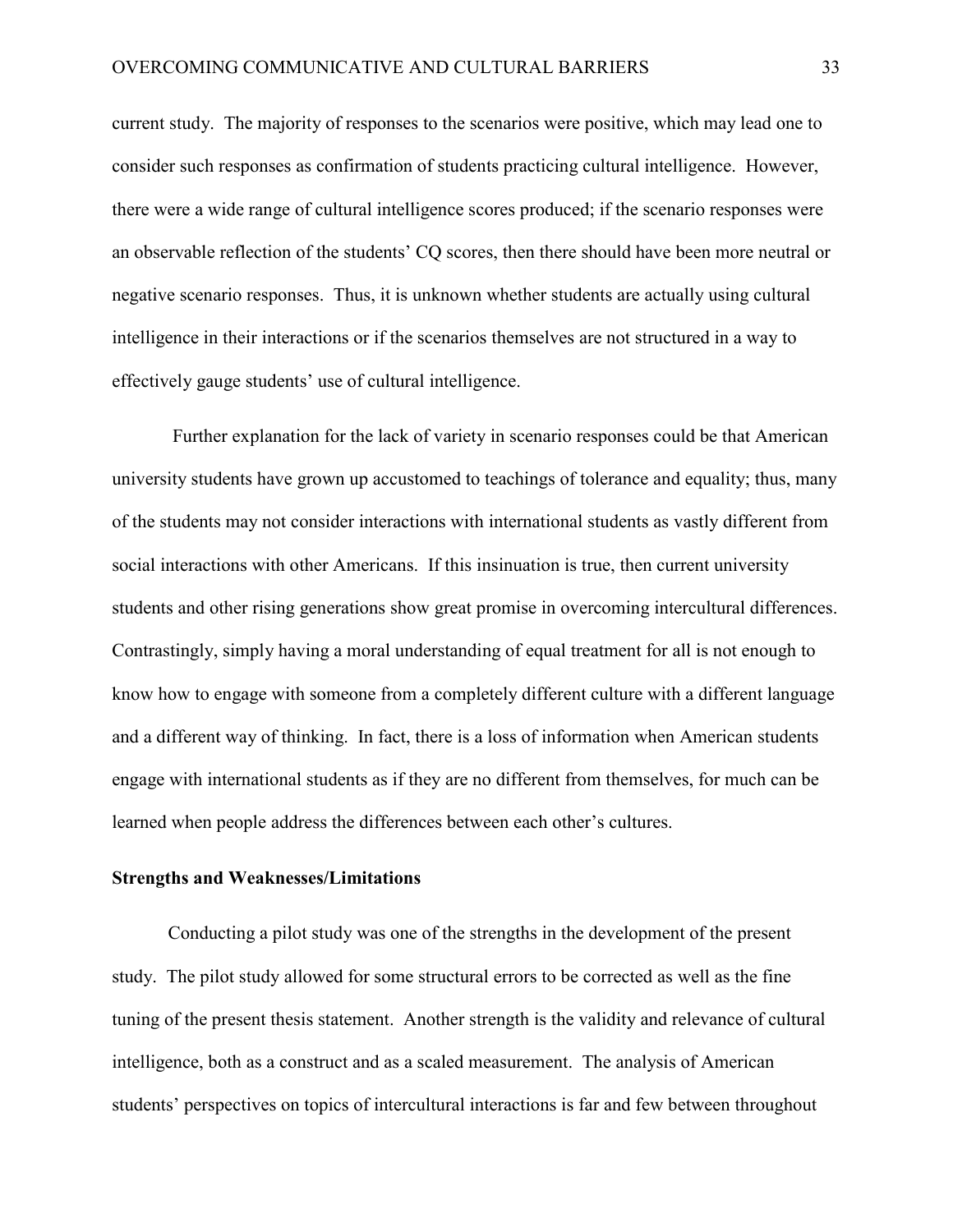intercultural engagement literature; thus, another strength is the collection of data from American students exclusively. In contrast, a prominent weakness of the study was the sample size, as there were only 21 participants, one of whom was not an American citizen and not allowed included in the analyses. The weak statistical power in the findings weakens the validity of the mentioned results and speculations. In addition, the participant pool consisted largely of students who had previous international travel experience; of the twenty participants who were included in analysis, 15 of them had traveled internationally and five of them had not. Thus, a small participant pool as well as a weak representation of students without international travel experience are both factors that have weakened the impact of the present study. Moreover, the lack of psychometric testing in the development of the scenarios further weakens the impact of the results as the researcher cannot provide any validation that the scenarios are measuring the intended variables mentioned.

#### **Future Research**

Future research could be dedicated to the validation of the scenarios utilized in the present study if other researchers are interested in validifying hypothetical interactive situations between both student groups. Another possible route for research could be the observation of actual interactions. Social psychologists are aware of the human tendency to present oneself in a more positive light to others, which is known as *self-presentation* (Myers & Twenge, 2019). While students may not know who the researchers are, the students are aware that their responses will be read over. This awareness may unintentionally lead the participant to provide a response that is more positive than how they might respond in general. Furthermore, writing down one's response allows one to process his or her answer longer than they normally would have in a chance encounter. Thus, a student's response could be altered by physically placing him or her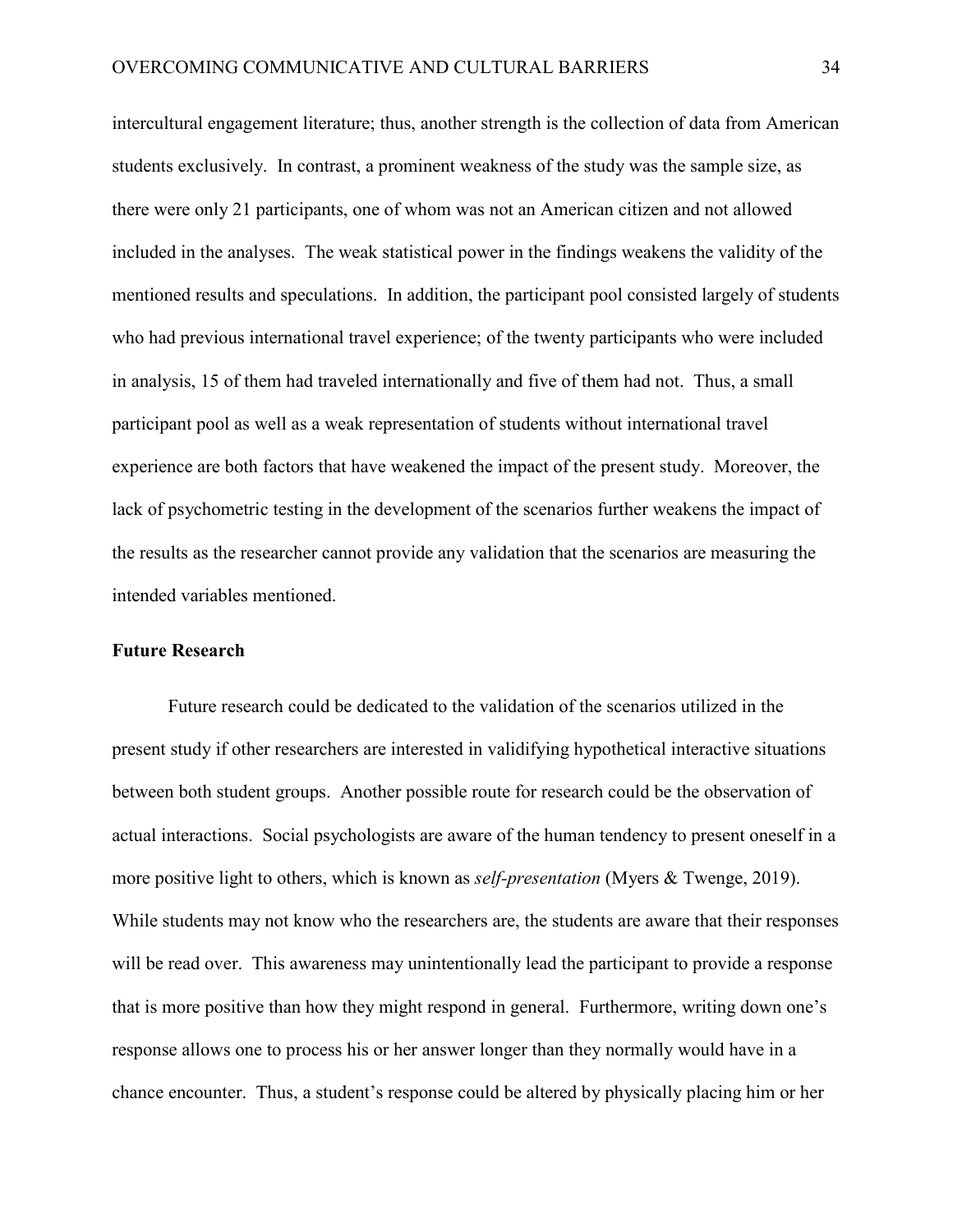in the situation itself. Hence, future research involving live action interactions could possibly avoid the influence of these mentioned factors as the researcher would be able to observe the interaction objectively.

#### **Conclusion**

Overall, when it comes to addressing the issues involved with overcoming communicative and cultural barriers across American university student bodies, both groups involved must be addressed. Numerous studies have described the various challenges that international students face, including a lack of academic counseling, language barriers, and marginalization based on misconceptions, and a lack of social connectedness which has been linked to depression and isolation (Rivas et al., 2019; Sato & Hodge, 2015; Selvadurai, 1998). In addition, a handful of studies have reviewed the impressions that American students have of international students on campus (Ayers, 1996; Quinton, 2018; Ruble & Zhang, 2013). Rivas et al. (2019) interviewed international students on their opinions of American culture, social belonging, and other experiential factors they were experiencing during their time in the states. One of the students acknowledged that both sides must be willing to contribute in conversation; both Americans and internationals must give forth effort so that the difficulties international students experience can improve and so American students' cultural awareness and intelligence might improve.

All in all, the improvement of international students' experiences and the improvement of American students' cultural intelligence are central to the betterment of American universities and furthering the development of the American society. As previously stated, one of the greatest needs of international students is the need for social support and inclusion in the American community. While there is a measure of responsibility on the international students to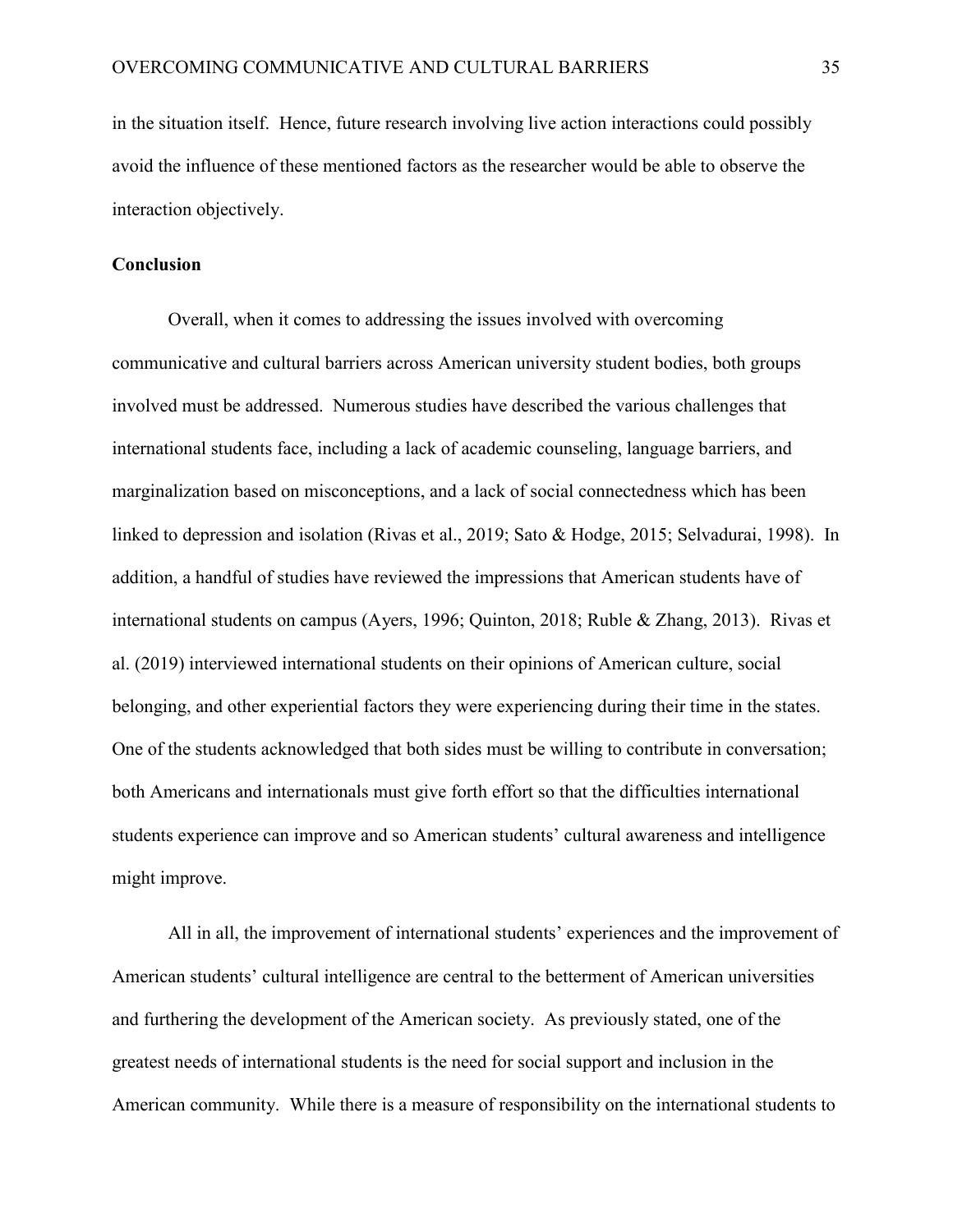step outside of their comfort zones to engage, there is also a measure of responsibility on the American students to reach out in kindness and to connect with these students. The result of both groups persevering and looking for ways to connect with each other is two-fold, as international students will be able to settle into a healthy routine and American students will develop meaningful skills in relationship building. Regarding the development of the American society, intercultural encounters are increasingly likely to take place in one's home context. One does not have to be a world traveler in order to engage with people from all over the globe. Thus, universities are a prime opportunity to further develop the cultural intelligence of young adults so that they may be more prepared to engage effectively and positively with people of international origins whom they may encounter in their day to day life.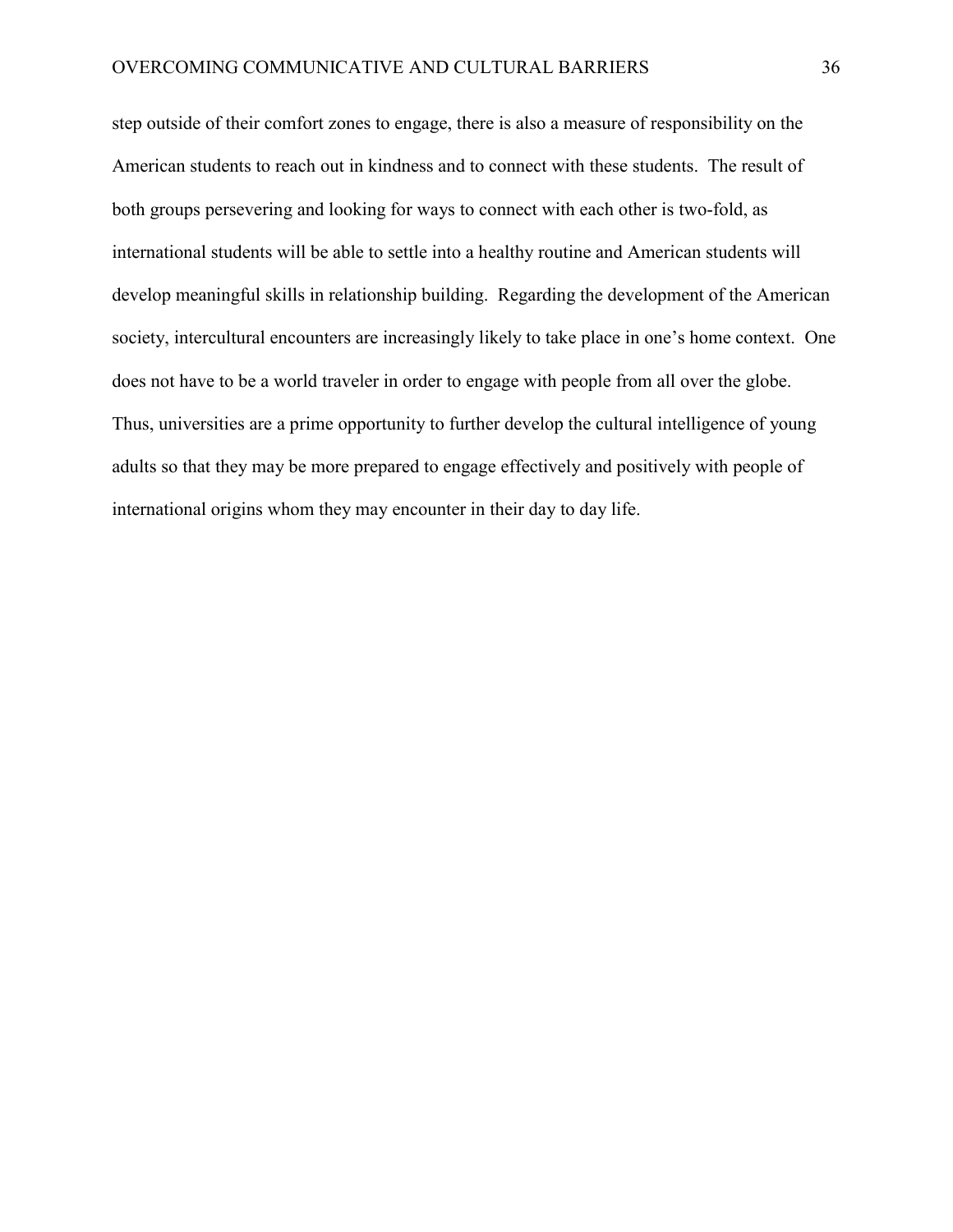#### References

- Alptekin, C. (2002). Towards intercultural communicative competence in ELT. *ELT Journal*, *56*(1), 57–64. Doi:10.1093/elt/56.1.57
- Ang, S., Dyne, L. V. & Koh, C. (2006). Personality correlates of the four-factor model of cultural intelligence. *Group & Organization Management; Thousand Oaks, 31*(1), 100– 123. Doi: 10.1111/j.1740-8784.2007.00082.x
- Ang, S., Dyne, L. V., Koh, C., Ng, K. Y., Templer, K. J., Tay, C., & Chandrasekar, N. A. (2007). Cultural intelligence: Its measurement and effects on cultural judgment and decision making, cultural adaptation and task performance. *Management & Organization Review*, *3*(3), 335–371. Doi: 10.1111/j.1740-8784.2007.00082.x
- Ang, S., Rockstuhl, T., & Tan, M. L. (2015). Cultural intelligence and competencies. *International Encyclopedia of the Social & Behavioral Sciences, 5,* 433-39. [doi.org/10.1016/B978-0-08-097086-8.25050-2](https://doi.org/10.1016/B978-0-08-097086-8.25050-2)
- Ayers, David Prible. 1996. "Attitudes of American Students toward International Students: Programming Effects." Ph.D., Kansas State University, United States – Kansas.
- Bikos, L. H., Manning, S. B., & Frieders, Z. J. (2019). Ready or not here I come: A qualitative investigation of students' readiness perceptions for study abroad/away." *International Perspectives in Psychology: Research, Practice, Consultation, 8*(2), 78–91. Doi: 10.1037/ipp0000105
- Campinha-Bacote, J. (2011). Delivering patient-centered care in the midst of a cultural conflict: The role of cultural competence. *Online Journal of Issues in Nursing, 16*(2). Doi:10.1177/10459602013003003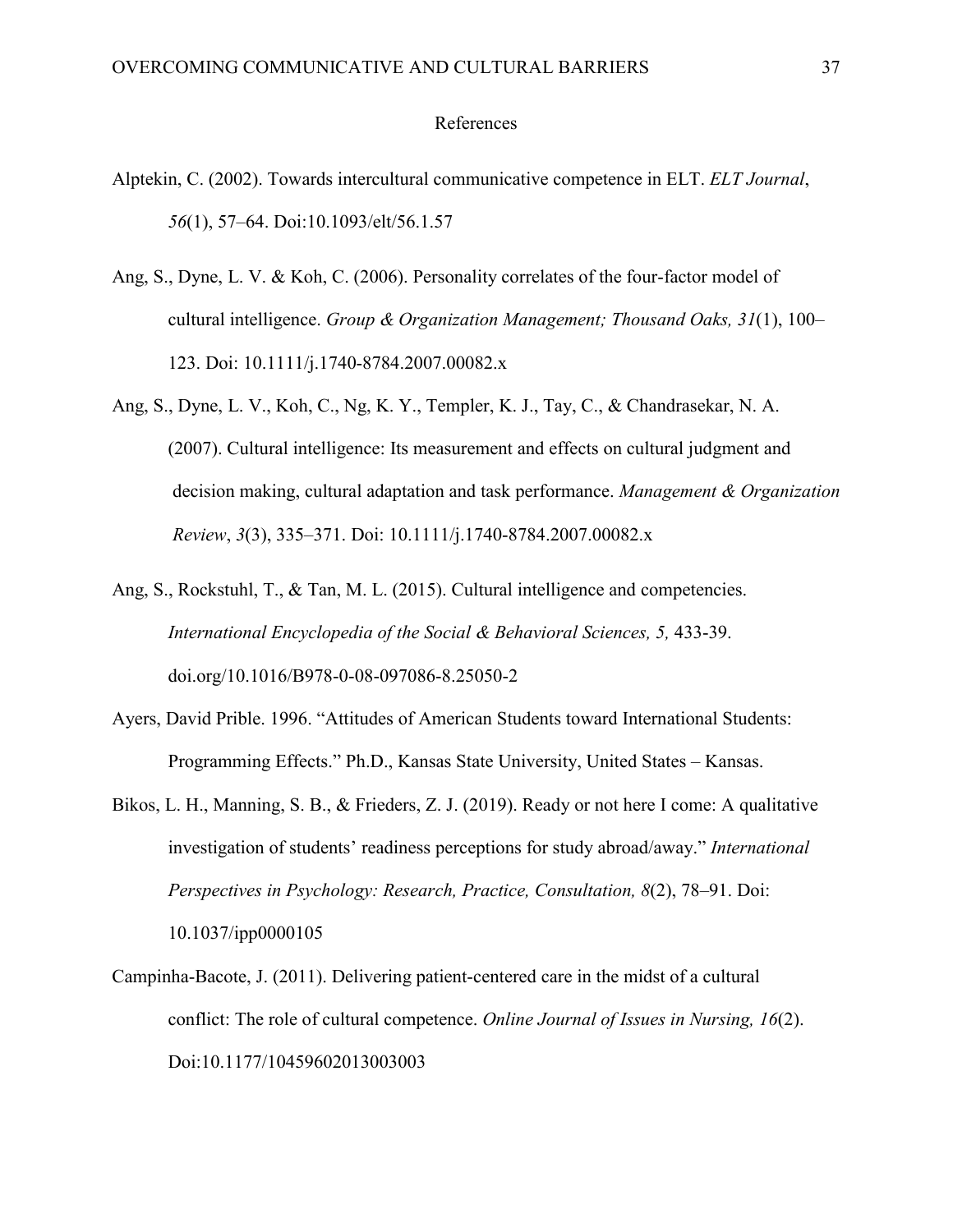Chao, T. C. (2016). A preliminary study of Taiwanese NNETs' self-assessment of intercultural communicative competence in English language teaching. *Taiwan Journal of TESOL, 13*(1), 71–103. Retrieved from [https://www.](https://www/)researchgate.net/ publication/304702448 A\_preliminary\_study\_of\_Taiwanese\_NNETS'\_selfassessment of intercultural communicative competence in English language teachin/ stats

- Chiang, S.-Y. (2009). Dealing with communication problems in the instructional interactions between international teaching assistants and American college students. *Language & Education: An International Journal, 23*(5), 461–478. Doi:10.1080/09500780902822959
- Constantine, M. G., Okazaki, S., & Utsey, S. O. (2004). Self-concealment, social self-efficacy, acculturative stress, and depression in African, Asian, and Latin American international college students. *American Journal of Orthopsychiatry, 74*(3), 230–241. Doi:10.1037/0002-9432.74.3.230
- Crowne, K. A. (2008). What leads to cultural intelligence? *Business Horizons, 51*(5), 391–99. Doi: 10.1016/j.bushor.2008.03.010
- Crowne, K. A. (2009). The relationships among social intelligence, emotional intelligence and cultural intelligence. *Organization Management Journal (Palgrave Macmillan Ltd.), 6*(3),148–63. Doi: 10.1057/omj.2009.20
- Cubillos, J. H., & Ilvento, T. (2012). The impact of study abroad on students' self-efficacy perceptions. *Foreign Language Annals, 45*(4), 494–511. Doi: 10.1111/j.1944- 9720.2013.12002.x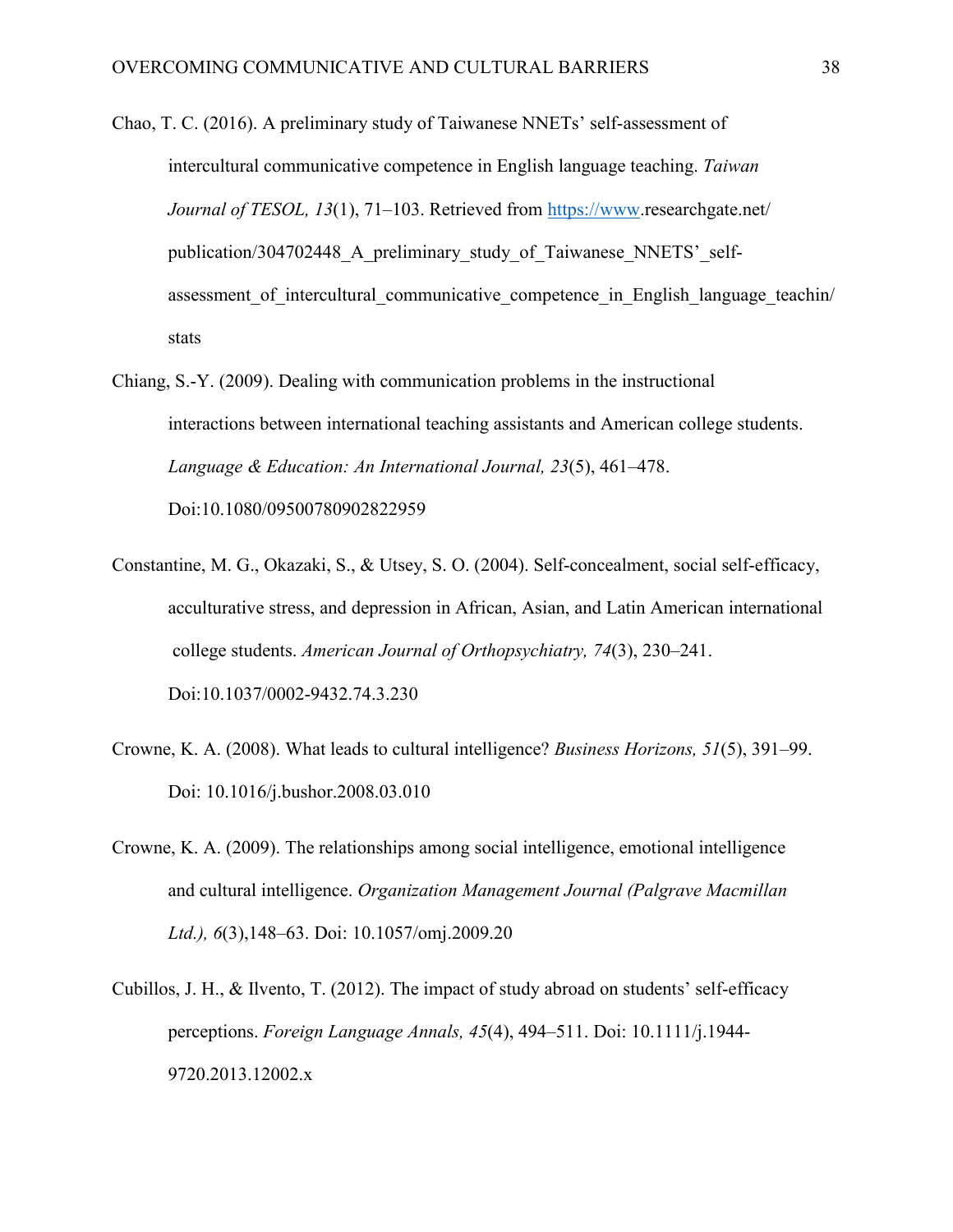Darancik, Y. (2018). Students' views on language skills in foreign language teaching. *International Education Studies*, *11*(7), 166–178. Retrieved from [https://seu.](https://seu/)idm.oclc. org/login?url=https://search.ebscohost.com/login.aspx?direct=true&db=eric&AN= EJ1183956&site=ehost-live&scope=site

- Deardorff, D. K. (2006). Identification and assessment of intercultural competence as a student outcome of internationalization. *Journal of Studies in International Education*, *10*(3), 241–266. Doi: 10.1177/1028315306287002
- Dyne, L. V., Ang, S., Ng, K-Y, Rockstuhl, T., Tan, L. T., & Koh, C. (2012). Sub-dimensions of the four-factor model of cultural intelligence: Expanding the conceptualization and measurement of cultural intelligence. *Social and Personality Psychology Compass 6*(4), 295–313. Doi: 10.1111/ j.1751-9004.2012.00429.x
- Earley, P. C., & Ang, S. (2003). *Cultural intelligence: Individual interactions across cultures*. Stanford: Stanford University Press.
- Earley, P.C., & Peterson, R. S. (2004). The elusive cultural chameleon: Cultural intelligence as a new approach to intercultural training for the global manager. *Academy of Management Learning & Education, 3*(1), 100–115. Doi: 10.5465/AMLE.2004.12436826
- Engle, R. L., & Crowne, K. A. (2014). The impact of international experience on cultural intelligence: An application of contact theory in a structured short-term programme. *Human Resource Development International, 17*(1), 30–46. Doi: 10.1080/13678868. 2013.856206
- Fang, F., Schei, V., & Selart, M. (2018). Hype or hope? A new look at the research on cultural intelligence. *International Journal of Intercultural Relations, 66*, 148–71. Doi: 10.1016/ j.ijintrel.2018.04.002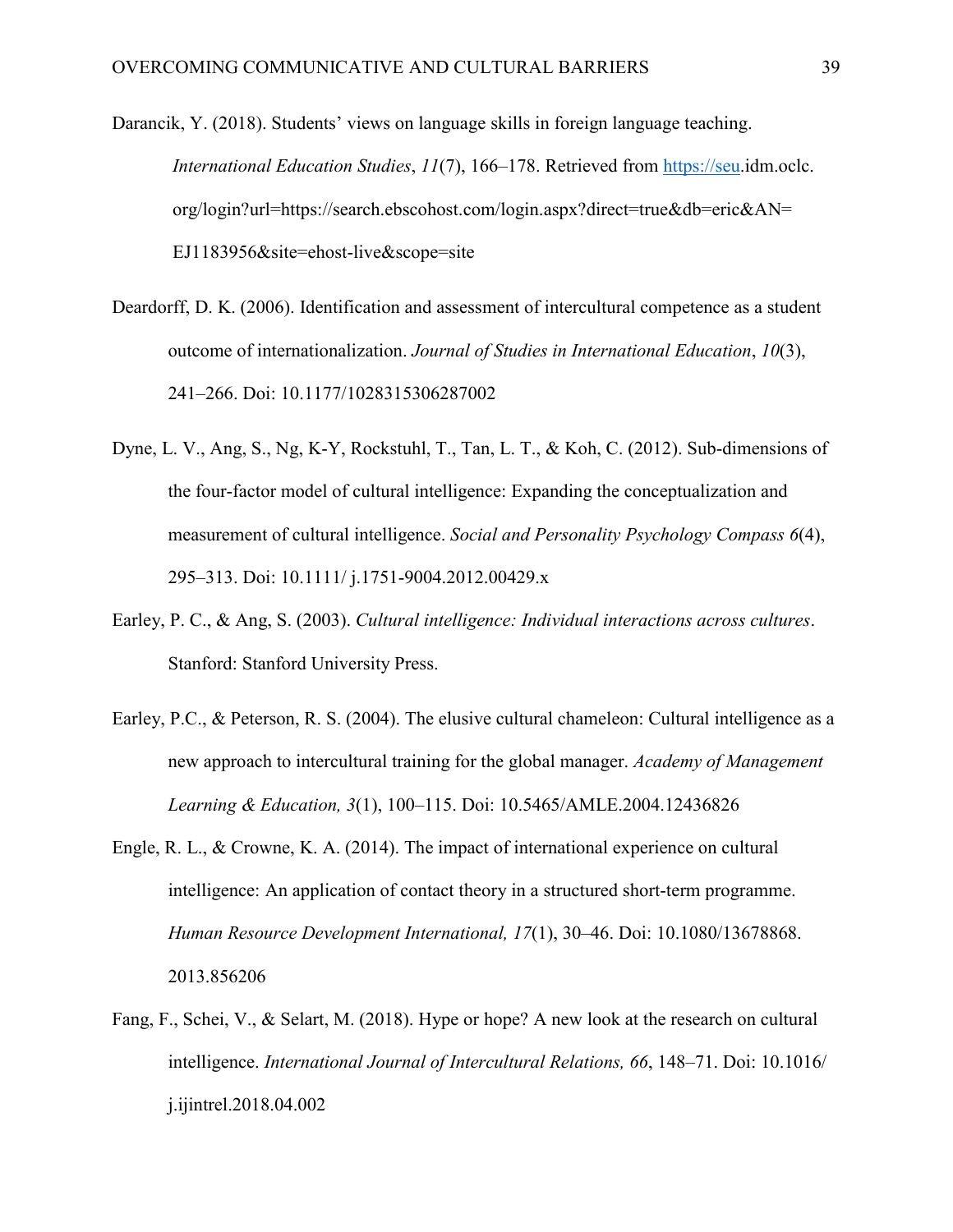- Gardner, H. (1983). *Frames of mind: The theory of multiple intelligences*. New York: Basic Books.
- Huang, J., & Sisco, B. R. (1994). Thinking styles of Chinese and American adult students in higher education: A comparative study. *Psychological Reports*, *74*(2), 475–480. Doi: 10.2466/pr0.1994.74.2.475
- Huff, K. C., Song, P., & Gresch, E.B. (2014). Cultural intelligence, personality, and crosscultural adjustment: A study of expatriates in Japan. *International Journal of Intercultural Relations, 38*, 151–57. Doi: 10.1016/j.ijintrel.2013.08.005
- Jiang, Y., & Wang, J. (2018). A study of cultural empathy in foreign language teaching from the perspective of cross-cultural communication. *Theory and Practice in Language Studies; London 8*(12), 1664–70. Doi: 10.17507/tpls.0812.12
- Karaman, M. A., & Watson, J. C. (2017). Examining associations among achievement motivation, locus of control, academic stress, and life satisfaction: A comparison of US and international undergraduate students. *Personality and Individual Differences, 111,* 106–110. Doi:10.1016/j.paid.2017.02.006
- Kashdan, T. B., Gallagher, M. W., Sylvia, P., Winterstein, B. P., Breen, W. E., Terhar, D., & Steger, M. (2009). The curiosity and exploration inventory-II: Development, factor structure, and psychometrics. *Journal of Research in Personality*, *43*(6), 987–998. Doi: 10.1016/j.jrp.2009.04.011
- Kashdan, T. B., McKnight, P. E., Fincham, F. D., & Rose, P. (2011). When curiosity breeds intimacy: Taking advantage of intimacy opportunities and transforming boring conversations. *Journal of Personality, 79*(6), 1067–99. Doi: 10.1111/j.1467- 6494.2010.00697.x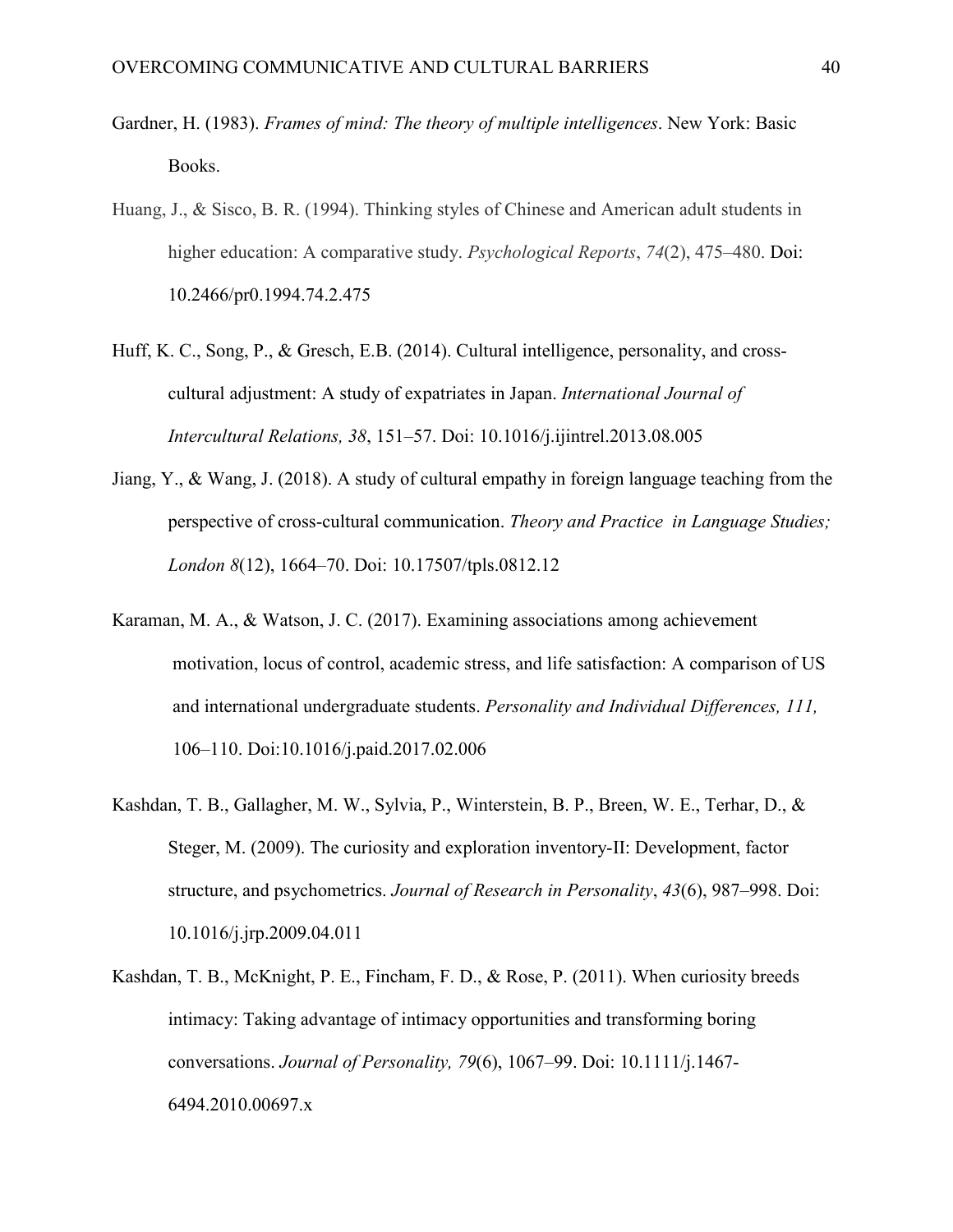- Kratzke, C., & Bertolo, M. (2013). Enhancing students' cultural competence using cross-cultural experiential learning. *Journal of Cultural Diversity, 20*(3), 107–111. Retrieved from Health Source: Nursing/Academic Edition.
- Misra, R., & Castillo, L. G. (2004). Academic stress among college students: Comparison of American and international students. *International Journal of Stress Management, 11*(2), 132–148. Doi:10.1037/1072-5245.11.2.132
- Moody, M. C. (2007). *Adaptive behavior in intercultural environments: The relationship between cultural intelligence factors and big five personality traits* (Doctoral dissertation)*.* Retrieved from ProQuest Dissertations and Theses database. (UMI No. 304876365)
- Murden, R., Norman, A., Ross, J., Sturdivant, E., Kedia, M., & Shah, S. (2008). Occupational therapy students' perceptions of their cultural awareness and competency. *Occupational Therapy International, 15*(3), 191-203. Doi:10.1002/oti.253
- Myers, D. G., & Twenge, J. M. (2019). *Social psychology*. New York, NY: McGraw-Hill Education.
- Ng, K.-Y., & Earley, P. C. (2006). Culture + intelligence: Old constructs, new frontiers. *Group & Organization Management*, *31*(1), 4–19. Doi: 10.1177/1059601105275251
- O'Keefe, D. F., Bourgeois, D. Y., & Davis, K. D. (2017). Measuring cultural intelligence: Psychometric evaluation of the cultural intelligence scale with a military sample in the Canadian armed forces. *Res Militaris, 7*(1). Retrieved from [http://resmilitaris.](http://resmilitaris/)net/index. Php?ID=1025451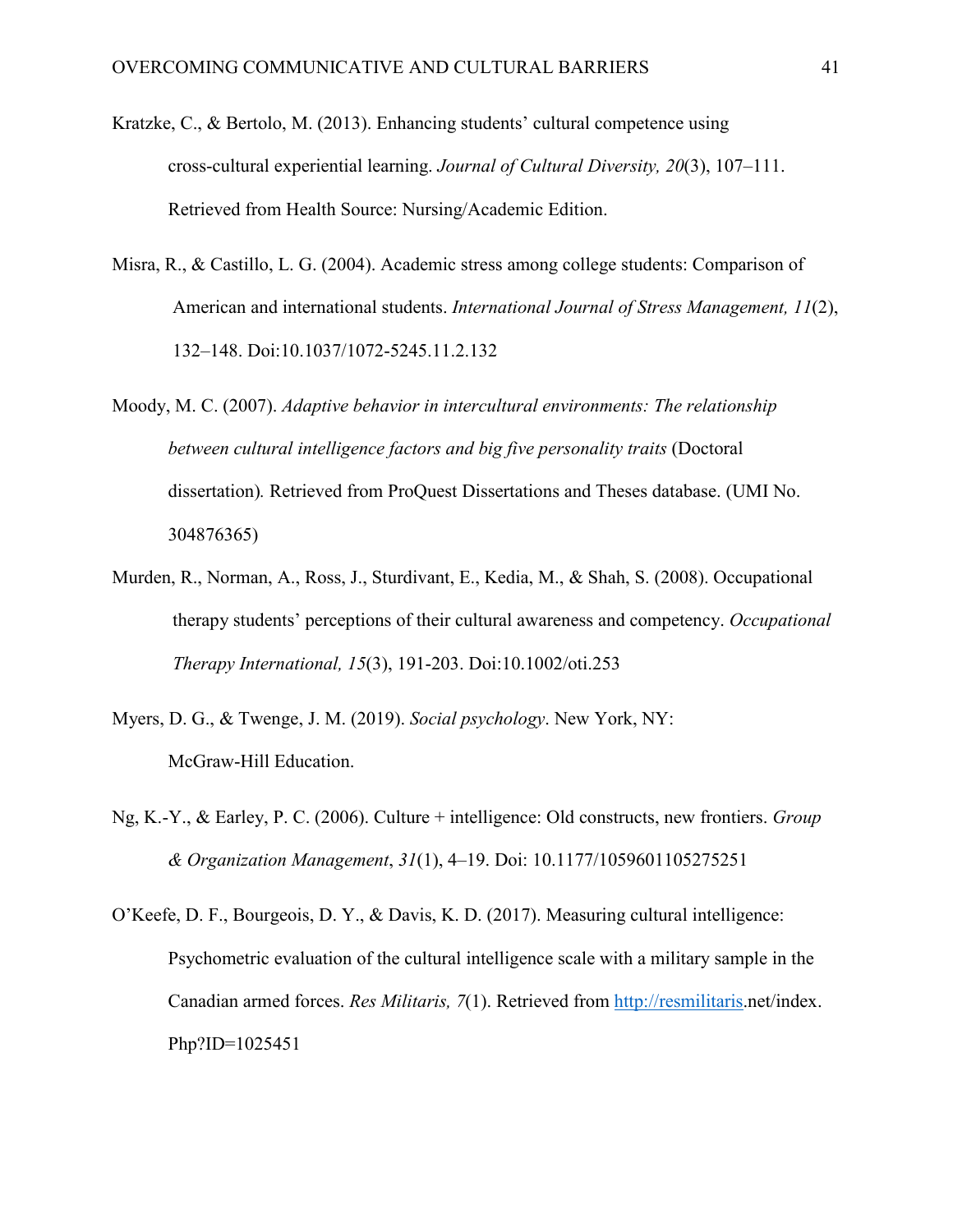Patterson, C. A., Papa, L. A., Reveles, A. K., & Rodríguez, D. M. M. (2018). Undergraduate student change in cultural competence: Impact of a multicultural psychology course. *Scholarship of Teaching and Learning in Psychology, 4*(2), 81–92. Doi:10.1037/stl0000108

- Perkins, P.R. (2004). *International students' social contact on an American university campus: A focus on American -international student friendships* (Doctoral dissertation). Retrieved from ProQuest Dissertations and Theses database. (UMI No. 305210541)
- Poyrazli, S., & Lopez, M. D. (2007). An exploratory study of perceived discrimination and homesickness: A comparison of international students and American students. *The Journal of Psychology, 141*(3), 263–80. Doi: 10.3200/JRLP.141.3.263-280
- Poyrazli, S., & Isaiah, J. (2018). International students' journeys from academic probation to academic success. *International Perspectives in Psychology: Research, Practice, Consultation, 7*(2), 62-75. Doi:10.1037/ipp0000083
- Quinton, W. J. (2018). Unwelcome on campus? Predictors of prejudice against international students. *Journal of Diversity in Higher Education*. Advance online publication. Doi:10.1037/dhe0000091
- Quero, N. L. (2015). *Comparative analysis of intercultural communication apprehension displayed by international students in the US interacting with American students and other internationals* (Master's thesis)*.* Retrieved from ProQuest Dissertations and Theses database. (UMI No. 1658529687)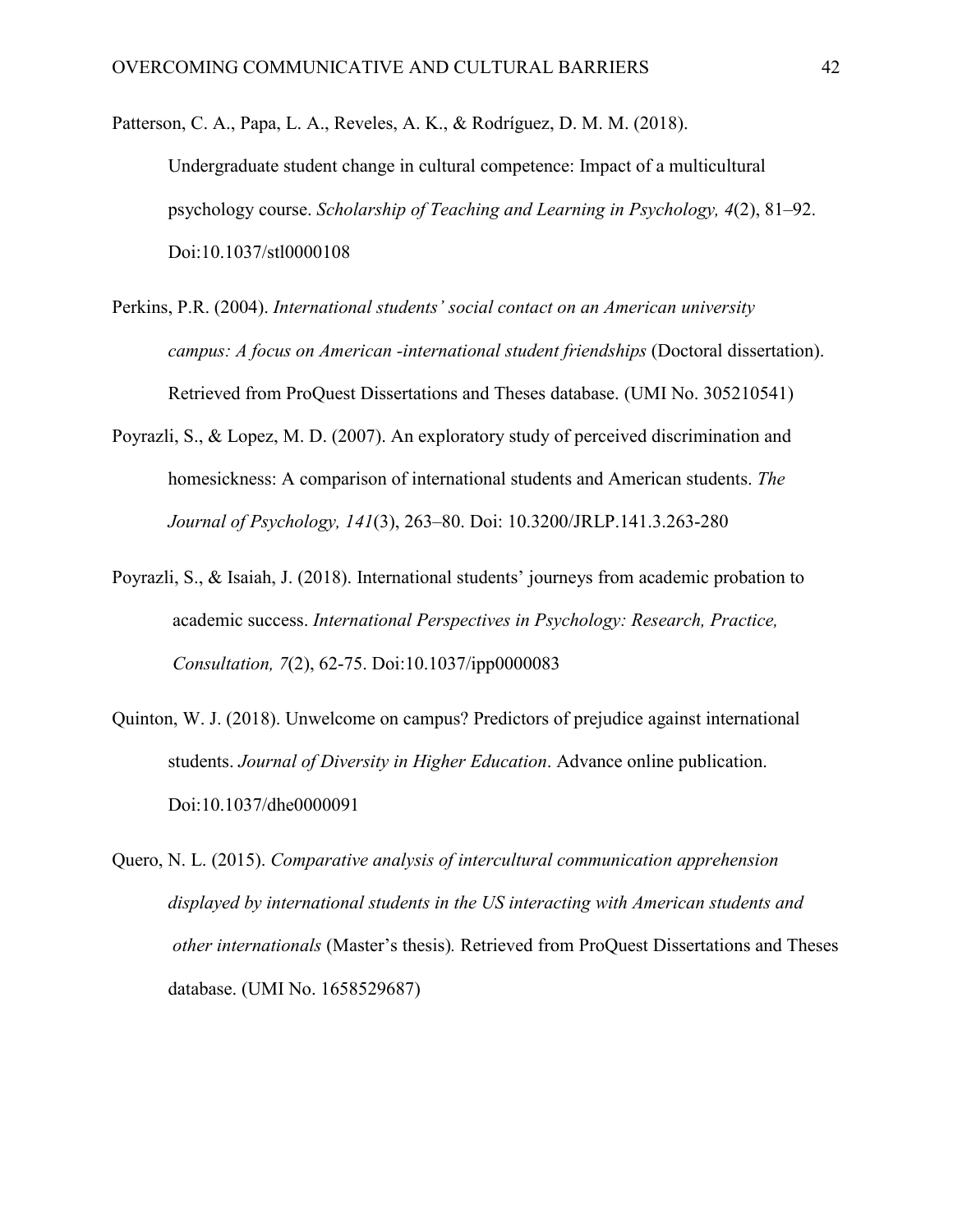- Ruble, R. A., & Zhang, Y. B. (2013). Stereotypes of Chinese international students held by Americans. *International Journal of Intercultural Relations, 37*(2), 202–11. Doi: 10. 1016/j.ijintrel.2012.12.004
- Sato, T., & Hodge, S. R. (2015). Academic and social experiences of exchange students from Japan attending an American university. *College Student Journal, 49*(1), 78–92. Retrieved from [https://seu.](https://seu/)idm.oclc.org/login?url=https://search.ebscohost.com/ login.aspx?direct=true&db=a9h&AN=101598374&site=ehost-live&scope=site
- Selvadurai, R. (1998). Problems faced by international students in American colleges and universities. *Community Review,16*, 153. Retrieved from [https://seu.](https://seu/)idm.oclc.org/login? url=https://search.ebscohost.com/login.aspx?direct=true&db=a9h&AN=5809246&site=e host-live&scope=site
- Smith, R., & Khawaja, N. (2011). A review of the acculturation experiences of international students. *International Journal of Intercultural Relations, 35*(6), 699–713. Doi:10.1016/j.ijintrel.2011.08.004
- Wang, L., Wang, K. T., Heppner, P. P., & Chuang, C.-C. (2017). Cross-national cultural competency among Taiwanese international students. *Journal of Diversity in Higher Education, 10*(3), 271–287. Retrieved from ERIC database (EJ1153026).
- Watson, J. R., Siska, P., & Wolfel, R. L. (2013). Assessing gains in language proficiency, crosscultural competence, and regional awareness during study abroad: A preliminary study. *Foreign Language Annals; Alexandria, 46*(1), 62–79. Doi: 10.1111/flan.12016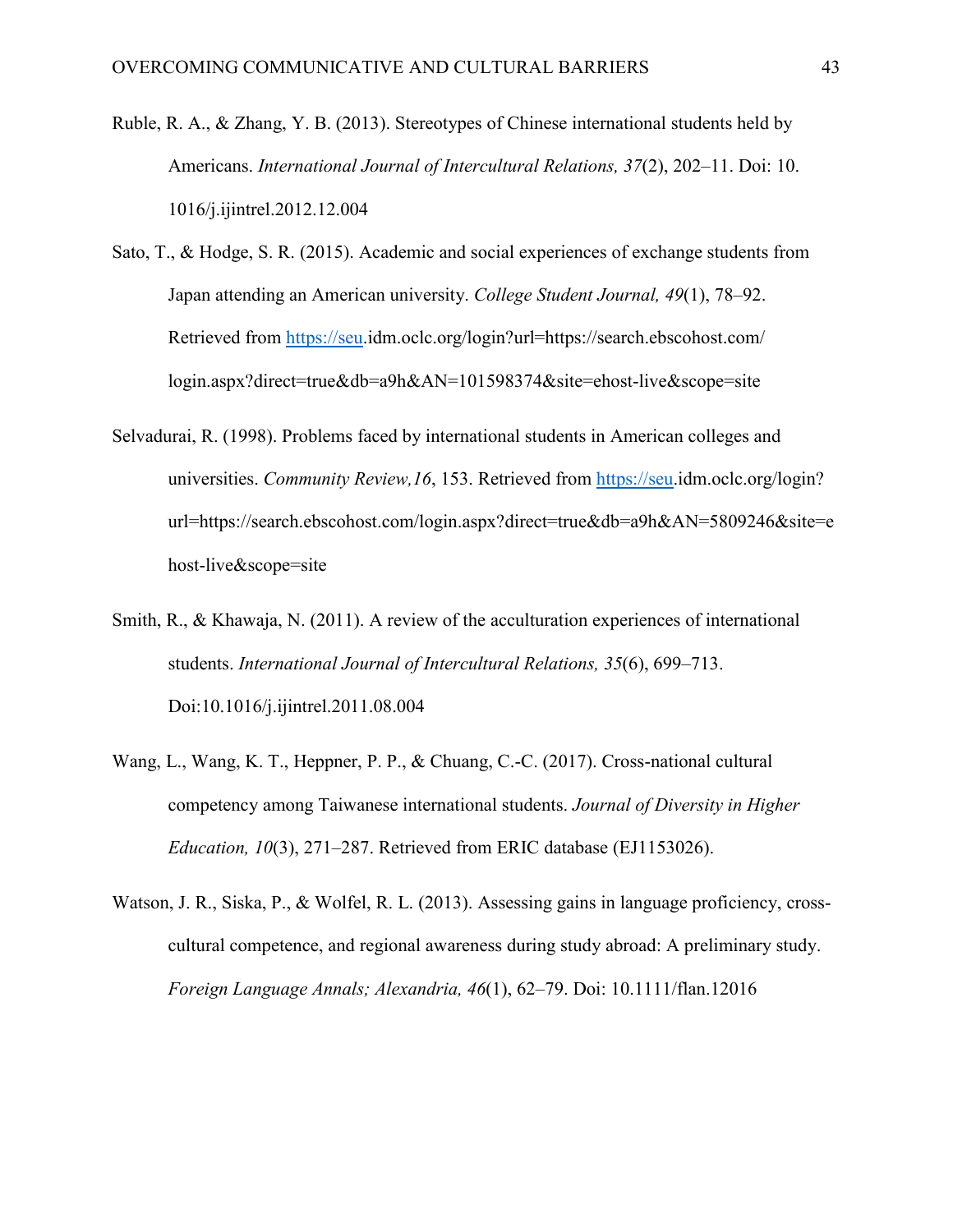- Ye, S., Ng, T. K., Yim, K. H., & Wang, J. (2015). Validation of the curiosity and exploration inventory–II (CEI–II) among Chinese university students in Hong Kong. *Journal of Personality Assessment, 97*(4), 403–10. Doi: 10.1080/00223891.2015.1013546
- Zhou, J., & Cole, D. (2017). Comparing international and American students: Involvement in college life and overall satisfaction. *Higher Education, 73*(5), 655-672. Doi:10.1007/s10734-016-9982-2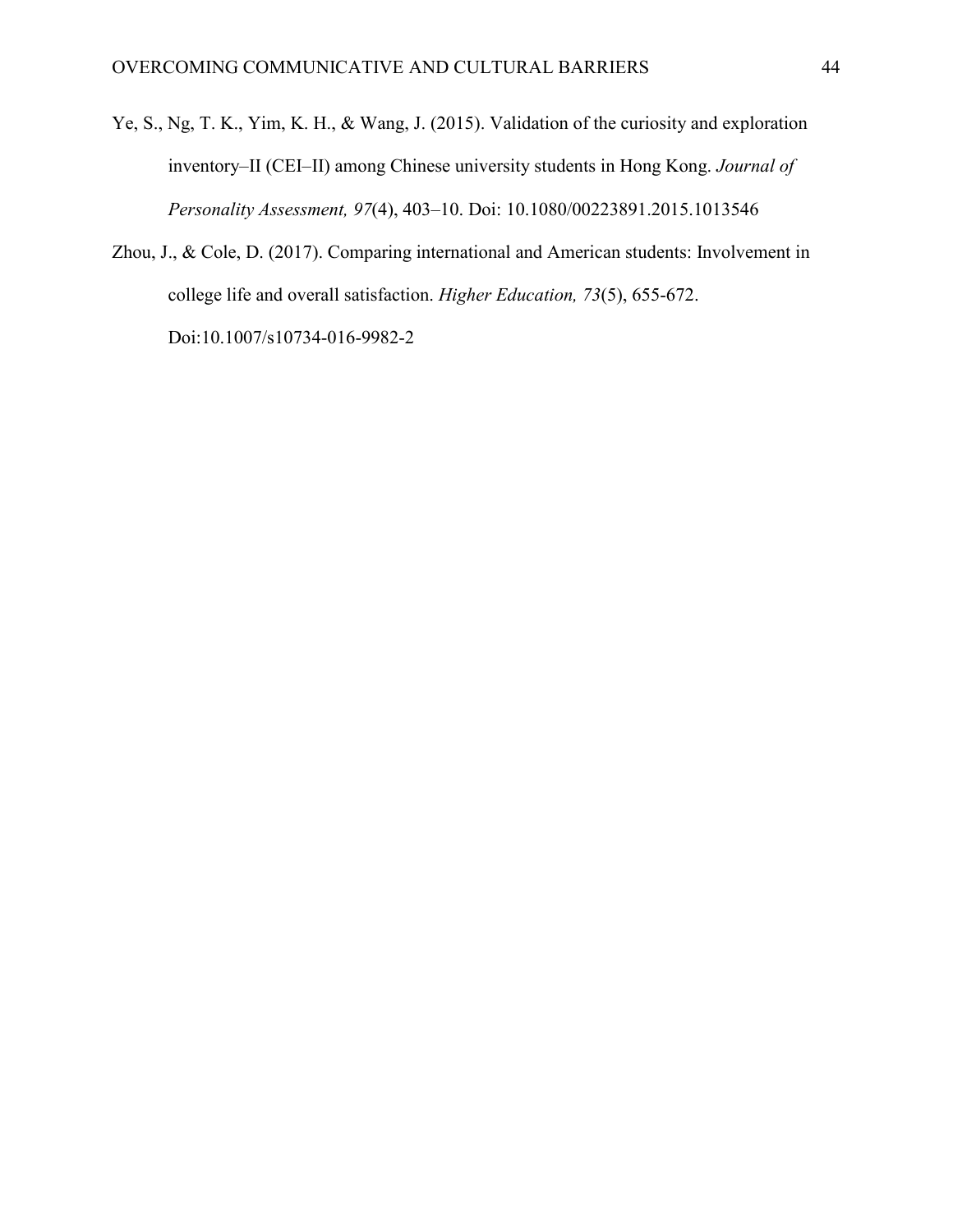# **Appendix A Demographic Scale**

Age:\_\_\_\_\_\_\_\_\_\_\_

Sex:

Ethnicity:

What type of learning facility did you attend for your high school education?

1. Public school 2. Private school 3. Home school

Have you traveled outside of the country?

1. Yes 2. No

If yes, how long have you stayed outside of the country? (based on the length of all trips combined)

1. Never 2. A few days 3. A week 4. Two to three weeks 5. A month 6. Two or more months 7. Over a year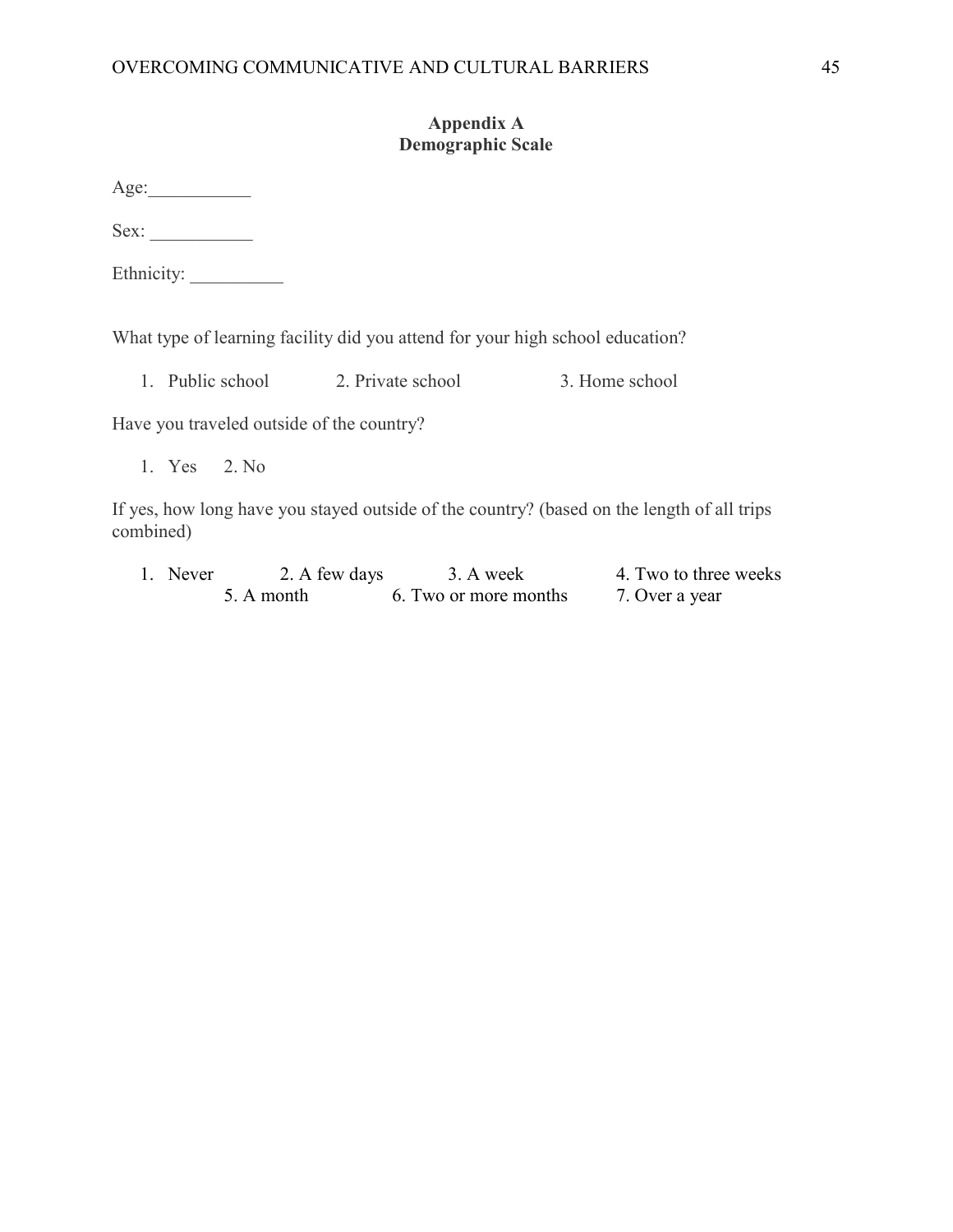#### **Appendix B Responses to Cultural Barriers**

**Instructions**: Below are five scenarios involving yourself and an international student. Please respond to the scenario by recording your thoughts, feelings and behavioral responses. If you have multiple reactions to one scenario, please record the response that would be the most natural for you.

**1: Accent Trouble**. An International student asks you a question in class and you do not understand what he or she said because of his or her accent. You ask them to repeat once but you still cannot understand. How do you respond?

**2: Academic Setting**. You are put into groups in your English class to work on a project and you are grouped with only Asian international students. The professor asks each group to critically analyze a short story for the setting, characters and plot. However, the internationals do not understand this assignment. How do you respond?

**3: Greeting Kisses**. An international student of the same sex whom you have met once before kisses you on the cheeks to greet you. How do you respond?

**4: Social Setting**. Your main group of friends is hanging out together and one of your friends decides to invite an international student whom he or she recently met. Their English is weak so they do not talk much when you first meet. How do you respond?

**5: Conflicting Views**. A Middle Eastern international student with whom you are acquainted shares their view on equality between men and women. This view conflicts with your own. How do you respond?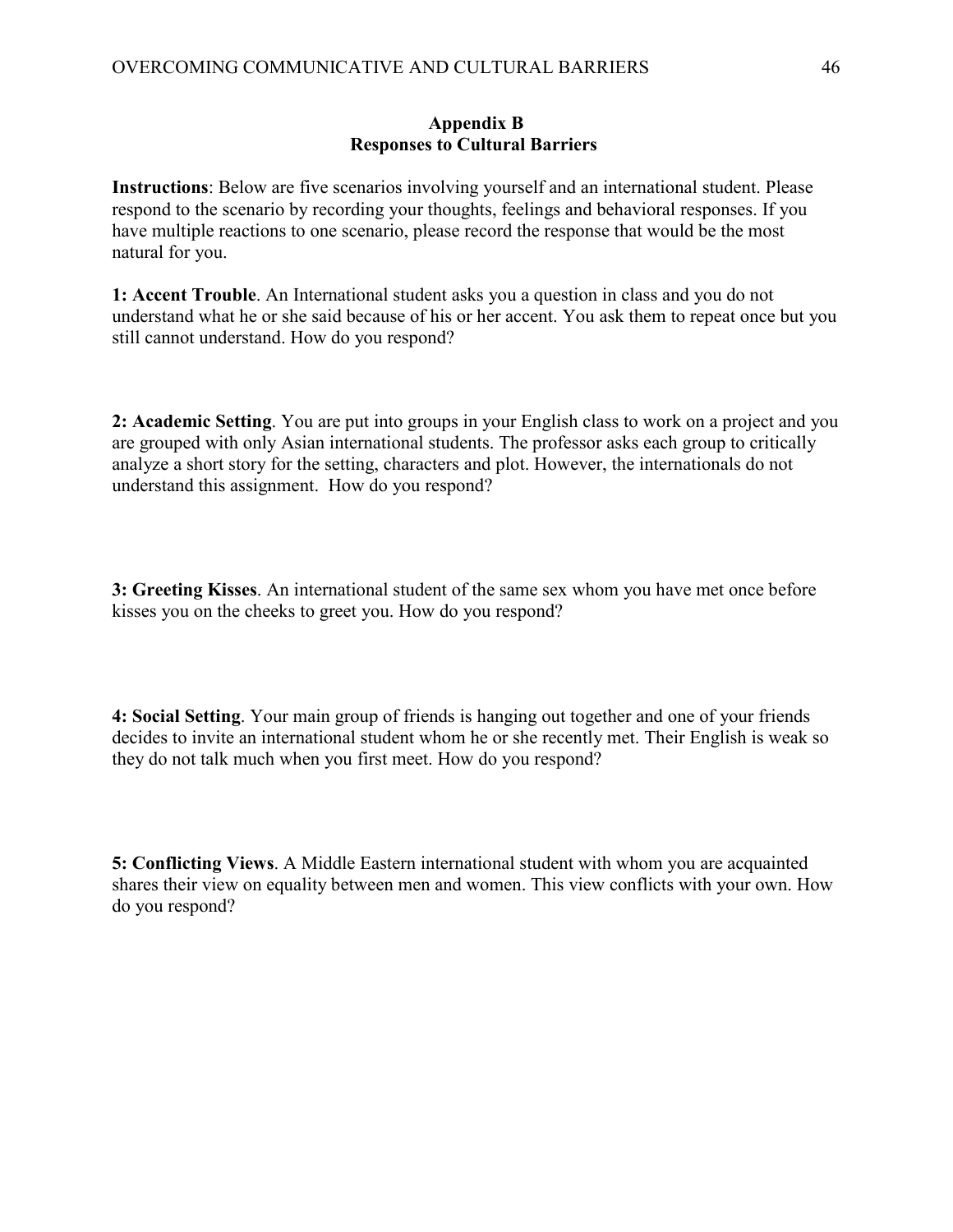# **Appendix C Cultural Awareness Scale**

**Instructions:** For the statements below, please rate on a scale from 1 to 7 how much you agree with each statement.

> 1) Strongly Disagree 2) Disagree 3) Somewhat Disagree 4) Neutral 5) Somewhat Agree 6) Agree 7) Strongly Agree

#### **CQ-Strategy:**

MC1 I am conscious of the cultural knowledge I use when interacting with people with different cultural backgrounds.

1 2 3 4 5 6 7

MC2 I adjust my cultural knowledge as I interact with people from a culture that is unfamiliar to me.

1 2 3 4 5 6 7

MC3 I am conscious of the cultural knowledge I apply to cross-cultural interactions.

1 2 3 4 5 6 7

MC4 I check the accuracy of my cultural knowledge as I interact with people from different cultures.

1 2 3 4 5 6 7

#### **CQ-Knowledge:**

COG1 I know the legal and economic systems of other cultures.

1 2 3 4 5 6 7

COG2 I know the rules (e.g., vocabulary, grammar) of other languages.

1 2 3 4 5 6 7

COG3 I know the cultural values and religious beliefs of other cultures.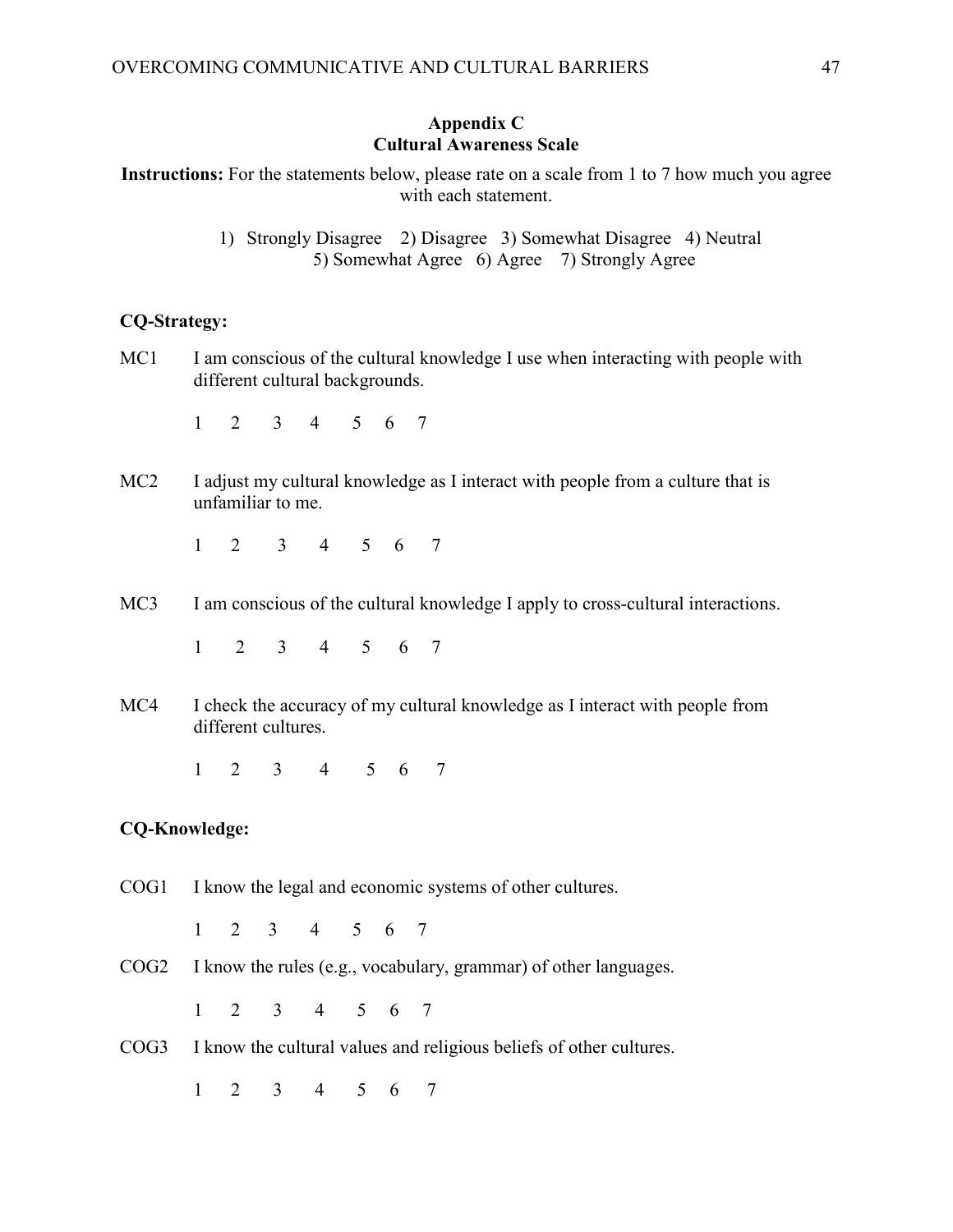| COG4                  | I know the marriage systems of other cultures.                                                     |                |                |                             |             |                 |   |                                                                                             |  |  |  |  |
|-----------------------|----------------------------------------------------------------------------------------------------|----------------|----------------|-----------------------------|-------------|-----------------|---|---------------------------------------------------------------------------------------------|--|--|--|--|
|                       | $\mathbf{1}$                                                                                       |                |                | 2 3 4 5 6 7                 |             |                 |   |                                                                                             |  |  |  |  |
|                       | COG5 I know the arts and crafts of other cultures.                                                 |                |                |                             |             |                 |   |                                                                                             |  |  |  |  |
|                       | $1 \quad \blacksquare$                                                                             |                |                | 2 3 4 5 6 7                 |             |                 |   |                                                                                             |  |  |  |  |
|                       | COG6 I know the rules for expressing non-verbal behaviors in other cultures.                       |                |                |                             |             |                 |   |                                                                                             |  |  |  |  |
|                       | $1 \quad \blacksquare$                                                                             |                |                | 2 3 4 5 6 7                 |             |                 |   |                                                                                             |  |  |  |  |
| <b>CQ-Motivation:</b> |                                                                                                    |                |                |                             |             |                 |   |                                                                                             |  |  |  |  |
| MOT1                  | I enjoy interacting with people from different cultures.                                           |                |                |                             |             |                 |   |                                                                                             |  |  |  |  |
|                       | $1 \quad$                                                                                          |                |                | 2 3 4 5 6 7                 |             |                 |   |                                                                                             |  |  |  |  |
|                       |                                                                                                    |                |                |                             |             |                 |   | MOT2 I am confident that I can socialize with locals in a culture that is unfamiliar to me. |  |  |  |  |
|                       | $1 \quad$                                                                                          |                |                | 2 3 4 5 6 7                 |             |                 |   |                                                                                             |  |  |  |  |
|                       |                                                                                                    |                |                |                             |             |                 |   | MOT3 I am sure I can deal with the stresses of adjusting to a culture that is new to me.    |  |  |  |  |
|                       | $\mathbf{1}$                                                                                       |                |                | 2 3 4 5 6 7                 |             |                 |   |                                                                                             |  |  |  |  |
| MOT4                  | I enjoy living in cultures that are unfamiliar to me.                                              |                |                |                             |             |                 |   |                                                                                             |  |  |  |  |
|                       | $1 \quad$                                                                                          |                |                | 2 3 4 5 6 7                 |             |                 |   |                                                                                             |  |  |  |  |
| MOT5                  | I am confident that I can get accustomed to the shopping conditions in a different<br>culture.     |                |                |                             |             |                 |   |                                                                                             |  |  |  |  |
|                       | $\mathbf{1}$                                                                                       |                |                | $2 \quad 3 \quad 4 \quad 5$ |             | $6\overline{6}$ |   |                                                                                             |  |  |  |  |
| <b>CQ-Behavior:</b>   |                                                                                                    |                |                |                             |             |                 |   |                                                                                             |  |  |  |  |
| BEH1                  | I change my verbal behavior (e.g., accent, tone) when a cross-cultural interaction<br>requires it. |                |                |                             |             |                 |   |                                                                                             |  |  |  |  |
|                       | 1                                                                                                  | $\overline{2}$ |                | 3 4 5 6 7                   |             |                 |   |                                                                                             |  |  |  |  |
| BEH <sub>2</sub>      |                                                                                                    |                |                |                             |             |                 |   | I use pause and silence differently to suit different cross-cultural situations.            |  |  |  |  |
|                       | $\mathbf{1}$                                                                                       | $\overline{2}$ | 3 <sup>7</sup> |                             | $4 \quad 5$ |                 | 6 | 7                                                                                           |  |  |  |  |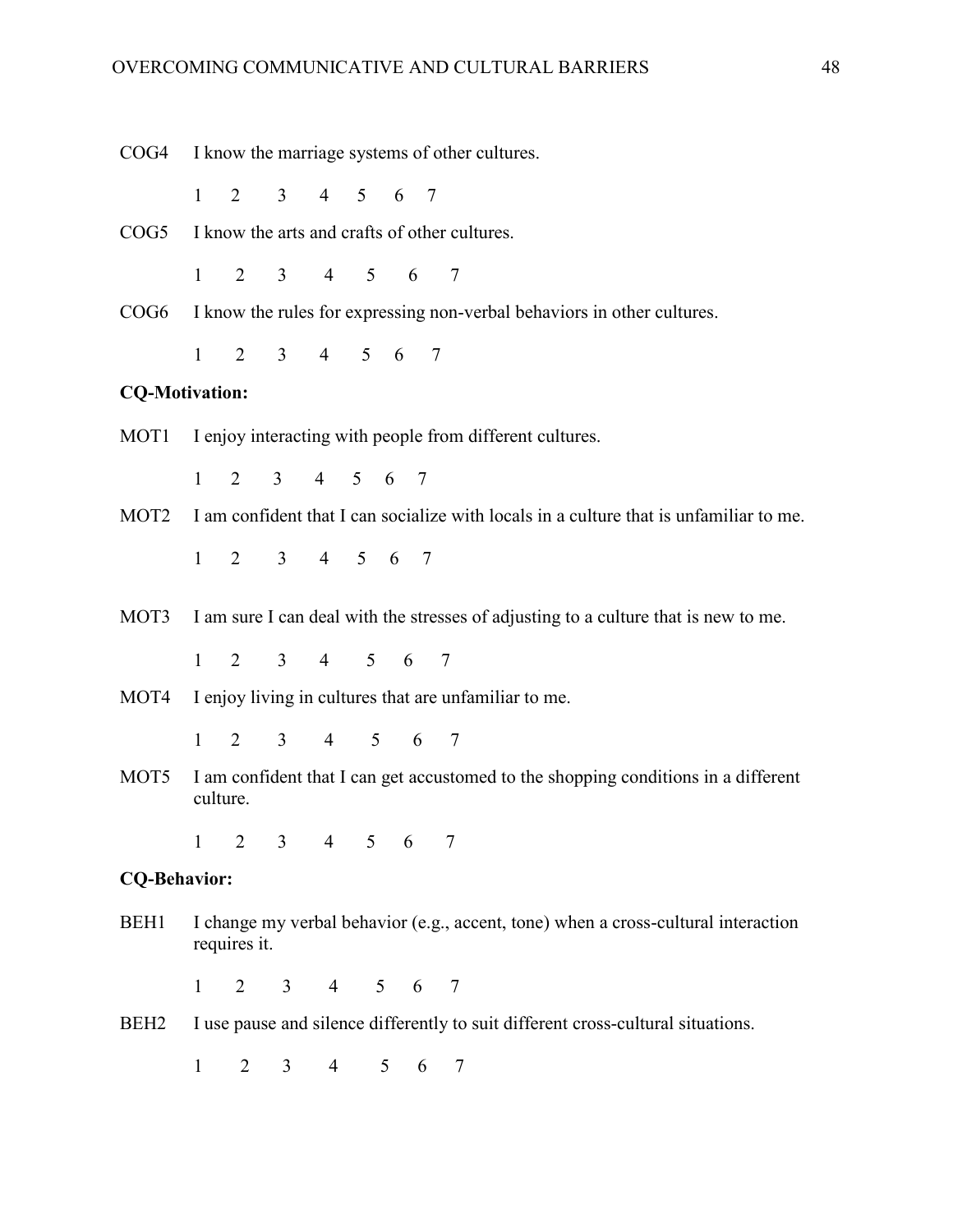BEH3 I vary the rate of my speaking when a cross-cultural situation requires it.

- 1 2 3 4 5 6 7
- BEH4 I change my non-verbal behavior when a cross-cultural interaction requires it.

- BEH5 I alter my facial expressions when a cross-cultural interaction requires it.
	- 1 2 3 4 5 6 7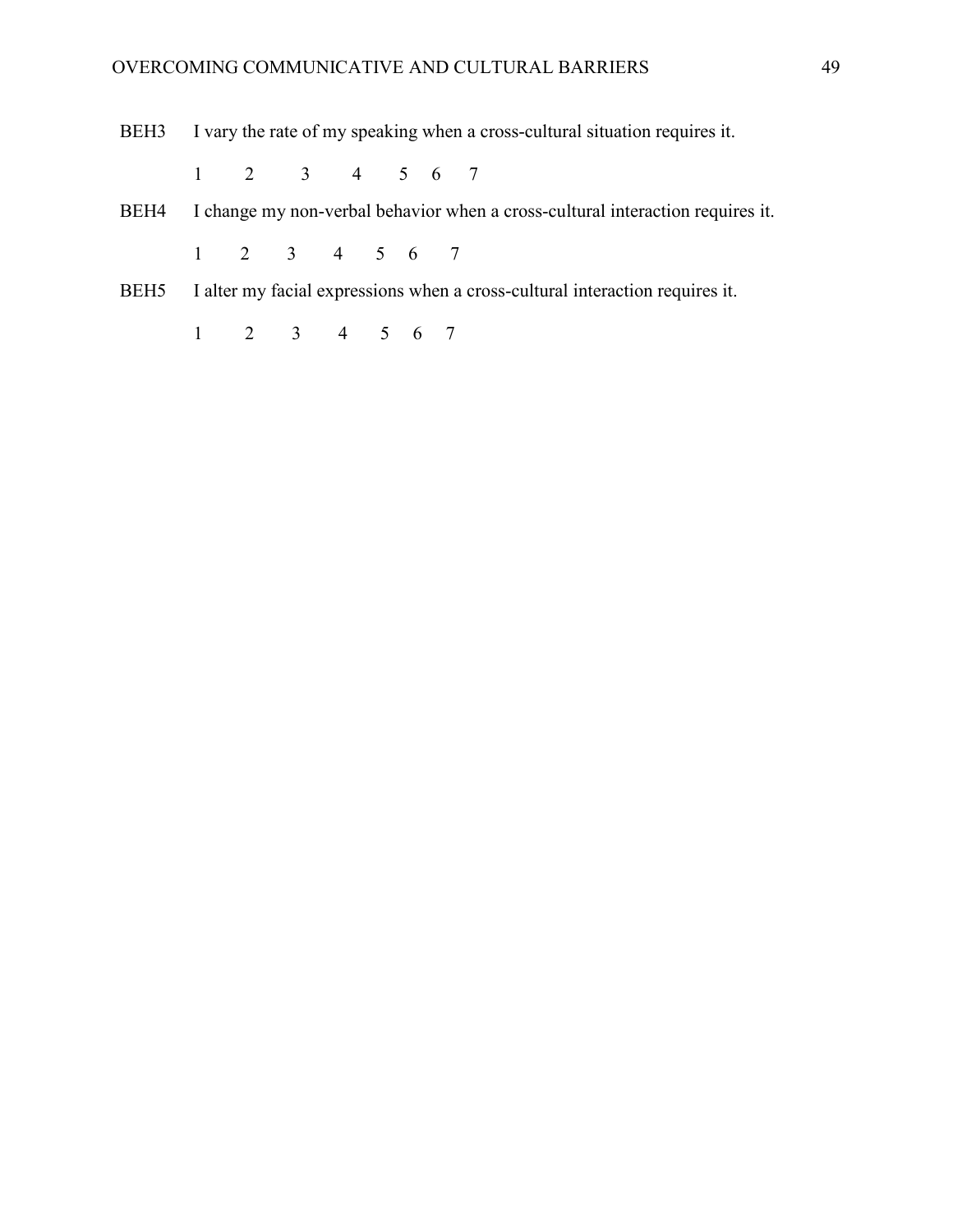## **Appendix D Personality Scale**

**Instructions:** Rate the statements below for how accurately they reflect the way you generally feel and behave. Do not rate what you think you should do, or wish you do, or things you no longer do. Please be as honest as possible.

- 1) Strongly Disagree 2) Disagree 3) Somewhat Disagree 4) Neutral 5) Somewhat Agree 6) Agree 7) Strongly Agree
- 1. I actively seek as much information as I can in new situations.

1 2 3 4 5 6 7

1. I am the type of person who really enjoys the uncertainty of everyday life.

- 1. I am at my best when doing something that is complex or challenging.
- 1 2 3 4 5 6 7
- 4. Everywhere I go, I am out looking for new things or experiences.
- 1 2 3 4 5 6 7
- 5. I view challenging situations as an opportunity to grow and learn.
- 1 2 3 4 5 6 7
- 6. I like to do things that are a little frightening.
- 1 2 3 4 5 6 7
- 7. I am always looking for experiences that challenge how I think about myself and the world.
- 1 2 3 4 5 6 7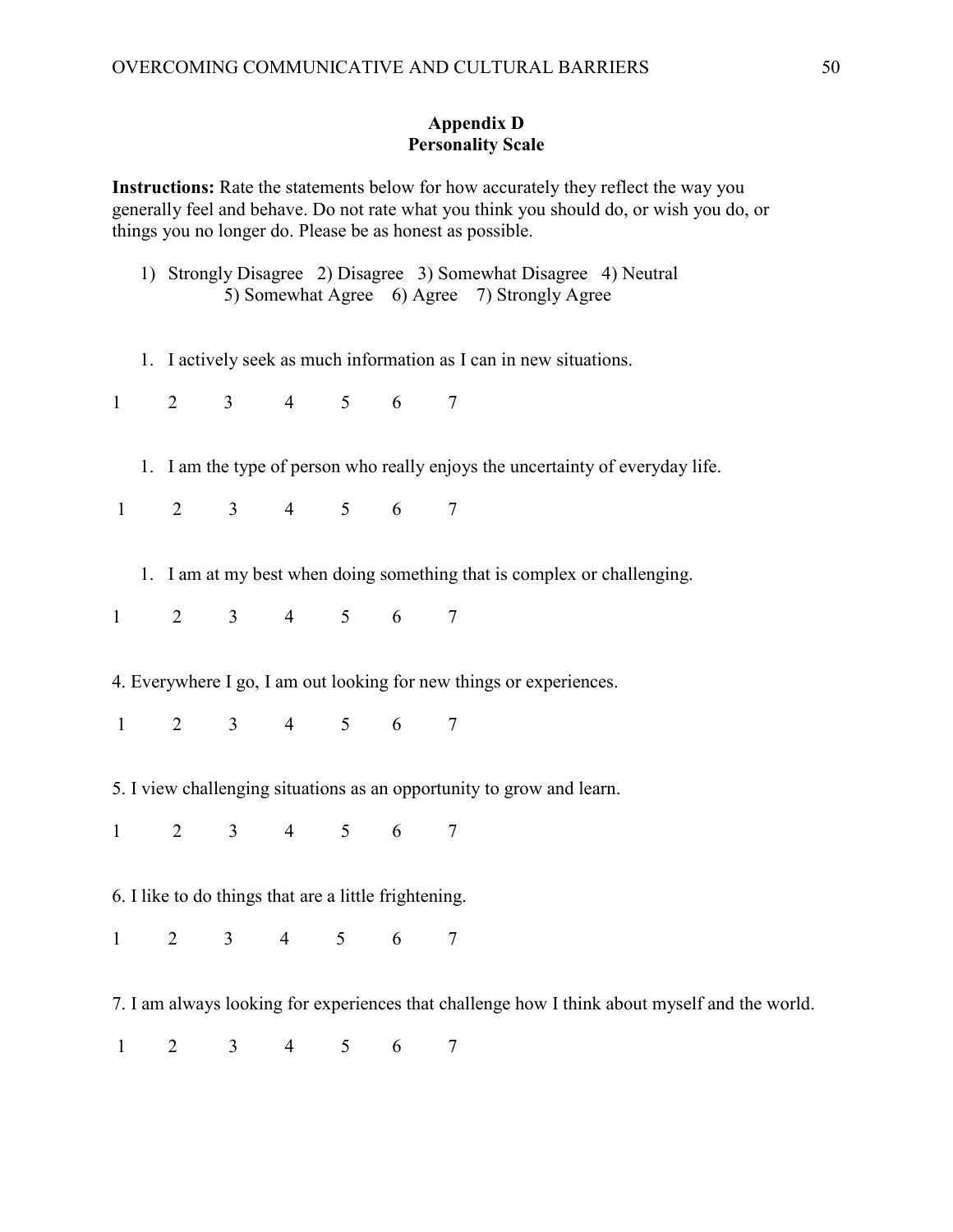# OVERCOMING COMMUNICATIVE AND CULTURAL BARRIERS 51

8. I prefer jobs that are excitingly unpredictable.

1 2 3 4 5 6 7

9. I frequently seek out opportunities to challenge myself and grow as a person.

1 2 3 4 5 6 7

10. I am the kind of person who embraces unfamiliar people, events, and places.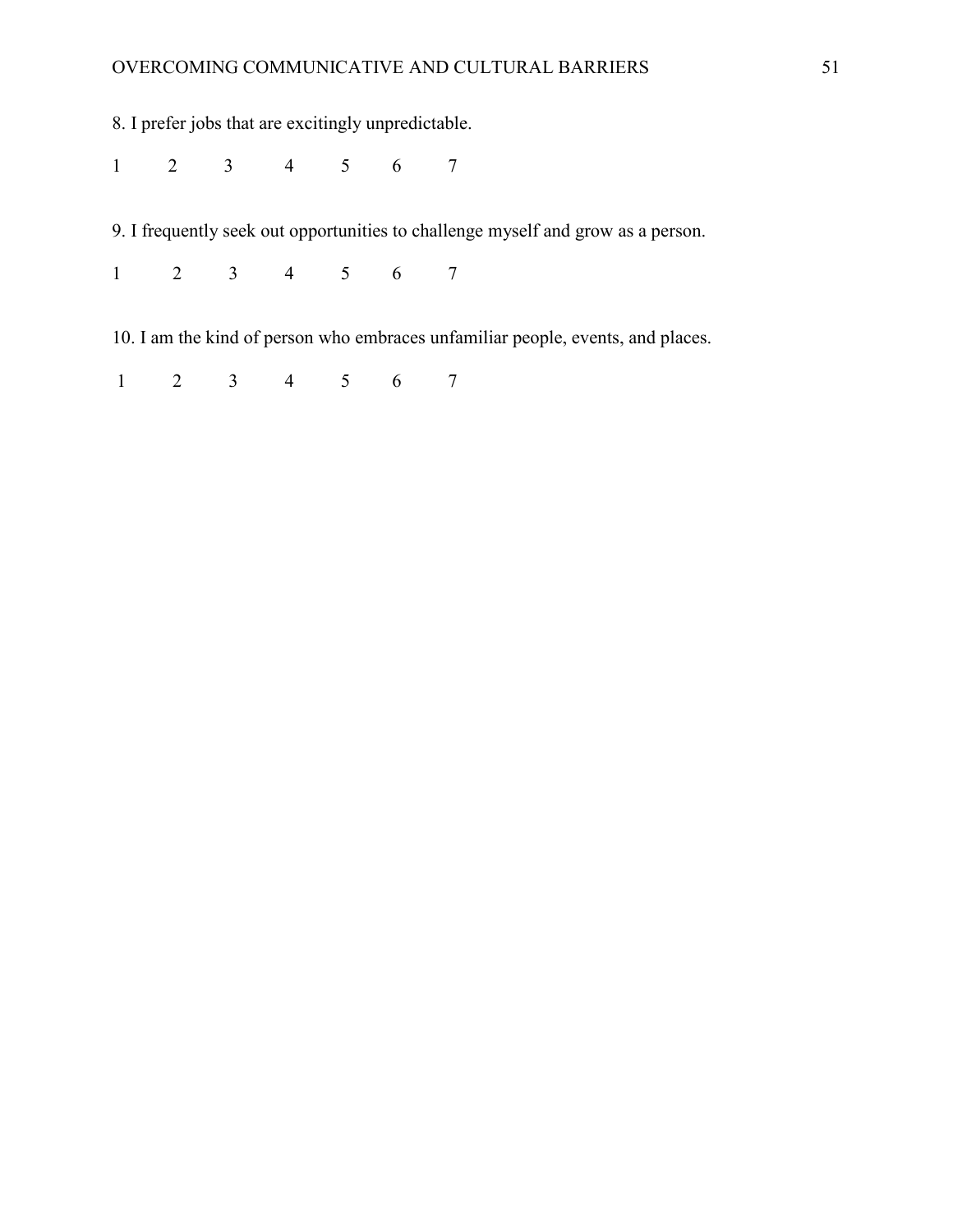

scores and if the participants had traveled internationally are displayed. Scenarios one, four, and five each opposed the original hypothesis; one can see that the participants who had not traveled internationally produced higher positive scores for scenarios one, four, and five.